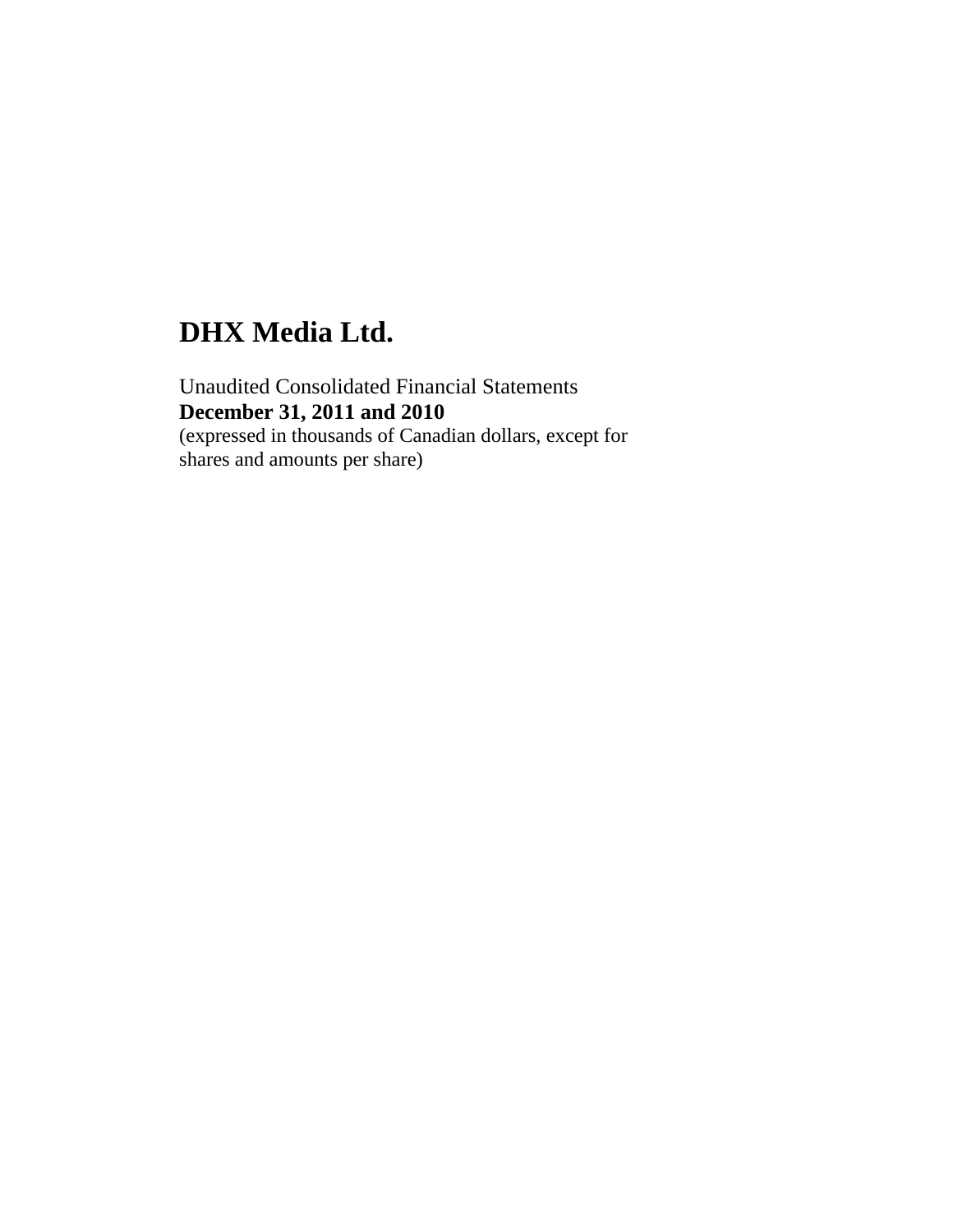February 13, 2012

## **Management's Responsibility for Financial Reporting**

The accompanying unaudited consolidated financial statements, Management's Discussion and Analysis ("MD&A") and supplemental information of DHX Media Ltd. (the "Company") are the responsibility of management and have been approved by the Audit Committee of the Board of Directors (the "Board"). The Board is responsible for ensuring that management fulfills its responsibilities for financial reporting, and is ultimately responsible for reviewing and approving the unaudited consolidated financial statements and MD&A. The Board carries out this responsibility through its Audit Committee. The Audit Committee reviews the Company's unaudited consolidated financial statements and recommends their approval by the Board of Directors.

The Audit Committee is appointed by the Board and all of its members are independent directors. It meets with the Company's management and reviews internal control and financial reporting matters to ensure that management is properly discharging its responsibilities before submitting the financial statements to the Board of Directors for approval.

The unaudited consolidated financial statements have been prepared by management in accordance with International Financial Reporting Standards ("IFRS"). When alternative methods of accounting exist, management has chosen those it deems most appropriate in the circumstances. The unaudited interim consolidated financial statements and information in the MD&A necessarily include amounts based on informed judgements and estimates of the expected effects of current events and transactions with appropriate consideration to materiality. In addition, in preparing the unaudited consolidated financial statements management must make determinations as to the relevancy of information to be included, and make estimates and assumptions that affect reported information. The MD&A also includes information regarding the impact of current transactions and events, sources of liquidity and capital resources, operating trends, risks and uncertainties. Actual results in the future may differ materially from our present assessment of this information because future events and circumstances may not occur as expected.

(signed) "*Michael Donovan"* (signed) *"Dana Landry"* Chief Executive Officer Chief Financial Officer Halifax, Nova Scotia Halifax, Nova Scotia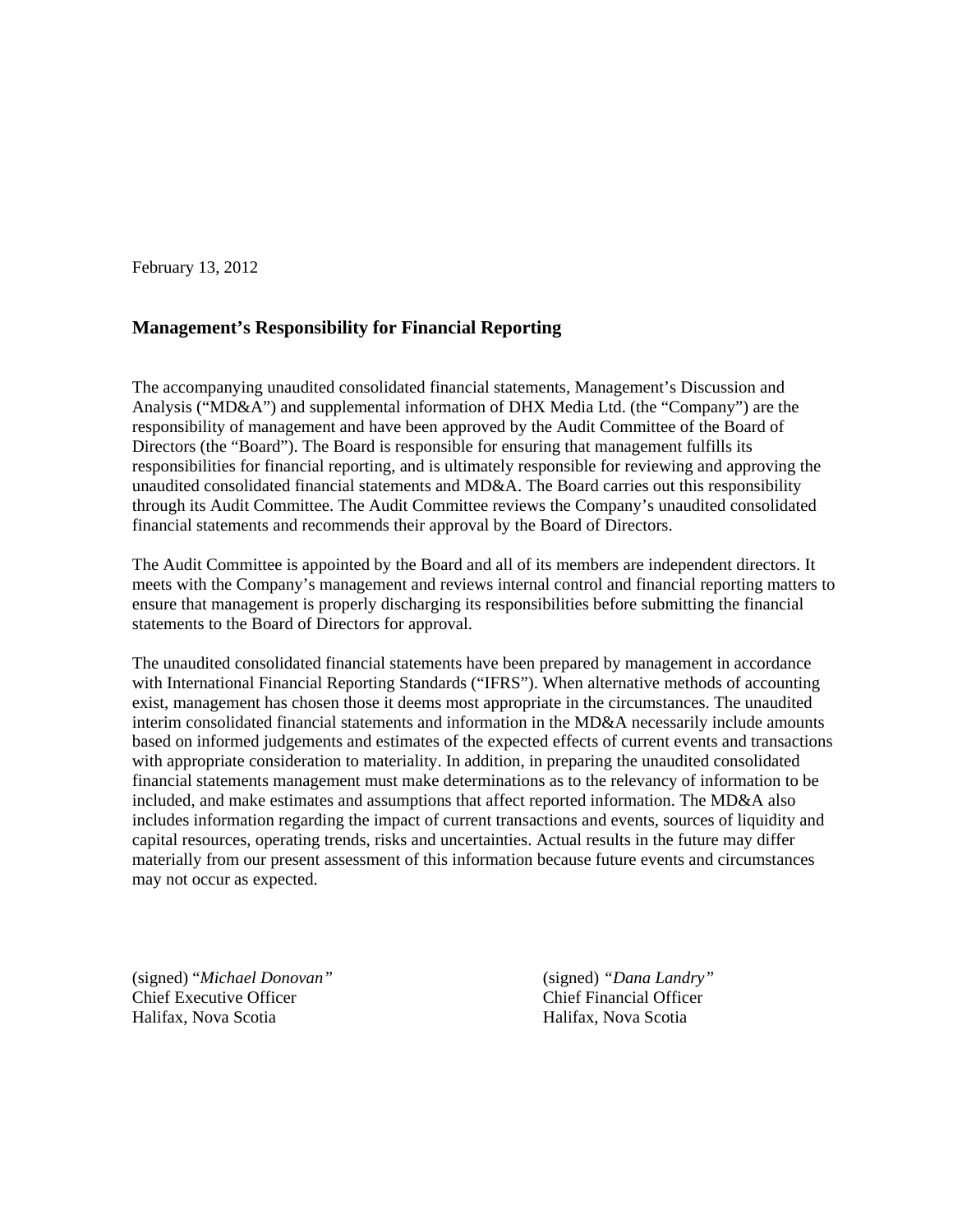|                                                                                                                                                                                                                              | December 31,<br>2011<br>\$                       | <b>June 30,</b><br>2011<br>\$                   | July 1,<br>2010<br>\$                      |
|------------------------------------------------------------------------------------------------------------------------------------------------------------------------------------------------------------------------------|--------------------------------------------------|-------------------------------------------------|--------------------------------------------|
| <b>Assets</b>                                                                                                                                                                                                                |                                                  |                                                 |                                            |
| <b>Current assets</b>                                                                                                                                                                                                        |                                                  |                                                 |                                            |
| Cash<br>Short-term investments (note 7)<br>Amounts receivable (note 8)<br>Prepaid expenses and deposits<br>Investment in film and television programs (note 9)                                                               | 17,294<br>5,304<br>56,537<br>1,441<br>43,003     | 19,525<br>6,060<br>54,892<br>880<br>39,184      | 17,276<br>6,098<br>59,364<br>622<br>30,566 |
|                                                                                                                                                                                                                              | 123,579                                          | 120,541                                         | 113,926                                    |
| Investment in associates (note 10)<br>Property, plant, and equipment (note 11)<br>Long-term investment<br>Intangible assets (note 12)<br>Goodwill (note 13)<br>Deferred income taxes (note 17)                               | 1,661<br>10,057<br>330<br>3,130<br>11,799<br>290 | 1,687<br>9,807<br>330<br>3,552<br>11,763<br>342 | 2,020<br>7,545<br>330<br>4,068<br>11,088   |
|                                                                                                                                                                                                                              | 150,846                                          | 148,022                                         | 138,977                                    |
| <b>Liabilities</b>                                                                                                                                                                                                           |                                                  |                                                 |                                            |
| <b>Current liabilities</b>                                                                                                                                                                                                   |                                                  |                                                 |                                            |
| Bank indebtedness (note 14)<br>Accounts payable and accrued liabilities<br>Deferred revenue<br>Interim production financing (note 14)<br>Current portion of long-term debt and obligations<br>under capital leases (note 14) | 2,518<br>18,302<br>14,617<br>28,102<br>2,425     | 5,200<br>15,502<br>9,499<br>31,404<br>1,017     | 250<br>12,173<br>3,901<br>38,796<br>541    |
|                                                                                                                                                                                                                              | 65,964                                           | 62,622                                          | 55,661                                     |
| Other liability (note 6)<br>Long-term debt and obligations under capital leases<br>(note 14)<br>Deferred income taxes (note 17)                                                                                              | 1,317<br>5,383                                   | 1,251<br>2,893                                  | 2,623<br>514                               |
|                                                                                                                                                                                                                              | 72,664                                           | 66,766                                          | 58,798                                     |
| <b>Shareholders' Equity</b>                                                                                                                                                                                                  | 78,182                                           | 81,256                                          | 80,179                                     |
|                                                                                                                                                                                                                              | 150,846                                          | 148,022                                         | 138,977                                    |

## **Commitments and contingencies** (note 20)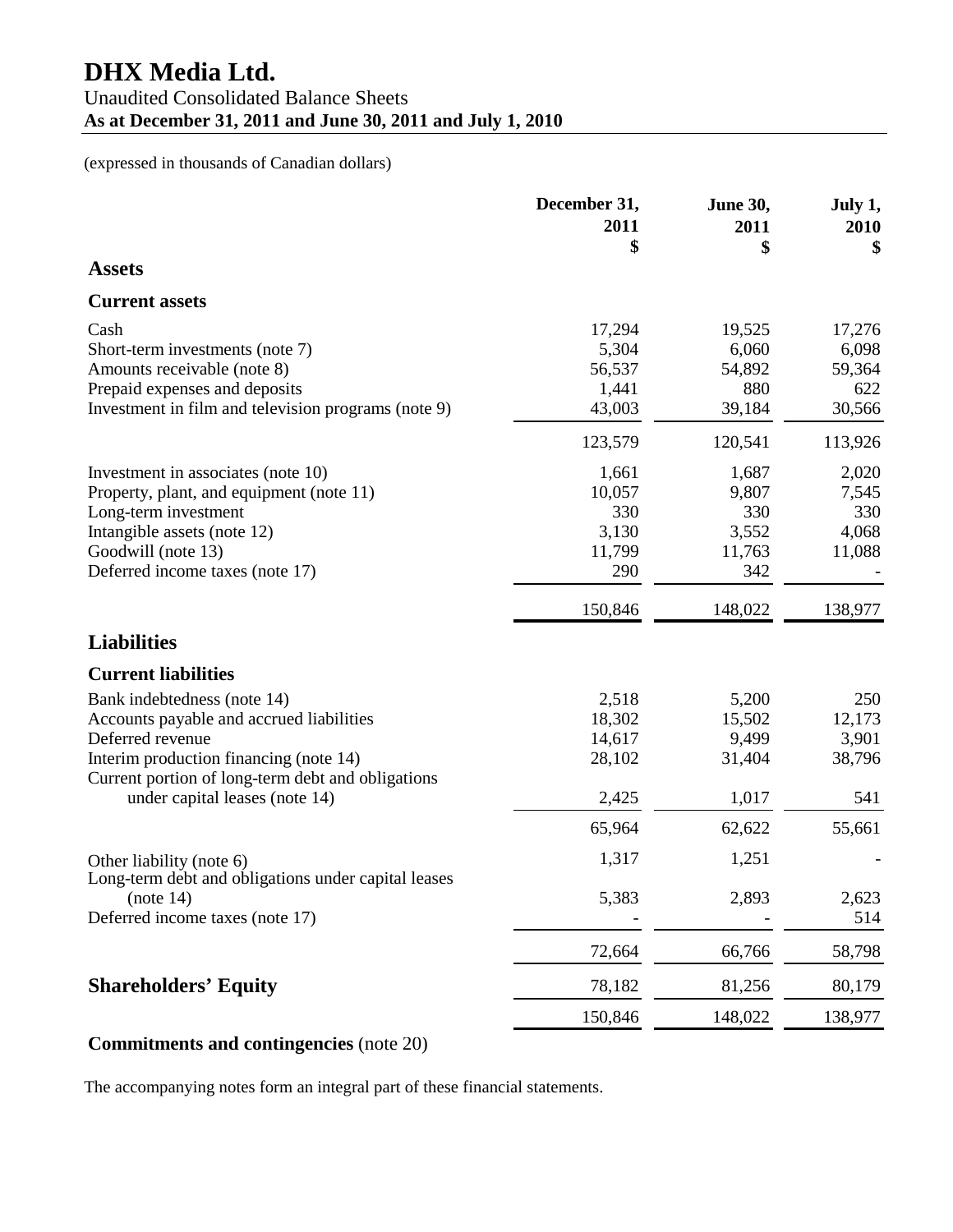# **DHX Media Ltd.**

## Unaudited Consolidated Statements of Change in Equity **For the periods ending December 31, 2011 and 2010 and June 30, 2011 and as at July 1, 2010**

## (expressed in thousands of Canadian dollars)

| 76,548<br><b>Balance - July 1, 2010</b><br>(268)<br>1,840<br>4,293<br>12<br>(2,246)<br>80,179<br>1,283<br>Net income for the period<br>1,283<br>$\qquad \qquad -$<br>Repayments of share purchase financing<br>1<br>1<br>$\overline{2}$<br>$\overline{2}$<br>Issued pursuant to share purchase plan<br>Loans forgiven and shares cancelled<br>25<br>(25)<br>47<br>Compensation expense on share purchase financing<br>47<br>$\overline{2}$<br>Interest received on share purchase financing<br>2<br>172<br>Share-based compensation<br>172<br>$\overline{\phantom{0}}$<br>Expiration of warrants net of tax effect of \$265<br>(1,630)<br>1,365<br>(265)<br>Change in fair value of available-for-sale<br>investments<br>(18)<br>(18)<br>Cumulative translation adjustment<br>(421)<br>(421)<br>$\equiv$<br>76,525<br><b>Balance - December 31, 2010</b><br>(193)<br>210<br>5,830<br>(427)<br>80,982<br>(963)<br>Net income for the period<br>135<br>135<br>Share issuance costs, net of tax effect of \$38<br>(82)<br>(82)<br>$\qquad \qquad -$<br>Stock options exercised<br>19<br>30<br>(11)<br>$\overline{\phantom{0}}$<br>Normal course issuer bid shares repurchased and<br>cancelled<br>(43)<br>(43)<br>$\overline{\phantom{0}}$<br>Issued pursuant to share purchase plan<br>7<br>7<br>Repayments of share purchase financing<br>1<br>-1<br>Interest received on share purchase financing<br>3<br>3<br>Expiration of warrants<br>(6)<br>(6)<br>Share-based compensation<br>270<br>270<br>Change in fair value of available-for-sale<br>25<br>investments<br>25<br>Cumulative translation adjustment<br>(55)<br>(55)<br>$\overline{\phantom{0}}$<br><b>Balance - June 30, 2011</b><br>76,437<br>(189)<br>210<br>6,083<br>(457)<br>81,256<br>(828)<br>2,153<br>Net income for the period<br>2,153<br>Shares issued pursuant to the employee share<br>5<br>purchase plan<br>5<br>Shares cancelled pursuant to an employee loan<br>(50)<br>forgiven<br>50<br>Shares repurchased pursuant to a normal course<br>issuer bid<br>610<br>(1,046)<br>(1,656)<br>Substantial issuer bid shares repurchased and<br>cancelled including costs of \$82 net of tax<br>(5,082)<br>(8, 857)<br>3,775<br>effect of \$38<br>Repayment of share purchase financing<br>2<br>$\overline{c}$<br>Interest received on share purchase financing<br>$\overline{2}$<br>2<br>Compensation expense on share purchase financing<br>46<br>46<br>263<br>Share-based compensation<br>263<br>Change in for value of available- for-sale<br>investments<br>68<br>68<br>Cumulative translation adjustment<br>515<br>515<br><b>Balance – December 31, 2011</b><br>65,879<br>210<br>10,731<br>126<br>(89)<br>1,325<br>78,182 | Common<br>shares<br>\$ | <b>Share</b><br>purchase<br>financing<br>\$ | Warrants<br>\$ | Contributed<br>surplus<br>\$ | <b>Accumulated</b><br>other<br>comprehensive<br>income (loss)<br>\$ | <b>Retained</b><br>earnings<br>(deficit)<br>\$ | <b>Total</b> |
|------------------------------------------------------------------------------------------------------------------------------------------------------------------------------------------------------------------------------------------------------------------------------------------------------------------------------------------------------------------------------------------------------------------------------------------------------------------------------------------------------------------------------------------------------------------------------------------------------------------------------------------------------------------------------------------------------------------------------------------------------------------------------------------------------------------------------------------------------------------------------------------------------------------------------------------------------------------------------------------------------------------------------------------------------------------------------------------------------------------------------------------------------------------------------------------------------------------------------------------------------------------------------------------------------------------------------------------------------------------------------------------------------------------------------------------------------------------------------------------------------------------------------------------------------------------------------------------------------------------------------------------------------------------------------------------------------------------------------------------------------------------------------------------------------------------------------------------------------------------------------------------------------------------------------------------------------------------------------------------------------------------------------------------------------------------------------------------------------------------------------------------------------------------------------------------------------------------------------------------------------------------------------------------------------------------------------------------------------------------------------------------------------------------------------------------------------------------------------------------------------------------------------------------------------------------------------------------------------------------------------------------------------------------------------------------------|------------------------|---------------------------------------------|----------------|------------------------------|---------------------------------------------------------------------|------------------------------------------------|--------------|
|                                                                                                                                                                                                                                                                                                                                                                                                                                                                                                                                                                                                                                                                                                                                                                                                                                                                                                                                                                                                                                                                                                                                                                                                                                                                                                                                                                                                                                                                                                                                                                                                                                                                                                                                                                                                                                                                                                                                                                                                                                                                                                                                                                                                                                                                                                                                                                                                                                                                                                                                                                                                                                                                                                |                        |                                             |                |                              |                                                                     |                                                |              |
|                                                                                                                                                                                                                                                                                                                                                                                                                                                                                                                                                                                                                                                                                                                                                                                                                                                                                                                                                                                                                                                                                                                                                                                                                                                                                                                                                                                                                                                                                                                                                                                                                                                                                                                                                                                                                                                                                                                                                                                                                                                                                                                                                                                                                                                                                                                                                                                                                                                                                                                                                                                                                                                                                                |                        |                                             |                |                              |                                                                     |                                                |              |
|                                                                                                                                                                                                                                                                                                                                                                                                                                                                                                                                                                                                                                                                                                                                                                                                                                                                                                                                                                                                                                                                                                                                                                                                                                                                                                                                                                                                                                                                                                                                                                                                                                                                                                                                                                                                                                                                                                                                                                                                                                                                                                                                                                                                                                                                                                                                                                                                                                                                                                                                                                                                                                                                                                |                        |                                             |                |                              |                                                                     |                                                |              |
|                                                                                                                                                                                                                                                                                                                                                                                                                                                                                                                                                                                                                                                                                                                                                                                                                                                                                                                                                                                                                                                                                                                                                                                                                                                                                                                                                                                                                                                                                                                                                                                                                                                                                                                                                                                                                                                                                                                                                                                                                                                                                                                                                                                                                                                                                                                                                                                                                                                                                                                                                                                                                                                                                                |                        |                                             |                |                              |                                                                     |                                                |              |
|                                                                                                                                                                                                                                                                                                                                                                                                                                                                                                                                                                                                                                                                                                                                                                                                                                                                                                                                                                                                                                                                                                                                                                                                                                                                                                                                                                                                                                                                                                                                                                                                                                                                                                                                                                                                                                                                                                                                                                                                                                                                                                                                                                                                                                                                                                                                                                                                                                                                                                                                                                                                                                                                                                |                        |                                             |                |                              |                                                                     |                                                |              |
|                                                                                                                                                                                                                                                                                                                                                                                                                                                                                                                                                                                                                                                                                                                                                                                                                                                                                                                                                                                                                                                                                                                                                                                                                                                                                                                                                                                                                                                                                                                                                                                                                                                                                                                                                                                                                                                                                                                                                                                                                                                                                                                                                                                                                                                                                                                                                                                                                                                                                                                                                                                                                                                                                                |                        |                                             |                |                              |                                                                     |                                                |              |
|                                                                                                                                                                                                                                                                                                                                                                                                                                                                                                                                                                                                                                                                                                                                                                                                                                                                                                                                                                                                                                                                                                                                                                                                                                                                                                                                                                                                                                                                                                                                                                                                                                                                                                                                                                                                                                                                                                                                                                                                                                                                                                                                                                                                                                                                                                                                                                                                                                                                                                                                                                                                                                                                                                |                        |                                             |                |                              |                                                                     |                                                |              |
|                                                                                                                                                                                                                                                                                                                                                                                                                                                                                                                                                                                                                                                                                                                                                                                                                                                                                                                                                                                                                                                                                                                                                                                                                                                                                                                                                                                                                                                                                                                                                                                                                                                                                                                                                                                                                                                                                                                                                                                                                                                                                                                                                                                                                                                                                                                                                                                                                                                                                                                                                                                                                                                                                                |                        |                                             |                |                              |                                                                     |                                                |              |
|                                                                                                                                                                                                                                                                                                                                                                                                                                                                                                                                                                                                                                                                                                                                                                                                                                                                                                                                                                                                                                                                                                                                                                                                                                                                                                                                                                                                                                                                                                                                                                                                                                                                                                                                                                                                                                                                                                                                                                                                                                                                                                                                                                                                                                                                                                                                                                                                                                                                                                                                                                                                                                                                                                |                        |                                             |                |                              |                                                                     |                                                |              |
|                                                                                                                                                                                                                                                                                                                                                                                                                                                                                                                                                                                                                                                                                                                                                                                                                                                                                                                                                                                                                                                                                                                                                                                                                                                                                                                                                                                                                                                                                                                                                                                                                                                                                                                                                                                                                                                                                                                                                                                                                                                                                                                                                                                                                                                                                                                                                                                                                                                                                                                                                                                                                                                                                                |                        |                                             |                |                              |                                                                     |                                                |              |
|                                                                                                                                                                                                                                                                                                                                                                                                                                                                                                                                                                                                                                                                                                                                                                                                                                                                                                                                                                                                                                                                                                                                                                                                                                                                                                                                                                                                                                                                                                                                                                                                                                                                                                                                                                                                                                                                                                                                                                                                                                                                                                                                                                                                                                                                                                                                                                                                                                                                                                                                                                                                                                                                                                |                        |                                             |                |                              |                                                                     |                                                |              |
|                                                                                                                                                                                                                                                                                                                                                                                                                                                                                                                                                                                                                                                                                                                                                                                                                                                                                                                                                                                                                                                                                                                                                                                                                                                                                                                                                                                                                                                                                                                                                                                                                                                                                                                                                                                                                                                                                                                                                                                                                                                                                                                                                                                                                                                                                                                                                                                                                                                                                                                                                                                                                                                                                                |                        |                                             |                |                              |                                                                     |                                                |              |
|                                                                                                                                                                                                                                                                                                                                                                                                                                                                                                                                                                                                                                                                                                                                                                                                                                                                                                                                                                                                                                                                                                                                                                                                                                                                                                                                                                                                                                                                                                                                                                                                                                                                                                                                                                                                                                                                                                                                                                                                                                                                                                                                                                                                                                                                                                                                                                                                                                                                                                                                                                                                                                                                                                |                        |                                             |                |                              |                                                                     |                                                |              |
|                                                                                                                                                                                                                                                                                                                                                                                                                                                                                                                                                                                                                                                                                                                                                                                                                                                                                                                                                                                                                                                                                                                                                                                                                                                                                                                                                                                                                                                                                                                                                                                                                                                                                                                                                                                                                                                                                                                                                                                                                                                                                                                                                                                                                                                                                                                                                                                                                                                                                                                                                                                                                                                                                                |                        |                                             |                |                              |                                                                     |                                                |              |
|                                                                                                                                                                                                                                                                                                                                                                                                                                                                                                                                                                                                                                                                                                                                                                                                                                                                                                                                                                                                                                                                                                                                                                                                                                                                                                                                                                                                                                                                                                                                                                                                                                                                                                                                                                                                                                                                                                                                                                                                                                                                                                                                                                                                                                                                                                                                                                                                                                                                                                                                                                                                                                                                                                |                        |                                             |                |                              |                                                                     |                                                |              |
|                                                                                                                                                                                                                                                                                                                                                                                                                                                                                                                                                                                                                                                                                                                                                                                                                                                                                                                                                                                                                                                                                                                                                                                                                                                                                                                                                                                                                                                                                                                                                                                                                                                                                                                                                                                                                                                                                                                                                                                                                                                                                                                                                                                                                                                                                                                                                                                                                                                                                                                                                                                                                                                                                                |                        |                                             |                |                              |                                                                     |                                                |              |
|                                                                                                                                                                                                                                                                                                                                                                                                                                                                                                                                                                                                                                                                                                                                                                                                                                                                                                                                                                                                                                                                                                                                                                                                                                                                                                                                                                                                                                                                                                                                                                                                                                                                                                                                                                                                                                                                                                                                                                                                                                                                                                                                                                                                                                                                                                                                                                                                                                                                                                                                                                                                                                                                                                |                        |                                             |                |                              |                                                                     |                                                |              |
|                                                                                                                                                                                                                                                                                                                                                                                                                                                                                                                                                                                                                                                                                                                                                                                                                                                                                                                                                                                                                                                                                                                                                                                                                                                                                                                                                                                                                                                                                                                                                                                                                                                                                                                                                                                                                                                                                                                                                                                                                                                                                                                                                                                                                                                                                                                                                                                                                                                                                                                                                                                                                                                                                                |                        |                                             |                |                              |                                                                     |                                                |              |
|                                                                                                                                                                                                                                                                                                                                                                                                                                                                                                                                                                                                                                                                                                                                                                                                                                                                                                                                                                                                                                                                                                                                                                                                                                                                                                                                                                                                                                                                                                                                                                                                                                                                                                                                                                                                                                                                                                                                                                                                                                                                                                                                                                                                                                                                                                                                                                                                                                                                                                                                                                                                                                                                                                |                        |                                             |                |                              |                                                                     |                                                |              |
|                                                                                                                                                                                                                                                                                                                                                                                                                                                                                                                                                                                                                                                                                                                                                                                                                                                                                                                                                                                                                                                                                                                                                                                                                                                                                                                                                                                                                                                                                                                                                                                                                                                                                                                                                                                                                                                                                                                                                                                                                                                                                                                                                                                                                                                                                                                                                                                                                                                                                                                                                                                                                                                                                                |                        |                                             |                |                              |                                                                     |                                                |              |
|                                                                                                                                                                                                                                                                                                                                                                                                                                                                                                                                                                                                                                                                                                                                                                                                                                                                                                                                                                                                                                                                                                                                                                                                                                                                                                                                                                                                                                                                                                                                                                                                                                                                                                                                                                                                                                                                                                                                                                                                                                                                                                                                                                                                                                                                                                                                                                                                                                                                                                                                                                                                                                                                                                |                        |                                             |                |                              |                                                                     |                                                |              |
|                                                                                                                                                                                                                                                                                                                                                                                                                                                                                                                                                                                                                                                                                                                                                                                                                                                                                                                                                                                                                                                                                                                                                                                                                                                                                                                                                                                                                                                                                                                                                                                                                                                                                                                                                                                                                                                                                                                                                                                                                                                                                                                                                                                                                                                                                                                                                                                                                                                                                                                                                                                                                                                                                                |                        |                                             |                |                              |                                                                     |                                                |              |
|                                                                                                                                                                                                                                                                                                                                                                                                                                                                                                                                                                                                                                                                                                                                                                                                                                                                                                                                                                                                                                                                                                                                                                                                                                                                                                                                                                                                                                                                                                                                                                                                                                                                                                                                                                                                                                                                                                                                                                                                                                                                                                                                                                                                                                                                                                                                                                                                                                                                                                                                                                                                                                                                                                |                        |                                             |                |                              |                                                                     |                                                |              |
|                                                                                                                                                                                                                                                                                                                                                                                                                                                                                                                                                                                                                                                                                                                                                                                                                                                                                                                                                                                                                                                                                                                                                                                                                                                                                                                                                                                                                                                                                                                                                                                                                                                                                                                                                                                                                                                                                                                                                                                                                                                                                                                                                                                                                                                                                                                                                                                                                                                                                                                                                                                                                                                                                                |                        |                                             |                |                              |                                                                     |                                                |              |
|                                                                                                                                                                                                                                                                                                                                                                                                                                                                                                                                                                                                                                                                                                                                                                                                                                                                                                                                                                                                                                                                                                                                                                                                                                                                                                                                                                                                                                                                                                                                                                                                                                                                                                                                                                                                                                                                                                                                                                                                                                                                                                                                                                                                                                                                                                                                                                                                                                                                                                                                                                                                                                                                                                |                        |                                             |                |                              |                                                                     |                                                |              |
|                                                                                                                                                                                                                                                                                                                                                                                                                                                                                                                                                                                                                                                                                                                                                                                                                                                                                                                                                                                                                                                                                                                                                                                                                                                                                                                                                                                                                                                                                                                                                                                                                                                                                                                                                                                                                                                                                                                                                                                                                                                                                                                                                                                                                                                                                                                                                                                                                                                                                                                                                                                                                                                                                                |                        |                                             |                |                              |                                                                     |                                                |              |
|                                                                                                                                                                                                                                                                                                                                                                                                                                                                                                                                                                                                                                                                                                                                                                                                                                                                                                                                                                                                                                                                                                                                                                                                                                                                                                                                                                                                                                                                                                                                                                                                                                                                                                                                                                                                                                                                                                                                                                                                                                                                                                                                                                                                                                                                                                                                                                                                                                                                                                                                                                                                                                                                                                |                        |                                             |                |                              |                                                                     |                                                |              |
|                                                                                                                                                                                                                                                                                                                                                                                                                                                                                                                                                                                                                                                                                                                                                                                                                                                                                                                                                                                                                                                                                                                                                                                                                                                                                                                                                                                                                                                                                                                                                                                                                                                                                                                                                                                                                                                                                                                                                                                                                                                                                                                                                                                                                                                                                                                                                                                                                                                                                                                                                                                                                                                                                                |                        |                                             |                |                              |                                                                     |                                                |              |
|                                                                                                                                                                                                                                                                                                                                                                                                                                                                                                                                                                                                                                                                                                                                                                                                                                                                                                                                                                                                                                                                                                                                                                                                                                                                                                                                                                                                                                                                                                                                                                                                                                                                                                                                                                                                                                                                                                                                                                                                                                                                                                                                                                                                                                                                                                                                                                                                                                                                                                                                                                                                                                                                                                |                        |                                             |                |                              |                                                                     |                                                |              |
|                                                                                                                                                                                                                                                                                                                                                                                                                                                                                                                                                                                                                                                                                                                                                                                                                                                                                                                                                                                                                                                                                                                                                                                                                                                                                                                                                                                                                                                                                                                                                                                                                                                                                                                                                                                                                                                                                                                                                                                                                                                                                                                                                                                                                                                                                                                                                                                                                                                                                                                                                                                                                                                                                                |                        |                                             |                |                              |                                                                     |                                                |              |
|                                                                                                                                                                                                                                                                                                                                                                                                                                                                                                                                                                                                                                                                                                                                                                                                                                                                                                                                                                                                                                                                                                                                                                                                                                                                                                                                                                                                                                                                                                                                                                                                                                                                                                                                                                                                                                                                                                                                                                                                                                                                                                                                                                                                                                                                                                                                                                                                                                                                                                                                                                                                                                                                                                |                        |                                             |                |                              |                                                                     |                                                |              |
|                                                                                                                                                                                                                                                                                                                                                                                                                                                                                                                                                                                                                                                                                                                                                                                                                                                                                                                                                                                                                                                                                                                                                                                                                                                                                                                                                                                                                                                                                                                                                                                                                                                                                                                                                                                                                                                                                                                                                                                                                                                                                                                                                                                                                                                                                                                                                                                                                                                                                                                                                                                                                                                                                                |                        |                                             |                |                              |                                                                     |                                                |              |
|                                                                                                                                                                                                                                                                                                                                                                                                                                                                                                                                                                                                                                                                                                                                                                                                                                                                                                                                                                                                                                                                                                                                                                                                                                                                                                                                                                                                                                                                                                                                                                                                                                                                                                                                                                                                                                                                                                                                                                                                                                                                                                                                                                                                                                                                                                                                                                                                                                                                                                                                                                                                                                                                                                |                        |                                             |                |                              |                                                                     |                                                |              |
|                                                                                                                                                                                                                                                                                                                                                                                                                                                                                                                                                                                                                                                                                                                                                                                                                                                                                                                                                                                                                                                                                                                                                                                                                                                                                                                                                                                                                                                                                                                                                                                                                                                                                                                                                                                                                                                                                                                                                                                                                                                                                                                                                                                                                                                                                                                                                                                                                                                                                                                                                                                                                                                                                                |                        |                                             |                |                              |                                                                     |                                                |              |
|                                                                                                                                                                                                                                                                                                                                                                                                                                                                                                                                                                                                                                                                                                                                                                                                                                                                                                                                                                                                                                                                                                                                                                                                                                                                                                                                                                                                                                                                                                                                                                                                                                                                                                                                                                                                                                                                                                                                                                                                                                                                                                                                                                                                                                                                                                                                                                                                                                                                                                                                                                                                                                                                                                |                        |                                             |                |                              |                                                                     |                                                |              |
|                                                                                                                                                                                                                                                                                                                                                                                                                                                                                                                                                                                                                                                                                                                                                                                                                                                                                                                                                                                                                                                                                                                                                                                                                                                                                                                                                                                                                                                                                                                                                                                                                                                                                                                                                                                                                                                                                                                                                                                                                                                                                                                                                                                                                                                                                                                                                                                                                                                                                                                                                                                                                                                                                                |                        |                                             |                |                              |                                                                     |                                                |              |
|                                                                                                                                                                                                                                                                                                                                                                                                                                                                                                                                                                                                                                                                                                                                                                                                                                                                                                                                                                                                                                                                                                                                                                                                                                                                                                                                                                                                                                                                                                                                                                                                                                                                                                                                                                                                                                                                                                                                                                                                                                                                                                                                                                                                                                                                                                                                                                                                                                                                                                                                                                                                                                                                                                |                        |                                             |                |                              |                                                                     |                                                |              |
|                                                                                                                                                                                                                                                                                                                                                                                                                                                                                                                                                                                                                                                                                                                                                                                                                                                                                                                                                                                                                                                                                                                                                                                                                                                                                                                                                                                                                                                                                                                                                                                                                                                                                                                                                                                                                                                                                                                                                                                                                                                                                                                                                                                                                                                                                                                                                                                                                                                                                                                                                                                                                                                                                                |                        |                                             |                |                              |                                                                     |                                                |              |
|                                                                                                                                                                                                                                                                                                                                                                                                                                                                                                                                                                                                                                                                                                                                                                                                                                                                                                                                                                                                                                                                                                                                                                                                                                                                                                                                                                                                                                                                                                                                                                                                                                                                                                                                                                                                                                                                                                                                                                                                                                                                                                                                                                                                                                                                                                                                                                                                                                                                                                                                                                                                                                                                                                |                        |                                             |                |                              |                                                                     |                                                |              |
|                                                                                                                                                                                                                                                                                                                                                                                                                                                                                                                                                                                                                                                                                                                                                                                                                                                                                                                                                                                                                                                                                                                                                                                                                                                                                                                                                                                                                                                                                                                                                                                                                                                                                                                                                                                                                                                                                                                                                                                                                                                                                                                                                                                                                                                                                                                                                                                                                                                                                                                                                                                                                                                                                                |                        |                                             |                |                              |                                                                     |                                                |              |
|                                                                                                                                                                                                                                                                                                                                                                                                                                                                                                                                                                                                                                                                                                                                                                                                                                                                                                                                                                                                                                                                                                                                                                                                                                                                                                                                                                                                                                                                                                                                                                                                                                                                                                                                                                                                                                                                                                                                                                                                                                                                                                                                                                                                                                                                                                                                                                                                                                                                                                                                                                                                                                                                                                |                        |                                             |                |                              |                                                                     |                                                |              |
|                                                                                                                                                                                                                                                                                                                                                                                                                                                                                                                                                                                                                                                                                                                                                                                                                                                                                                                                                                                                                                                                                                                                                                                                                                                                                                                                                                                                                                                                                                                                                                                                                                                                                                                                                                                                                                                                                                                                                                                                                                                                                                                                                                                                                                                                                                                                                                                                                                                                                                                                                                                                                                                                                                |                        |                                             |                |                              |                                                                     |                                                |              |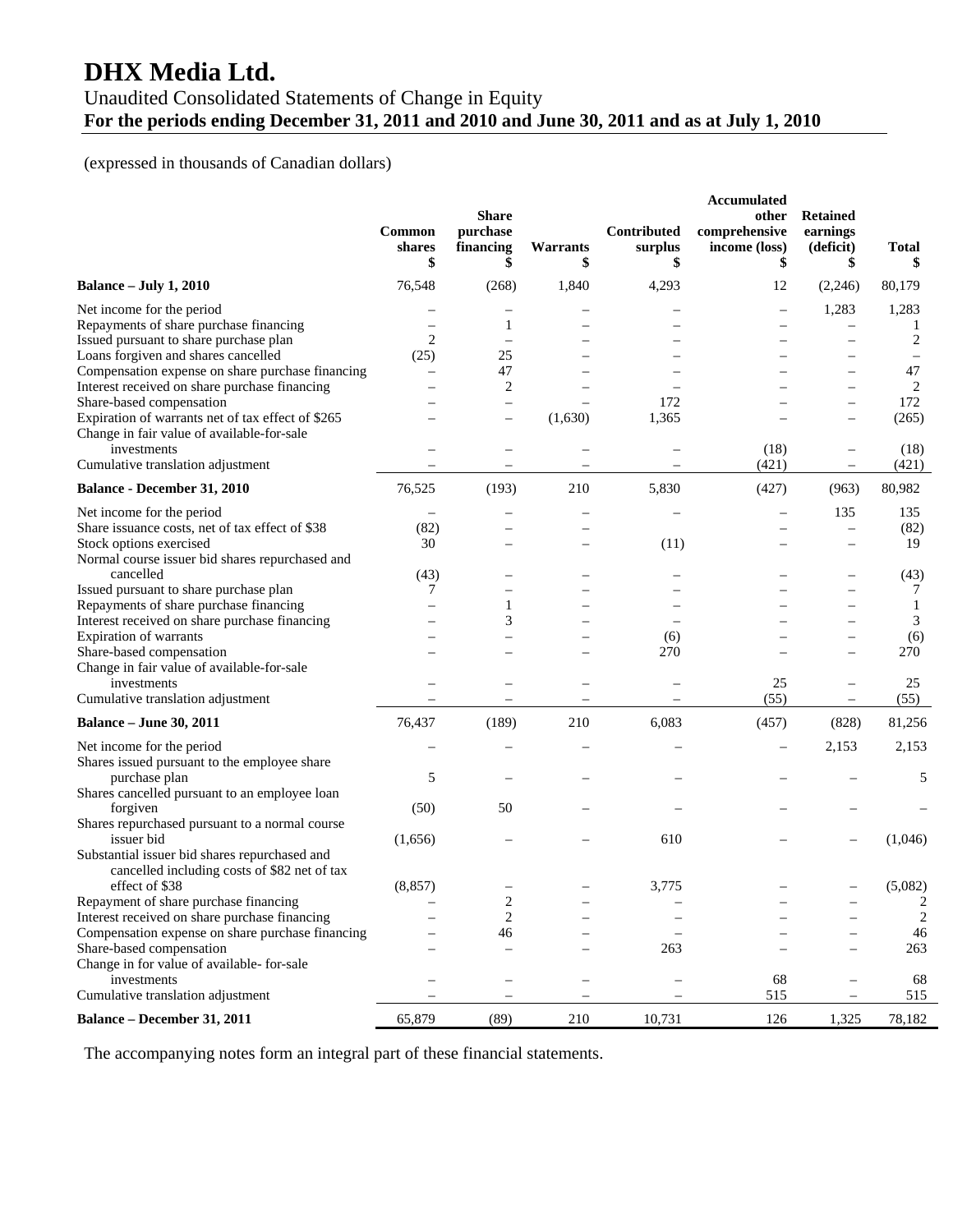# **DHX Media Ltd.**  Unaudited Consolidated Statements of Income **For the three and six months ended December 31, 2011 and 2010**

(expressed in thousands of Canadian dollars, except for shares and amounts per share)

|                                                                                 | Three-months ended   |                      | <b>Six-months ended</b> |                      |
|---------------------------------------------------------------------------------|----------------------|----------------------|-------------------------|----------------------|
|                                                                                 | December 31,<br>2011 | December 31,<br>2010 | December 31,<br>2011    | December 31,<br>2010 |
|                                                                                 | \$                   | \$                   | \$                      | \$                   |
| <b>Revenues</b> (note 24)                                                       | 24,675               | 19,381               | 41,619                  | 31,608               |
| Direct production costs and amortization of<br>film and television produced     | 16,990               | 12,278               | 28,834                  | 19,588               |
|                                                                                 | 7,685                | 7,103                | 12,785                  | 12,020               |
| <b>Operating expenses (income)</b>                                              |                      |                      |                         |                      |
| Amortization of acquired library                                                | 104                  | 79                   | 478                     | 339                  |
| Amortization of property, plant and equipment and                               |                      |                      |                         |                      |
| intangibles                                                                     | 717                  | 512                  | 1,221                   | 1,018                |
| Development expenses and other<br>Impairment in value of investment in film and | 75                   | 368                  | 210                     | 436                  |
| television programs                                                             |                      | 350                  | 135                     | 450                  |
| Selling, general and administrative                                             | 4,125                | 4,262                | 7,793                   | 7,685                |
| Share of loss of associates                                                     | 7                    | 83                   | 26                      | 154                  |
| Finance expense (income), net (note 18)                                         | 105                  | 143                  | (111)                   | (10)                 |
|                                                                                 | 5,133                | 5,797                | 9,752                   | 10,072               |
| Income before income taxes                                                      | 2,552                | 1,306                | 3,033                   | 1,948                |
| Provision for (recovery of) income taxes                                        |                      |                      |                         |                      |
| Large corporation taxes                                                         | 15                   | 15                   | 30                      | 30                   |
| Current income taxes                                                            | 555                  | 559                  | 737                     | 881                  |
| Deferred income taxes                                                           | 147                  | (122)                | 113                     | (246)                |
|                                                                                 | 717                  | 452                  | 880                     | 665                  |
| Net income for the periods                                                      | 1,835                | 854                  | 2,153                   | 1,283                |
| Basic earnings per common share (note 22)                                       | 0.03                 | 0.01                 | 0.04                    | 0.02                 |
| <b>Diluted earnings per common share (note 22)</b>                              | 0.03                 | 0.01                 | 0.04                    | 0.02                 |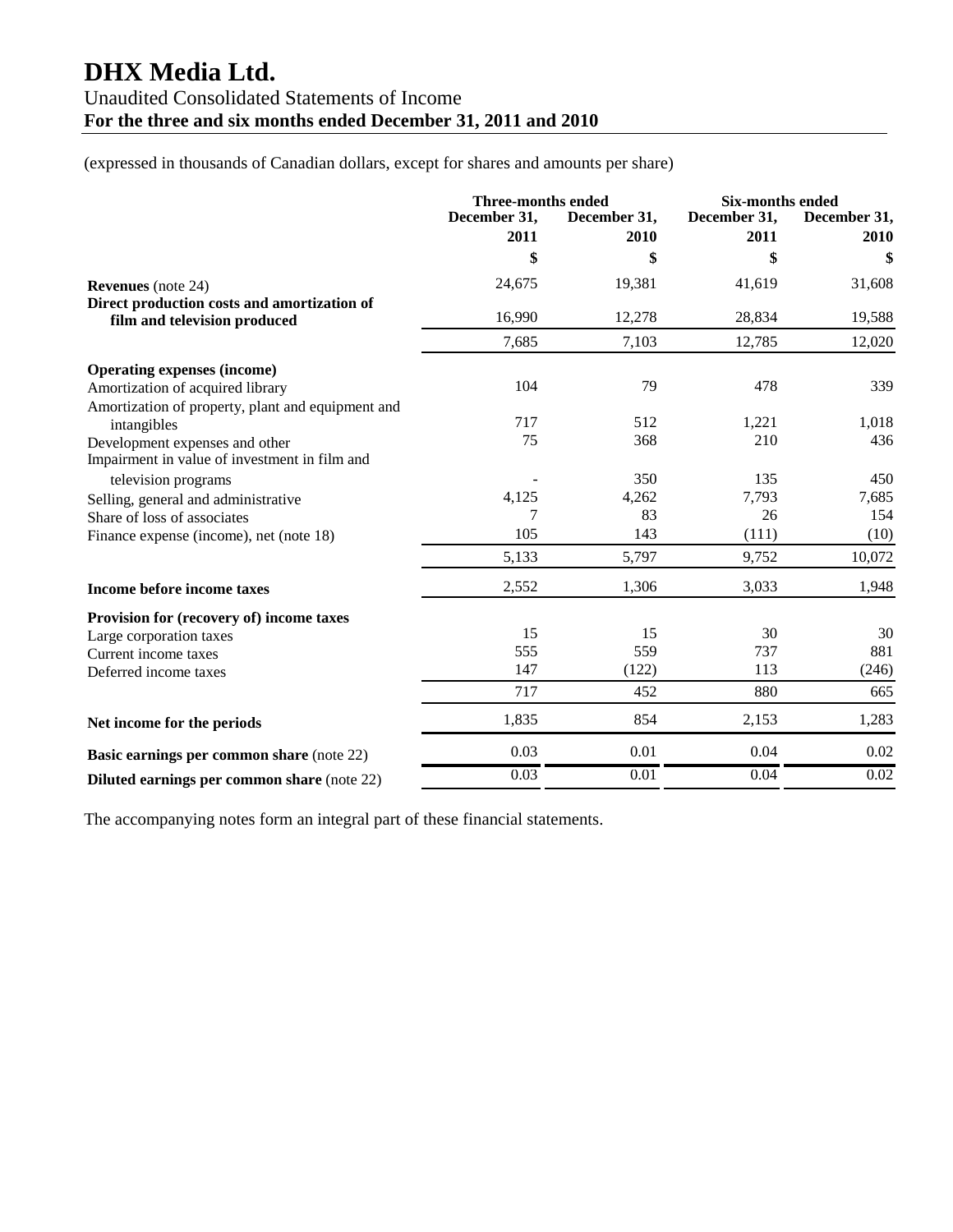# **DHX Media Ltd.**

## Unaudited Consolidated Statements of Comprehensive Income **For the three and six-months ended December 31, 2011 and 2010**

(expressed in thousands of Canadian dollars)

|                                                                        | Three-months ended   |                      | <b>Six-months ended</b> |                             |
|------------------------------------------------------------------------|----------------------|----------------------|-------------------------|-----------------------------|
|                                                                        | December 31,<br>2011 | December 31,<br>2010 | December 31,<br>2011    | December 31,<br><b>2010</b> |
|                                                                        | \$                   | \$                   | \$                      | \$                          |
| Net income for the periods                                             | 1,835                | 854                  | 2,153                   | 1,283                       |
| Other comprehensive income (loss)<br>Cumulative translation adjustment | (352)                | (475)                | 515                     | (421)                       |
| Changes in fair value of available-for-sale<br>investments             | 55                   | (8)                  | 68                      | (18)                        |
| Other comprehensive income (loss) for<br>the periods                   | (297)                | (483)                | 583                     | (439)                       |
| Comprehensive income for the periods                                   | 1,538                | 371                  | 2.736                   | 844                         |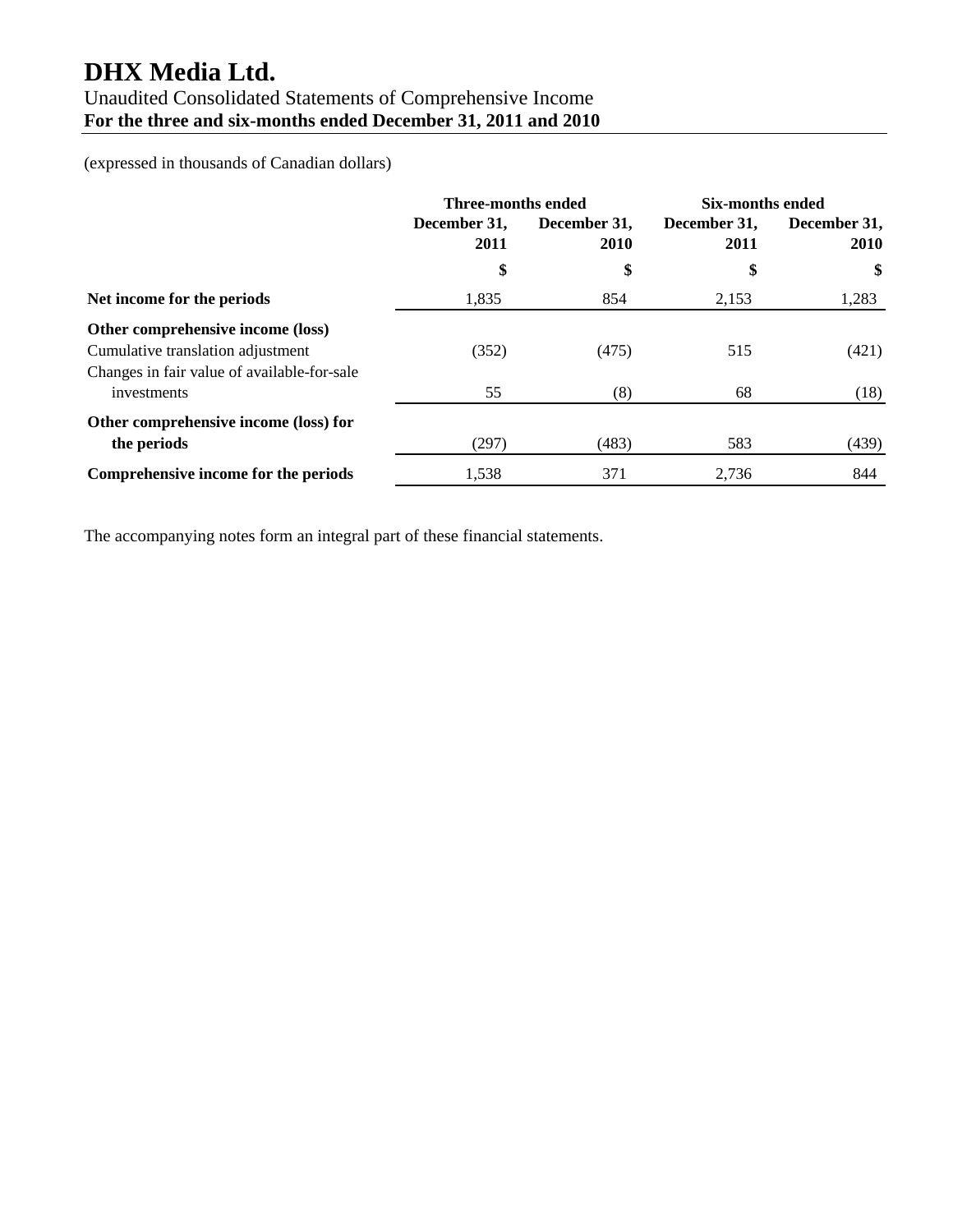# **DHX Media Ltd.**

## Unaudited Consolidated Statements of Cash Flows **For the three and six months ended December 31, 2011 and 2010**

## (expressed in thousands of Canadian dollars)

|                                                                              | <b>Three-months ended</b> |                      | <b>Six-months ended</b> |                      |
|------------------------------------------------------------------------------|---------------------------|----------------------|-------------------------|----------------------|
|                                                                              | December 31,<br>2011      | December 31,<br>2010 | December 31,<br>2011    | December 31,<br>2010 |
| Cash provided by (used in)                                                   | \$                        | \$                   | \$                      | \$                   |
|                                                                              |                           |                      |                         |                      |
| <b>Operating activities</b>                                                  |                           | 854                  |                         |                      |
| Net income for the periods<br>Charges (credits) to income not involving cash | 1,835                     |                      | 2,153                   | 1,283                |
| Amortization of film and television programs                                 | 3,650                     | 4,338                | 7,547                   | 8,384                |
| Amortization of acquired library                                             | 104                       | 79                   | 478                     | 339                  |
| Amortization of property, plant, and equipment                               | 505                       | 258                  | 798                     | 493                  |
| Amortization of intangible assets                                            | 211                       | 253                  | 422                     | 524                  |
| Unrealized foreign exchange loss (gain)                                      | 237                       | 98                   | 108                     | (199)                |
| Impairment in value of investment in film and                                |                           |                      |                         |                      |
| television programs                                                          |                           | 350                  | 135                     | 450                  |
| Share of loss of associates                                                  | 7                         | 83                   | 26                      | 154                  |
| Share-based compensation                                                     | 80                        | 77                   | 310                     | 219                  |
| Interest on promissory notes                                                 | 1                         | 1                    | 2                       | 3                    |
| Provision for (recovery of) deferred income taxes                            | 147                       | (122)                | 113                     | (246)                |
|                                                                              |                           |                      |                         |                      |
|                                                                              | 6,777                     | 6,269                | 12,092                  | 11,404               |
| Net investment in film and television programs                               | (4,644)                   | (6,222)              | (11,979)                | (13, 117)            |
| Net change in non-cash working capital balances related to                   |                           |                      |                         |                      |
| operations (note 23)                                                         | 2,178                     | 271                  | 6,177                   | 3,526                |
| Cash provided by operating activities                                        | 4,311                     | 318                  | 6,290                   | 1,813                |
| <b>Financing activities</b>                                                  |                           |                      |                         |                      |
| Proceeds from issuance of common shares related to                           |                           |                      |                         |                      |
| employee share purchase plan                                                 | 3                         | $\overline{c}$       | 6                       | $\overline{c}$       |
| Proceeds from repayment of employee share purchase loan                      |                           |                      |                         |                      |
| Common shares repurchased and cancelled                                      | (5,555)                   |                      | (6,056)                 |                      |
| Proceeds from (repayment of) bank indebtedness                               | (3,670)                   | 435                  | (2,682)                 | 5,811                |
| Proceeds from (repayment of) interim production financing                    | (552)                     | 3,418                | (3,302)                 | 3,788                |
| Proceeds from long-term debt                                                 | 4,000                     |                      | 4,000                   |                      |
| Repayment of long-term debt and obligations under                            |                           |                      |                         |                      |
| capital leases                                                               | (133)                     | (135)                | (263)                   | (275)                |
| Cash provided by (used in) financing activities                              | (5,907)                   | 3,720                | (8,296)                 | 9,326                |
| <b>Investing activities</b>                                                  |                           |                      |                         |                      |
| <b>Business acquisitions</b>                                                 |                           |                      |                         | (7,936)              |
| Acquisitions of short-term investments                                       |                           |                      | (7, 185)                | (4,002)              |
| Proceeds on disposal of short-term investments                               | 3,998                     | 10                   | 8,009                   | 10                   |
| Acquisitions of property, plant, and equipment                               | (367)                     | (259)                | (1,049)                 | (687)                |
| Cash provided by (used in) investing activities                              | 3,631                     | (249)                | (225)                   | (12, 615)            |
| Net change in cash during the periods                                        | 2,035                     | 3,789                | (2, 231)                | (1, 476)             |
| <b>Cash - Beginning of periods</b>                                           | 15,259                    | 12,011               | 19,525                  | 17,276               |
| Cash - End of periods                                                        | 17,294                    | 15,800               | 17,294                  | 15,800               |
|                                                                              |                           |                      |                         |                      |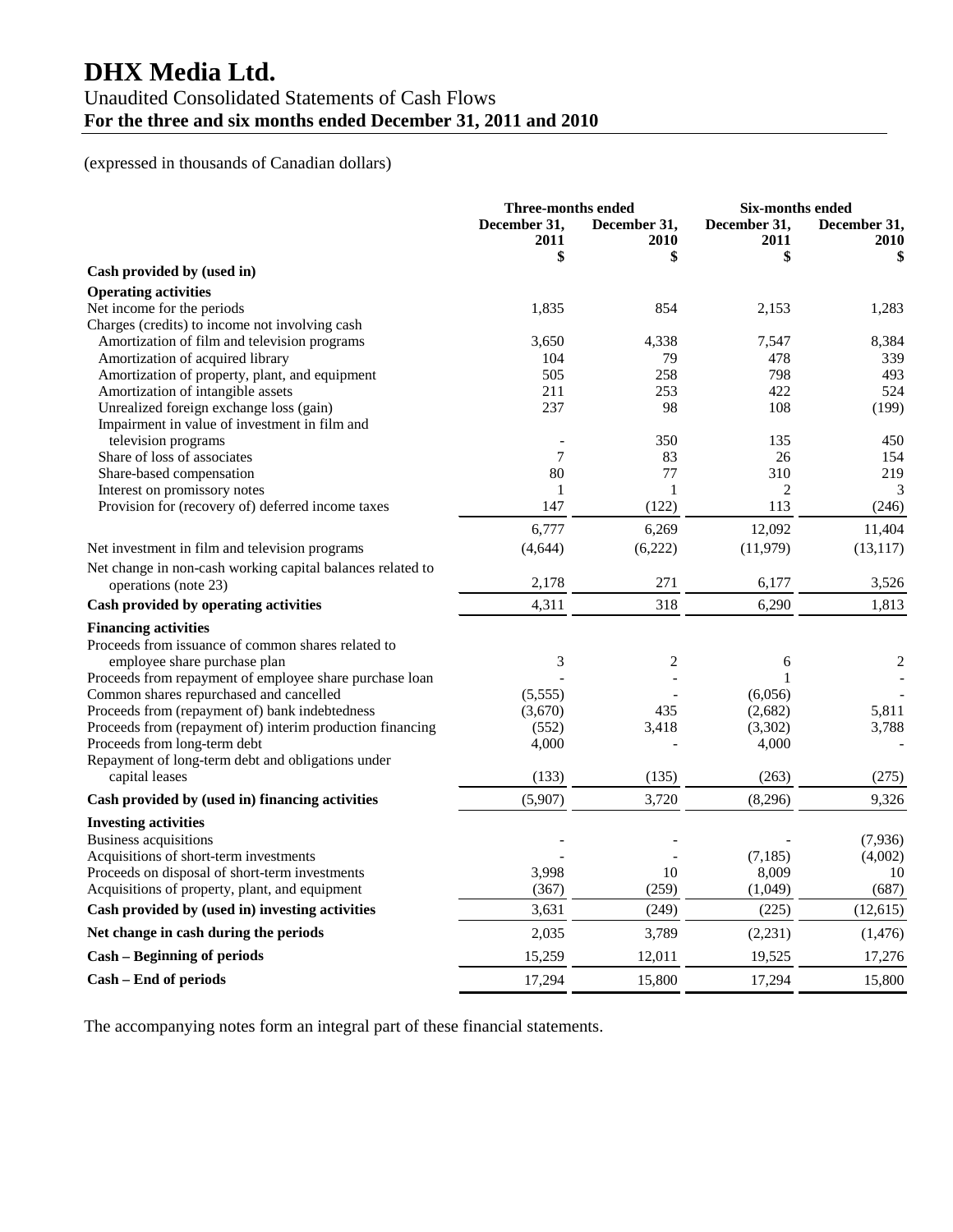## **1 Nature of the business**

DHX Media Ltd. (the "Company") is a public company, and the ultimate parent, whose common shares are traded on the Toronto Stock Exchange (TSX), admitted on May 19, 2006 (symbol DHX). The Company, incorporated on February 12, 2004 under the laws of the Province of Nova Scotia, Canada, and continued on April 25, 2006 under the Canada Business Corporation Act, develops, produces and distributes films and television programs for the domestic and international markets. The address of the Company's head office is 1478 Queen Street, Halifax, Nova Scotia, Canada, B3J 2H7.

## **2 Basis of preparation and adoption of IFRS**

The Company prepares its financial statements in accordance with Canadian generally accepted accounting principles as set out in the Handbook of the Canadian Institute of Chartered Accountants ("CICA Handbook"). In 2010, the CICA Handbook was revised to incorporate International Financial Reporting Standards ("IFRS"), and requires publicly accountable enterprises to apply such standards effective for years beginning on or after January 1, 2011. Accordingly, the Company has commenced reporting in accordance with IFRS in these interim consolidated financial statements. In these interim consolidated financial statements, the term "Canadian GAAP" refers to Canadian generally accepted accounting principles prior to the adoption of IFRS.

These interim consolidated financial statements have been prepared in accordance with IFRS applicable to the preparation of interim financial statements, including IAS 34 and IFRS 1. Subject to certain transition elections disclosed in note 4, the Company has consistently applied the same accounting policies in its opening IFRS balance sheet at July 1, 2010 and throughout all periods presented, as if these policies had always been in effect. Note 4 discloses the impact of the transition to IFRS on the Company's reported balance sheets, financial performance and cash flows, including the nature and effect of significant changes in accounting policies from those used in the Company's consolidated financial statements for the year ended June 30, 2011.

The policies applied in these interim consolidated financial statements are based on IFRS issued and outstanding as of February 13, 2012, the date the Board of Directors approved the statements. Any subsequent changes to IFRS that are given effect in the Company's annual consolidated financial statements for the year ending June 30, 2012 could result in restatement of these interim consolidated financial statements, including the transition adjustments recognized on transition to IFRS.

These interim consolidated financial statements do not include all of the financial statement disclosures required for annual financial statements and should be read in conjunction with the Company's Canadian GAAP annual consolidated financial statements for the year ended June 30, 2011 and the Company's unaudited financial statements for the three months ended September 30, 2011. In management's opinion, the financial statements reflect all adjustments that are necessary for a fair presentation of the results for the interim period presented.

## **3 Significant accounting policies, judgments and estimation uncertainty**

## **Significant accounting policies**

The significant accounting policies used in the preparation of these consolidated interim financial statements are described below.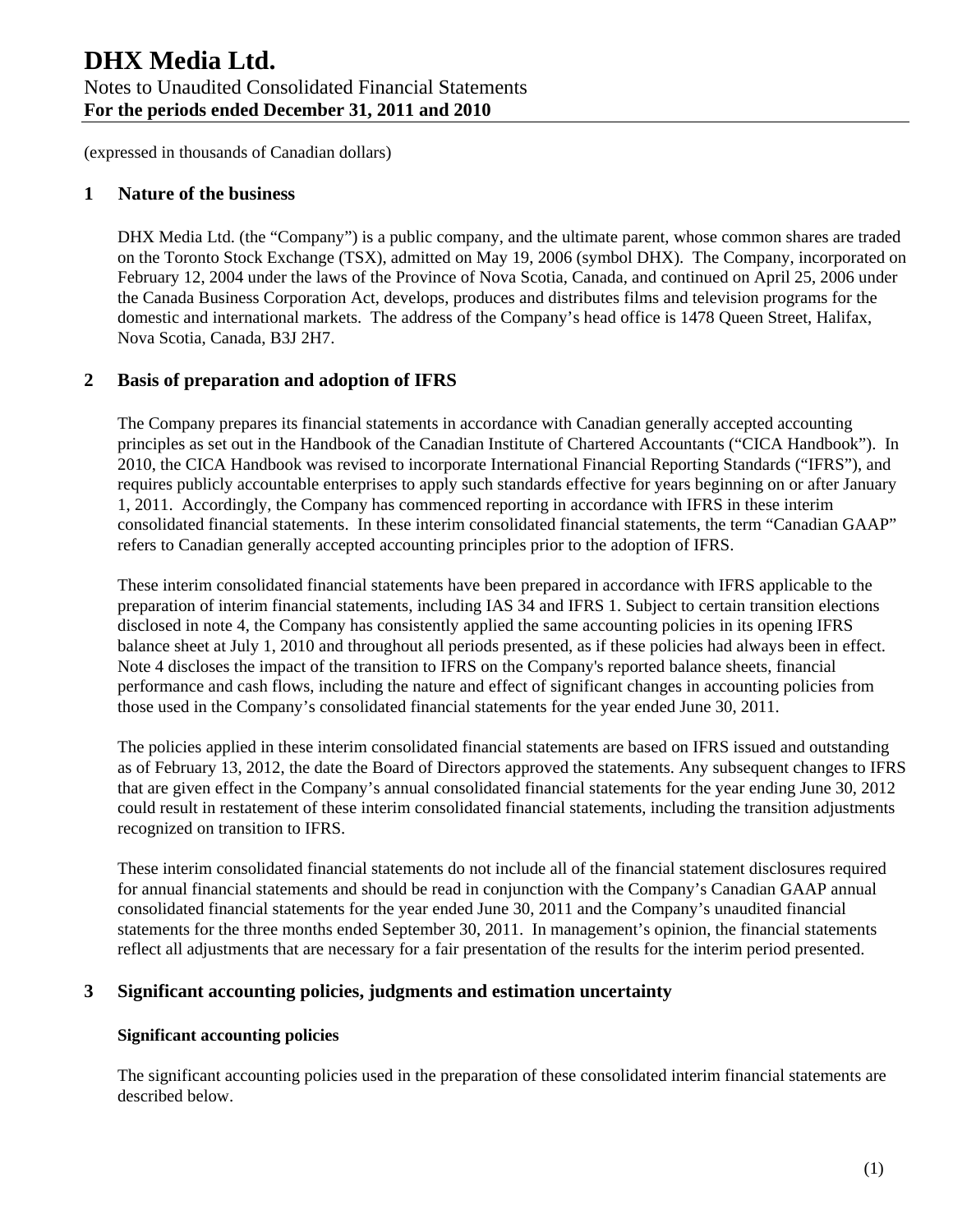## **3 Significant accounting policies, judgments and estimation uncertainty** (continued)

#### **Basis of measurement**

The interim consolidated financial statements have been prepared under a historical cost basis, except for certain financial assets and financial liabilities, including derivative instruments that are measured at fair value.

#### **Consolidation**

The interim consolidated financial statements include the accounts of DHX Media Ltd. and all of its subsidiaries. The interim financial statements of all subsidiaries are prepared for the same reporting period, using the consistent accounting policies. Intercompany accounts, transactions, income and expenses and unrealized gains and losses resulting from transactions amongst the consolidated companies have been eliminated upon consolidation.

Subsidiaries are those entities, including special purpose entities, which the Company controls by having the power to govern the financial and operating policies. The existence and effect of potential voting rights that are currently exercisable or convertible are considered when assessing whether the Company controls another entity. Subsidiaries are fully consolidated from the date on which control is obtained by the Company and are deconsolidated from the date that control ceases.

Certain special purpose entities are consolidated by the Company where it does not own, directly or indirectly, through subsidiaries, more than half of the voting power, but where the Company has determined that it has either sufficient power to govern the financial and operating policies of the entities, the power to appoint or remove the majority of the members of Board of Directors of the entities or the power to cast the majority of votes at meetings of the Board of Directors of the entities in such a manner that control is considered to exist.

#### **Non-controlling interests**

Non-controlling interest represent equity interests in subsidiaries owned by outside parties. The share of net assets of subsidiaries attributable to non-controlling interests is presented as a component of equity. The share of net income and comprehensive income attributable to non-controlling interests is recognized directly in equity. Changes to the Company's ownership interest in subsidiaries that do not result in a loss of control are accounted for as equity transactions.

#### **Investments in associates**

Associates are entities over which the Company has significant influence, but not control. The financial results of the Company's investments in its associates are included in the Company's results according to the equity method. Subsequent to the acquisition date, the Company's share of profits or losses of associates is recognized in the statement of income and its share of other comprehensive income of associates is included in the other comprehensive income account.

Unrealized gains on transactions between the Company and an associate are eliminated to the extent of the Company's interest in the associate. Unrealized losses are also eliminated unless the transaction provides evidence of an impairment of the asset transferred. Dilution gains and losses arising from changes in interests in investments in associates are recognized in the statement of income.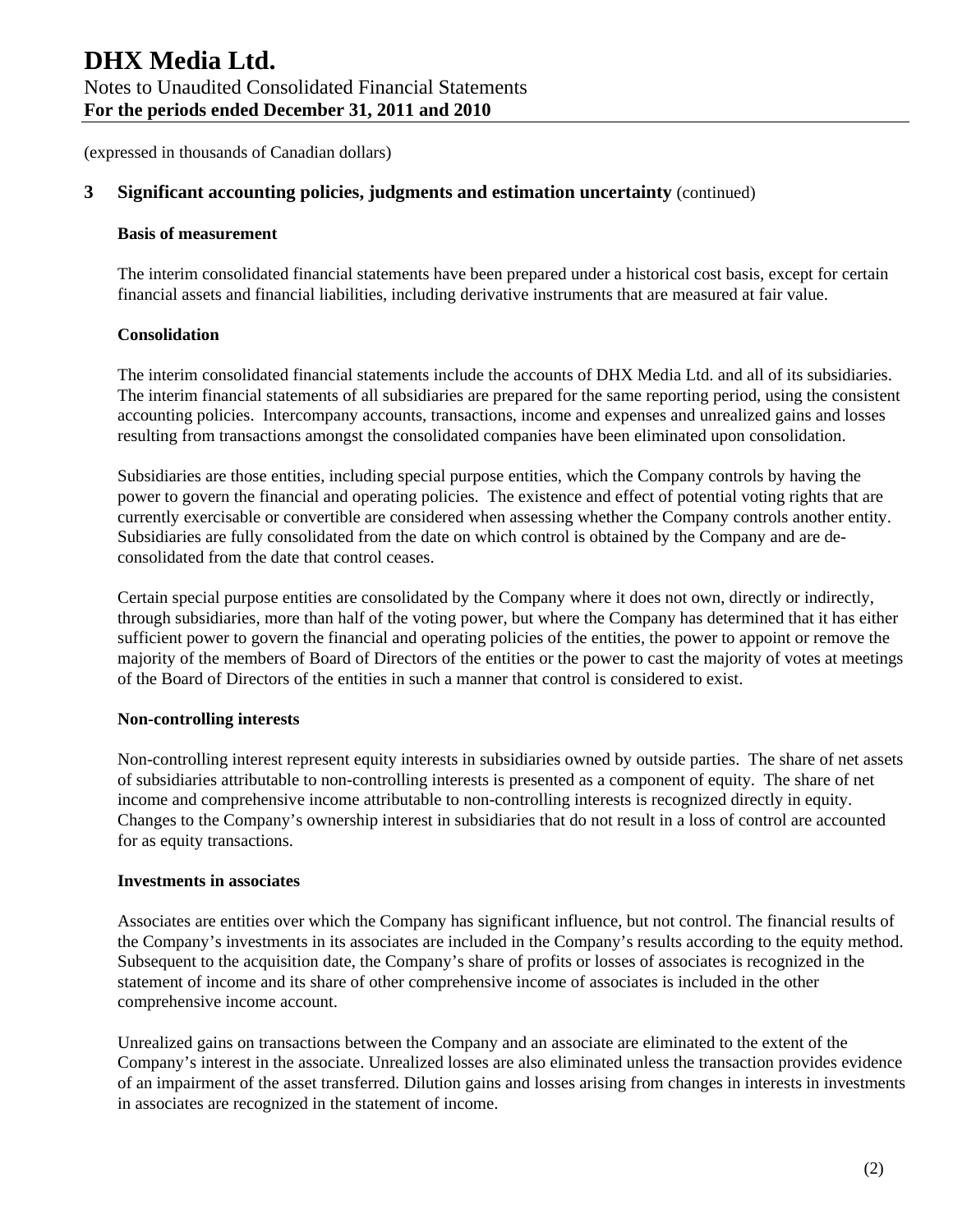## **3 Significant accounting policies, judgments and estimation uncertainty** (continued)

#### **Investments in associates** (continued)

The Company assesses at each year-end whether there is any objective evidence that its interests in associates are impaired. If impaired, the carrying value of the Company's share of the underlying assets of associates is written down to its estimated recoverable amount (being the higher of fair value less cost to sell and value in use) and charged to the statement of income.

#### **Segmented reporting**

Operating segments are reported in a manner consistent with the internal reporting provided to the chief operating decision making group. The chief operating decision making group that are responsible for allocating resources and assessing performance of the operating segments have been identified as the Chief Executive Officer, Chief Financial Officer and Chief Operating Officer. In measuring performance, the Company does not distinguish or group its operations on a geographical or any other basis and, accordingly, has a single reportable segment for disclosure purposes.

#### **Foreign currency translation**

(i) Functional and presentation currency

Items included in the financial statements of each consolidated entity of the Company are measured using the currency of the primary economic environment in which the entity operates (the "functional currency"). Primary and secondary indicators are used to determine the functional currency (primary indicators have priority over secondary indicators). The primary indicator which applies to the Company is the currency that mainly influences revenues and expenses. Secondary indicators include the currency in which funds from financing activities are generated, and the autonomy of foreign subsidiaries. For the Company and all subsidiaries other than Wildbrain, the Canadian dollar has been determined to be the functional currency. For Wildbrain, the functional currency is the US dollar. These consolidated financial statements are presented in Canadian dollars, which is the the Company's functional currency. The financial statements of consolidated entities that have a functional currency other than Canadian dollars ("foreign operations") are translated into Canadian dollars as follows:

- (a) assets and liabilities at the closing rate at the date of the balance sheet, and
- (b) income and expenses at the average rate for the period (as this is considered to be a reasonable approximation of actual rates).

All resulting changes are recognized in other comprehensive income as cumulative translation adjustments.

When the Company disposes of its entire interest in a foreign operation, or loses control, joint control, or significant influence over a foreign operation, the foreign currency gains or losses accumulated in other comprehensive income related to the foreign operation are recognized in profit or loss. If the Company disposes of part of an interest in a foreign operation which remains a subsidiary, a proportionate amount of foreign currency gains or losses accumulated in other comprehensive income related to the subsidiary is reallocated between controlling and non-controlling interests.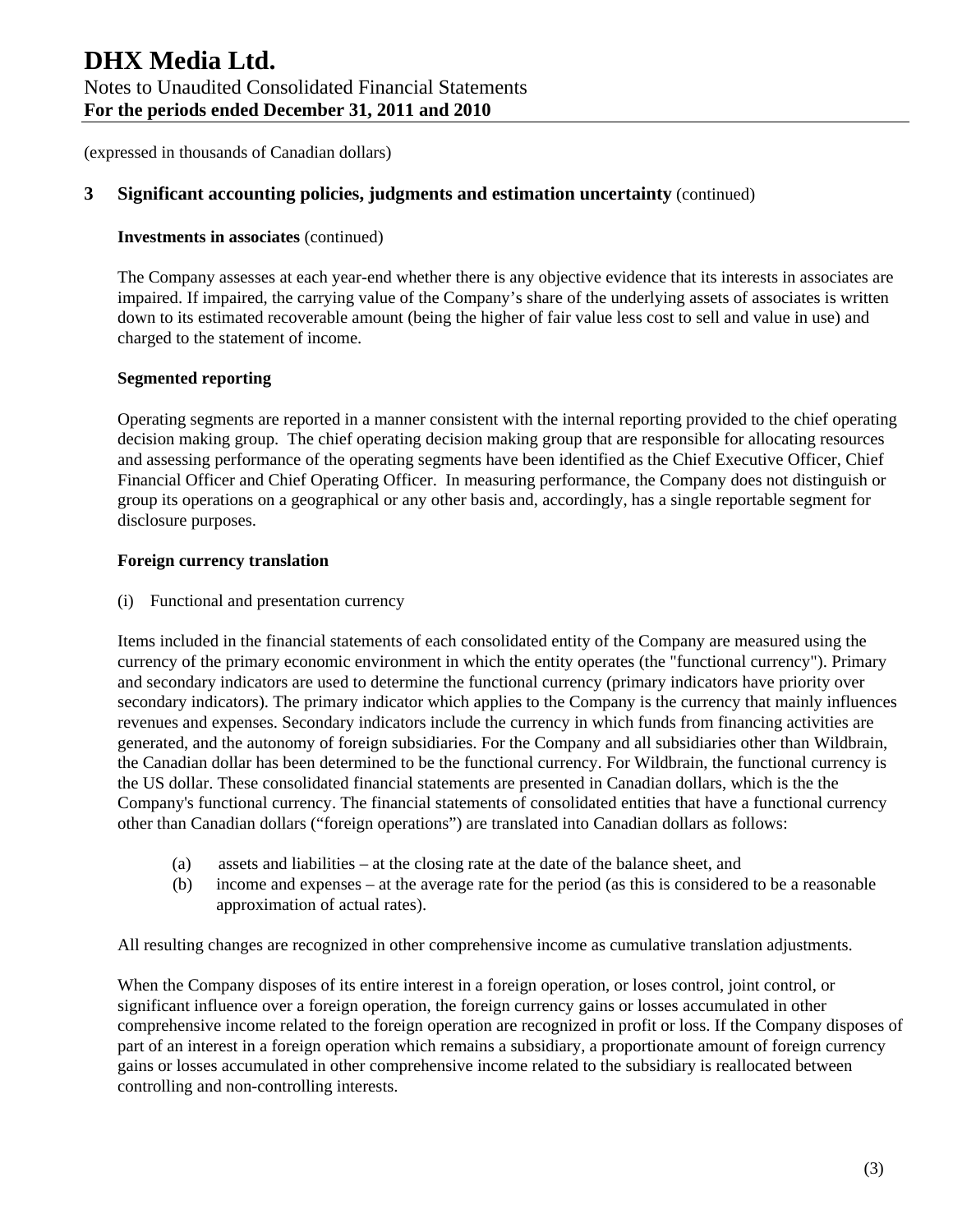# **DHX Media Ltd.**  Notes to Unaudited Consolidated Financial Statements **For the periods ended December 31, 2011 and 2010**

(expressed in thousands of Canadian dollars)

## **3 Significant accounting policies, judgments and estimation uncertainty** (continued)

#### **Foreign currency translation** (continued)

(ii) Transactions and balances

Foreign currency transactions are translated into the functional currency using the exchange rates prevailing at the dates of the transactions. Foreign exchange gains and losses resulting from the settlement of foreign currency transactions and from the translation, at year-end exchange rates, of monetary assets and liabilities denominated in currencies other than the functional currency are recognized in the statement of income.

#### **Revenue recognition**

Revenue from the licensing of film and television programs is recognized when:

- (a) the Company has persuasive evidence of a contractual arrangement;
- (b) the production has been completed;
- (c) the contractual delivery arrangements have been satisfied;
- (d) the licensing period has commenced;
- (e) the fee is fixed or determinable; and
- (f) collectability of proceeds is reasonably assured.

Cash payments received or advances currently due pursuant to a broadcast license or distribution arrangement are recorded as deferred revenue until all of the foregoing conditions of revenue recognition have been met.

Revenues from production services for third parties and new media revenue on the Company's proprietary productions are recognized on a percentage-of-completion basis. Percentage-of-completion is based upon the proportion of costs incurred in the current period to total expected costs. A provision is made for the entire amount of future estimated losses, if any, on productions-in-progress.

Revenue from live tours is recorded in the period in which the show is performed and other revenue recognition criteria are met. Merchandising revenue is recognized at the point of sale to customers.

Royalty revenue is accrued for royalty streams for which the receipt of revenue is probable and is recognized in accordance with the substance of the relevant agreements and statements received from third party agents.

#### **Investment in film and television programs**

Investment in film and television programs represents the balance of costs of film and television programs which have been produced by the Company or for which the Company has acquired distribution rights and the Company's right to participate in certain future cash flows of film and television programs produced and distributed by other unrelated parties ("Acquired Participation Rights"). Investment in film and television programs also includes acquired film and television libraries or properties that are in production.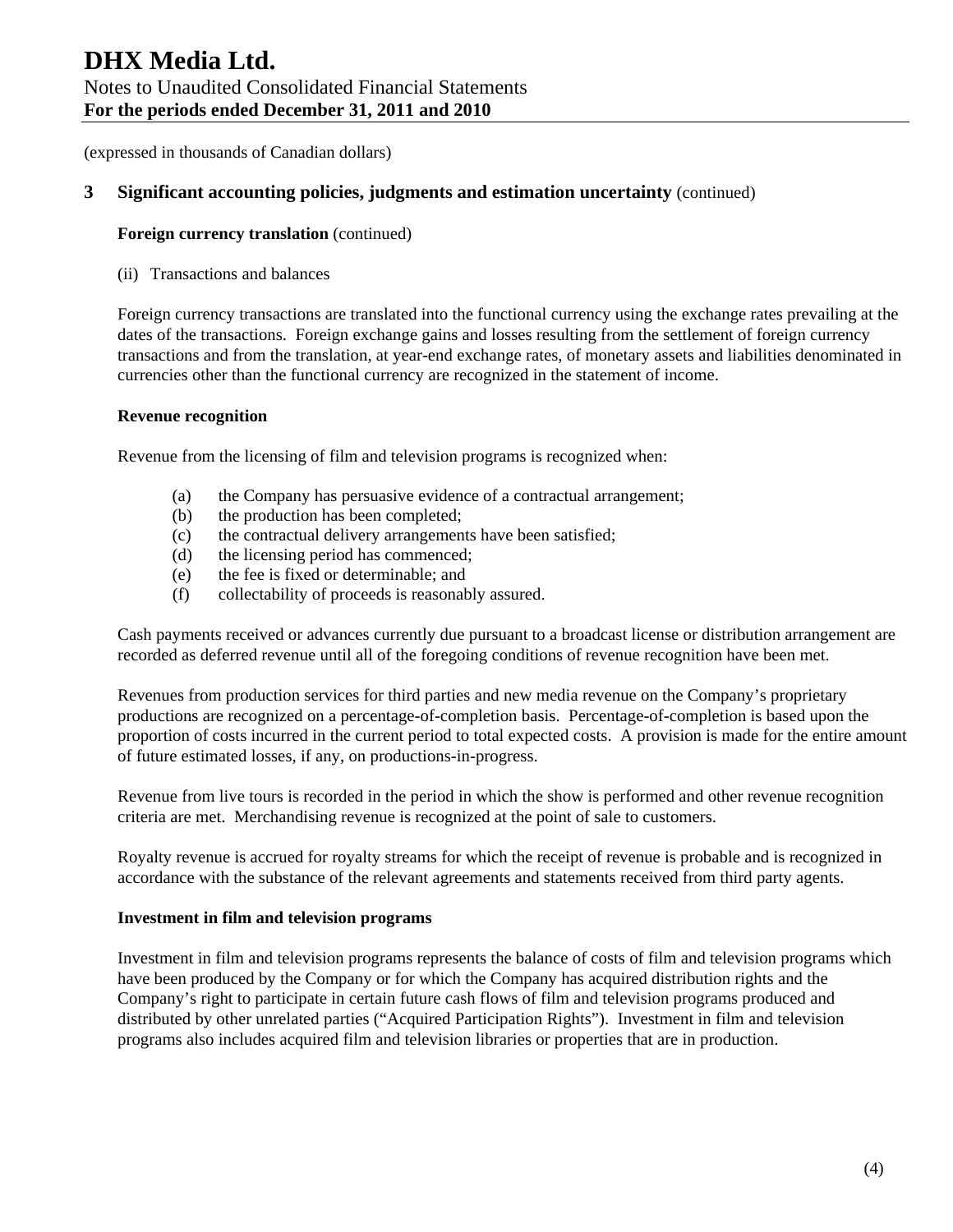## **3 Significant accounting policies, judgments and estimation uncertainty** (continued)

#### **Investment in film and television programs** (continued)

Costs of acquiring and producing film and television programs are capitalized. The costs are measured net of federal and provincial program contributions earned and are charged to income using the individual film forecast method, whereby capitalized costs are charged to income and ultimate participation costs are accrued in the proportion that current revenue bears to management's estimate of ultimate revenue expected to be recognized from the exploitation, exhibition or licensing of the film or television program. For film and television programs produced by the Company, capitalized costs include all direct production and financing costs incurred during production that are expected to benefit future periods. Financing costs are capitalized to the costs of a film or television program until substantially all of the activities necessary to prepare the film or television program for delivery are complete. Capitalized production costs do not include administrative and general expenses, or charges for losses on properties sold or abandoned. For episodic television series, until estimates of secondary market revenue can be established, capitalized costs for each episode produced are limited to the amount of revenue contracted for each episode. Costs in excess of this limitation are expensed as incurred on an episode-by-episode basis. Production financing provided by third parties that acquire substantive equity participation is recorded as a reduction of the cost of the production. Acquired participation costs are recognized initially at the amounts paid or the fair value of amounts due to the counterparty.

For films other than episodic television series and acquired libraries, ultimate revenue includes estimates over a period not to exceed ten years following the date of initial release. For episodic television series, ultimate revenue includes estimates of revenue over a period not to exceed ten years from the date of delivery of the first episode or, if still in production, five years from the date of delivery of the most recent episode, if later. For acquired film and television libraries previously released, ultimate revenue includes estimates of revenue over a period not to exceed twenty years from the date of acquisition.

Investment in film and television programs are included within current assets. The normal operating cycle of the Company can be greater than 12 months.

Ultimate revenue estimates are prepared on a title-by-title basis and are reviewed periodically based on current market conditions. For film, ultimate revenue estimates include box office receipts, sale of DVDs, licensing of television broadcast rights and licensing of other ancillary film rights to third parties. For television programs, ultimate revenue estimates include licensed rights to broadcast television programs in development and rights to renew licenses for episodic television programs in subsequent seasons. Ultimate revenue includes estimates of secondary market revenue for produced episodes only when the Company can demonstrate through its experience or industry norms that the number of episodes already produced, plus those for which a firm commitment exists and the Company expects to deliver, can be licensed successfully in the secondary market. Ultimate estimates of future revenue involve measurement uncertainty and it is therefore possible that reductions in the carrying value of investment in film and television programs may be required as a consequence of changes in management's future revenue estimates.

The valuation of investment in film and television programs (including Acquired Participation Rights), is reviewed on a title-by-title basis when an event or change in circumstances indicates that the net realizable value of a film or television program or the acquired participation right is less than its cost. The net realizable value of the film or television program is determined using management's estimates of future revenues and costs under a discounted cash flow approach. A write-down is recorded equivalent to the amount by which the costs exceed the estimated net realizable value of the film or television program or acquired participation right.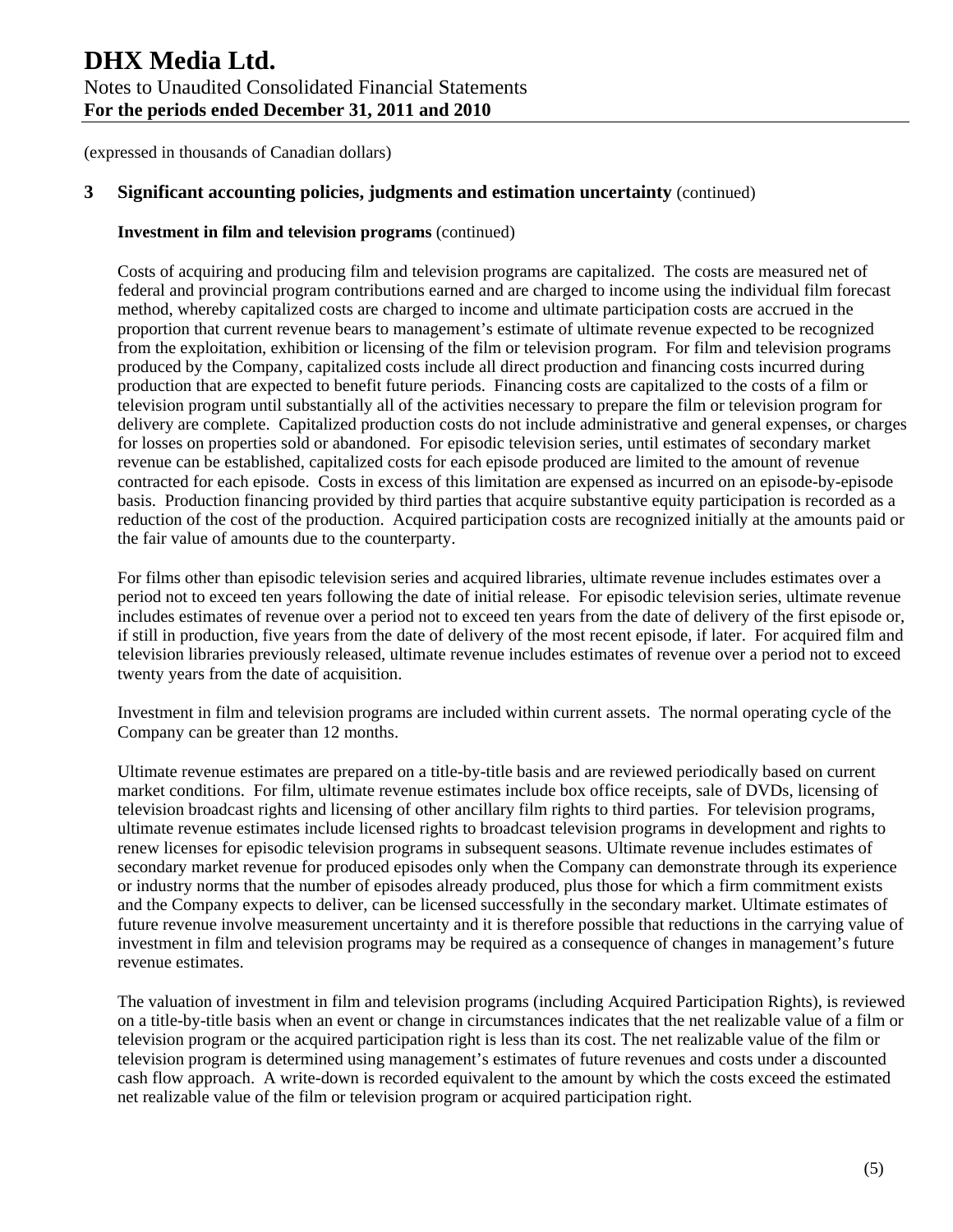## **3 Significant accounting policies, judgments and estimation uncertainty** (continued)

#### **Development costs**

Development costs include costs of acquiring film rights to books, stage plays or original screenplays and costs to adapt such projects. Such costs are capitalized and included in investment in film and television programs upon commencement of production. Advances or contributions received from third parties to assist in development are deducted from these costs. Projects in development are written off as development expenses at the earlier of the date determined not to be recoverable or when projects under development are abandoned, or three years from the date of the initial recognition of the investment, if there have been no active development milestones or significant development expenditures within the last year.

## **Property, plant and equipment**

Property, plant and equipment are carried at historical cost, less accumulated amortization and accumulated impairment losses. Subsequent costs are included in the asset`s carrying amount or recognized as a separate asset, as appropriate, only when it is probable that future economic benefits associated with the item will flow to the Company and the cost can be measured reliably. The carrying amount of a replaced asset is derecognized when replaced. Repairs and maintenance costs are charges to the statement of income during the period in which they are incurred. Amortization is provided, commencing when the asset is available for use, over the estimated useful life of the asset, using the following annual rates and methods:

| Building                                | 4% by declining balance                                    |
|-----------------------------------------|------------------------------------------------------------|
| Furniture, fixtures and other equipment | 5% - 20% by declining balance                              |
| Computer equipment                      | 30% by declining balance                                   |
| Post-production equipment               | 30% by declining balance                                   |
| Computer software                       | 2 years straight-line                                      |
| Website design                          | 2 years straight-line                                      |
| Leasehold improvements                  | 5 years straight-line and straight-line over term of lease |

The Company allocated the amount initially recognized in respect of an item of property, plant and equipment to its significant parts and depreciated separately each such part. Residual values, method of amortization and useful lives of the assets are reviewed annually and adjusted if appropriate.

Gains and losses on disposals if property, plant and equipment are determined by comparing the proceeds with the carrying amount of the asset and are included as part of other gains and losses in the statement of income.

#### **Goodwill**

Goodwill represents the cost of acquired businesses in excess of the fair value of net identifiable assets acquired at the date of acquisition. Goodwill is carried at cost less any accumulated impairment losses and is not subject to amortization. Goodwill is tested for impairment annually or more frequently if events or circumstances indicate that the asset might be impaired. Goodwill is allocated to a cash generating unit ("CGU"), or group of CGU's, which is the lowest level within an entity at which the goodwill is monitored for internal management purposes, which is not higher than an operating segment. Impairment is tested by comparing the recoverable amount of goodwill assigned to a CGU or group of CGU's to its carrying value.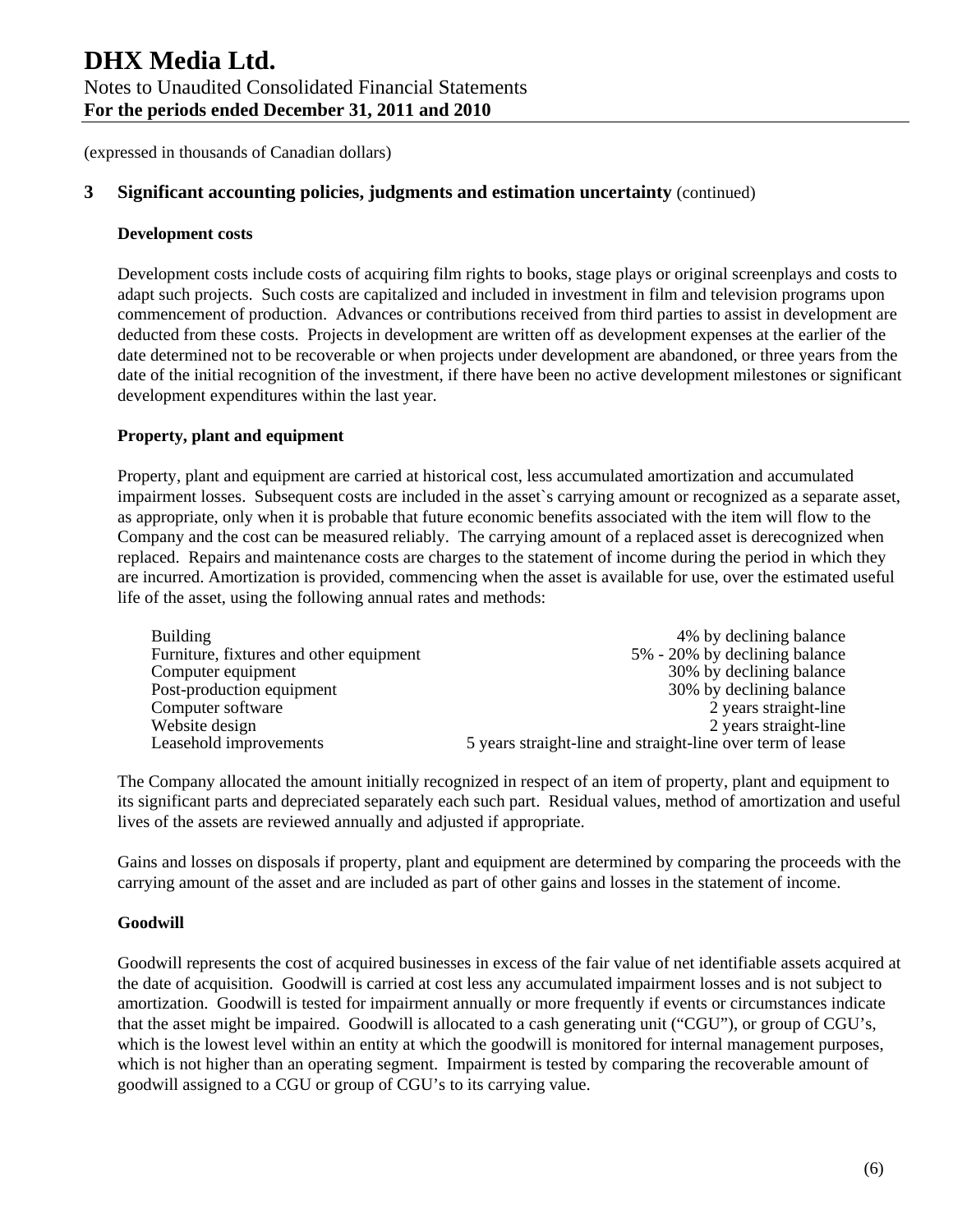## **3 Significant accounting policies, judgments and estimation uncertainty** (continued)

#### **Identifiable intangible assets**

Identifiable intangible assets are carried at cost, including amounts of purchase price allocations upon acquisitions. Amortization is provided on a straight-line basis over the estimated useful life of the assets, using the following annual rates and methods:

Production backlog 2 to 3 years straight-line Broadcaster relationships 7 to 10 years straight-line Customer and distribution relationships 10 years straight-line Non-compete contracts and brands 3 to 9 years straight-line Production software 5 years straight-line

#### **Impairment of non-financial assets**

Property, plant and equipment and intangible assets are tested for impairment whenever events or changes in circumstances indicate that the carrying amount may not be recoverable. Long lived assets that are not amortized are subject to an annual impairment test. For the purposes of measuring recoverable amounts, assets are grouped into CGU's. The recoverable amount is the higher of an asset's fair value less costs to sell and value in use, being the present value of the expected future cash flows of the relevant CGU. An impairment loss is recognized for the amount by which the asset's carrying amount exceeds its recoverable amount.

#### **Borrowing costs**

Borrowing costs directly attributable to the acquisition, construction or production of qualifying assets, including investment in films and property, plant and equipment, are added to the cost of those assets, until such time as the assets are substantially complete and ready for use. All other borrowing costs are recognized as a finance expense in the statement of income in the period in which they are incurred.

#### **Government financing and assistance**

The Company has access to several government programs, including tax credits that are designed to assist film and television production and distribution in Canada. Amounts received or receivable in respect of production assistance are recorded as a reduction of the production costs of the applicable production. Government assistance with respect to distribution rights is recorded as a reduction of investment in film and television programs. Government assistance towards current expenses is recorded as a reduction of the applicable expense item.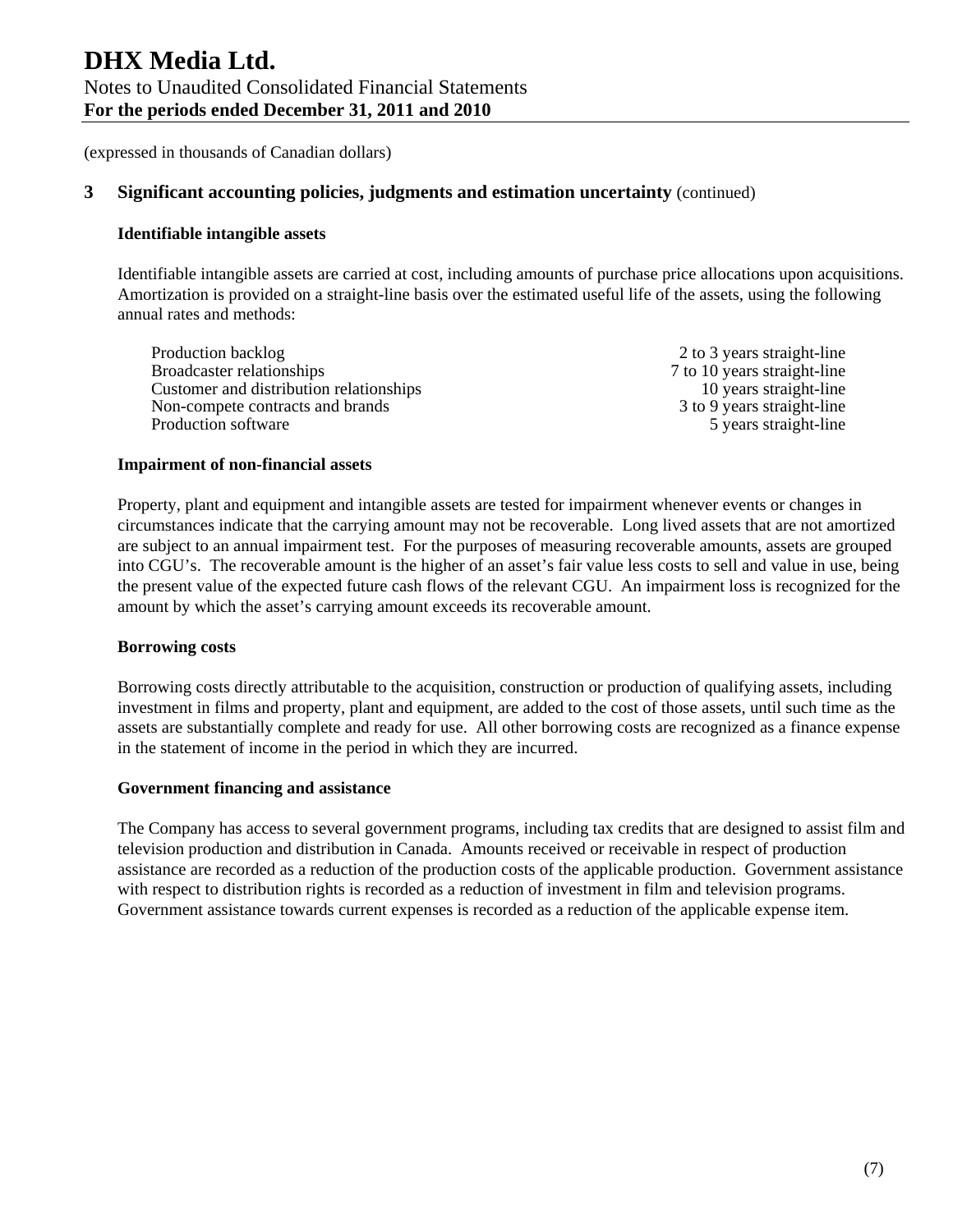## **3 Significant accounting policies, judgments and estimation uncertainty** (continued)

#### **Provisions**

Provisions are recognized when the Company has a present legal or constructive obligation as a result of past events; it is more likely than not that an outflow of resources will be required to settle the obligation; and the amount can be reliably estimated. Provisions are measured at management's best estimate of the expenditure required to settle the obligation at the end of the reporting period, and are discounted to present value where the effect is material. The Company performs evaluations to identify onerous contracts and, where applicable, records provisions for such contracts.

#### **Operating leases**

Rentals payable under operating leases are charges to income on a straight-line basis over the term of the relevant lease.

#### **Income taxes**

Income taxes are comprised of current and deferred tax. Income tax is recognized in the statement of income except to the extent that it relates to items recognized directly in equity, in which case the income tax is also recognized directly in equity.

Current tax is the expected tax payable on the taxable income for the year, using tax rates enacted or substantively enacted, at the end of the reporting period, and any adjustment to tax payable in respect of previous years.

Deferred tax is recognized in respect of temporary differences arising between the tax bases of assets and liabilities and their carrying amounts in the consolidated financial statements, as well as the benefit of losses that are probable to be realized and are available for carry forward to future years to reduce income taxes. Deferred income tax is determined on a non-discounted basis using tax rates and laws that have been enacted or substantively enacted at the balance sheet date and are expected to apply when the deferred tax asset or liability is settled. Deferred tax liabilities are generally recognized for all taxable temporary differences. Deferred tax assets are recognized to the extent that it is probable that the assets can be recovered.

The carrying amount of deferred tax assets is reviewed at the end of each reporting period and reduced to the extent that it is no longer probable that sufficient taxable earnings will be available to allow all or part of the asset to be recovered.

Deferred income tax is provided on temporary differences arising on investments in subsidiaries and associates, except, in the case of subsidiaries, where the timing if the reversal of the temporary difference in controlled by the Company and it is probable that the temporary difference will not reverse in the foreseeable future.

The effect of a change in tax rates on deferred tax assets and liabilities is included in earnings in the period that the change is substantively enacted, except to the extent it relates to items previously recognized outside earnings in which case the rate change impact is recognized in a manner consistent with how the items were originally recognized.

Deferred income tax assets and liabilities are presented as non-current. Tax on income in interim periods is accrued using the tax rate that would be applicable to expected annual total earnings.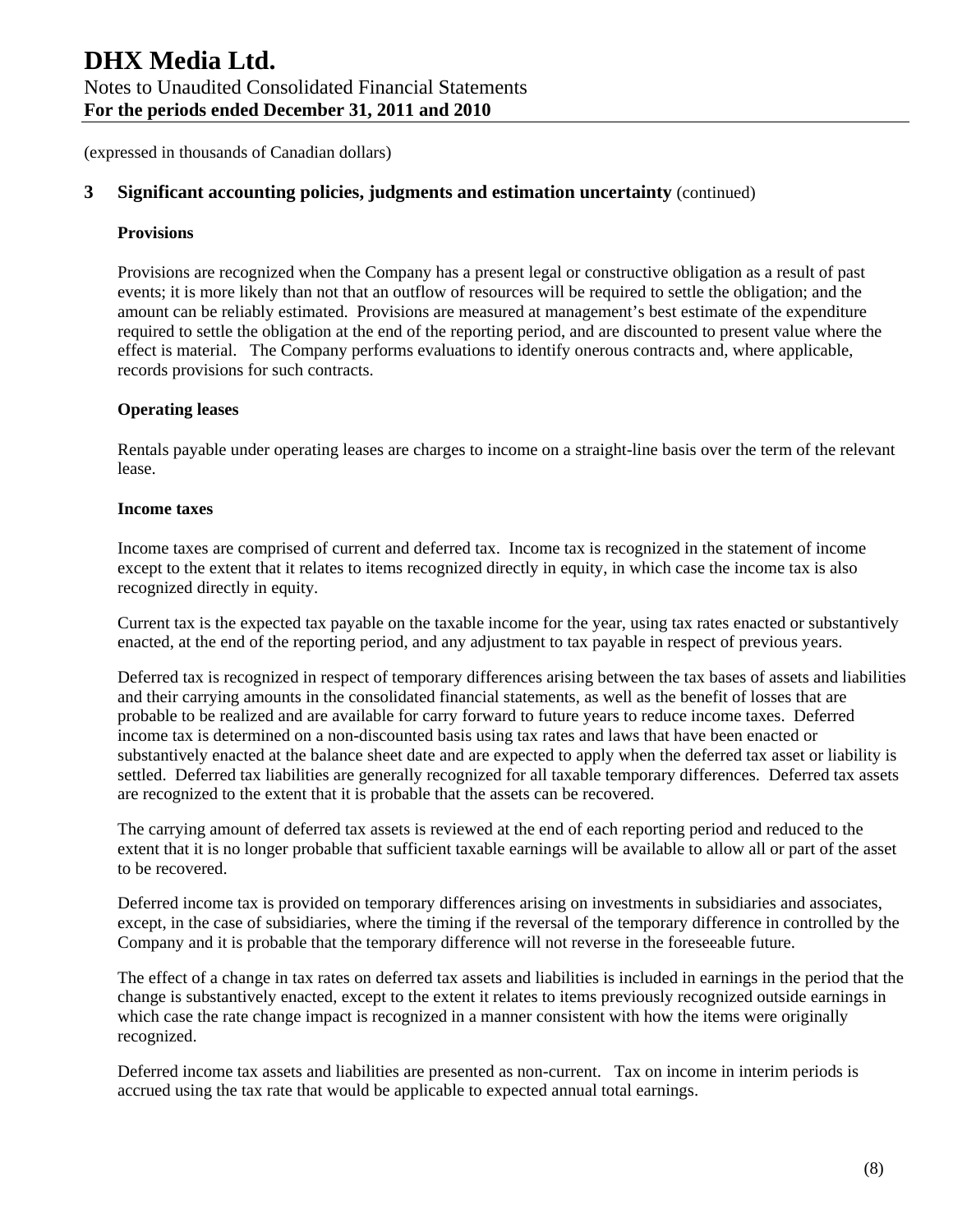## **3 Significant accounting policies, judgments and estimation uncertainty** (continued)

#### **Share-based compensation**

The Company grants stock options to certain directors, officers, employees and consultants of the Company. Stock options vest over periods of up to 4 years and expire after 5 years. Each vesting tranche of stock options is considered a separate award with its own vesting period and estimated grant date fair value. The estimated grant date fair value of each vesting tranche is estimated using the Black-Scholes option pricing model. Compensation expense is recognized over each tranche's vesting period by increasing contributed surplus based on the number of awards expected to vest. The number of awards expected to vest is reviewed at least annually, with any impact being recognized immediately.

#### **Earnings per share**

Basic and fully diluted earnings per share are computed based on the weighted average number of common shares outstanding during the period. Diluted loss per share does not include the potential exercise of the employee stock options, put options and warrants where to do so would be anti-dilutive for the periods presented. The number of shares included with respect to options, warrants and similar instruments is computed using the treasury stock method.

#### **Financial instruments**

Financial instruments are classified as follows:

- Short-term investments and long-term investment are classified as "Available-for-Sale". Financial assets classified as Available-for-Sale are recognized initially at fair value plus transaction costs and are subsequently carried at fair value with the changes in fair value recorded in other comprehensive income. Available-for-Sale assets are classified as non-current, unless the investment matures or management expects to dispose of them within twelve months.
- Derivative financial instruments are classified as "Held-for-Trading" and recognized initially on the balance sheet at fair value. Financial assets classified as Held-for-Trading are recognized at fair value with the changes in fair value recorded in net income.
- Cash and amounts receivable are classified as "Loans and Receivables". After their initial fair value measurement, they are measured at amortized cost using the effective interest method, less a provision for impairment, established on an account-by-account basis, based on, among other factors, prior experience and knowledge of the specific debtor and its assessment of the current economic environment.
- Bank indebtedness, accounts payable and accrued liabilities, interim production financing, long-term debt and obligations under capital leases and other liabilities are classified as "Other Financial Liabilities". Other Financial Liabilities are initially recognized at fair value less transaction costs. Subsequent to initial recognition, Other Financial Liabilities are measured at amortized cost using the effective interest method.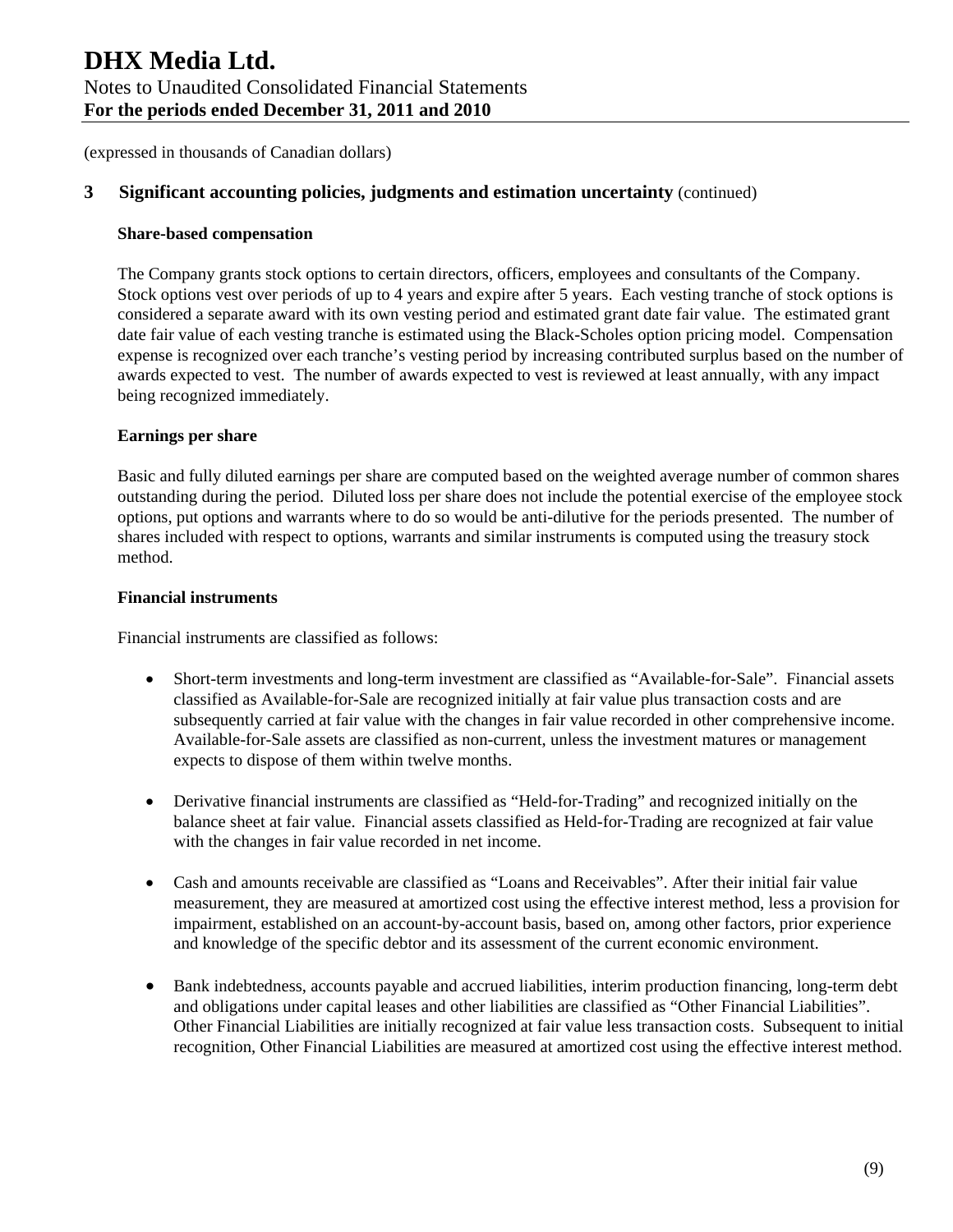## **3 Significant accounting policies, judgments and estimation uncertainty** (continued)

#### **Impairment of financial assets**

At each reporting date, the Company assesses whether there is objective evidence that a financial asset is impaired. If such evidence exists, the Company recognizes an impairment loss, as follows:

- Financial assets carried at amortized cost: The loss is the difference between the amortized cost of the loan or receivable and the present value of the estimated future cash flows, discounted using the instrument's original effective interest rate. The carrying amount of the asset is reduced by this amount either directly or indirectly through the use of an allowance account.
- Available-for-Sale financial assets: The impairment loss is the difference between the original cost of the asset and its fair value at the measurement date, less any impairment losses previously recognized in the statement of income. This amount represents the cumulative loss in accumulated other comprehensive income that is reclassified to net income.

Impairment losses on financial assets carried at amortized cost are reversed in subsequent periods if the amount of the loss decreases and the decrease can be related objectively to an event occurring after the impairment was recognized. Impairment losses on Available-for-Sale financial assets are not reversed.

#### **Accounting standards issued but not yet applied**

The Company does not expect to early adopt the following revised standards and amendments. Accordingly, the Company expects to adopt these standards on the effective dates listed below.

#### *IFRS 9, Financial Instruments*

The International Accounting Standards Board ("IASB") has issued IFRS 9, "Financial Instruments" ("IFRS 9"), effective for annual periods beginning on or after January 1, 2015, with early adoption permitted. IFRS 9 introduces new classification and measurement requirements for financial instruments. The Company is assessing the impact of IFRS 9 on its consolidated statement of income and balance sheet.

#### *IFRS 10, Consolidated Financial Statements*

The IASB issued IFRS 10, "Consolidated Financial Statements" ("IFRS 10"), effective for annual periods beginning on or after January 1, 2013. IFRS 10 replaces portions of IAS 27, "Consolidated and Separate Financial Statements" ("IAS 27") that addresses consolidation, and supersedes Standing Interpretations Committee ("SIC") SIC-12 in its entirety. The objective of IFRS 10 is to define the principles of control and establish the basis of determining when and how an entity should be included within a set of consolidated financial statements. IAS 27 has been amended to reflect the issuance of IFRS 10 and retains guidance only for separate financial statements. The Company is assessing the impact of IFRS 10 on its consolidated statement of income and balance sheet.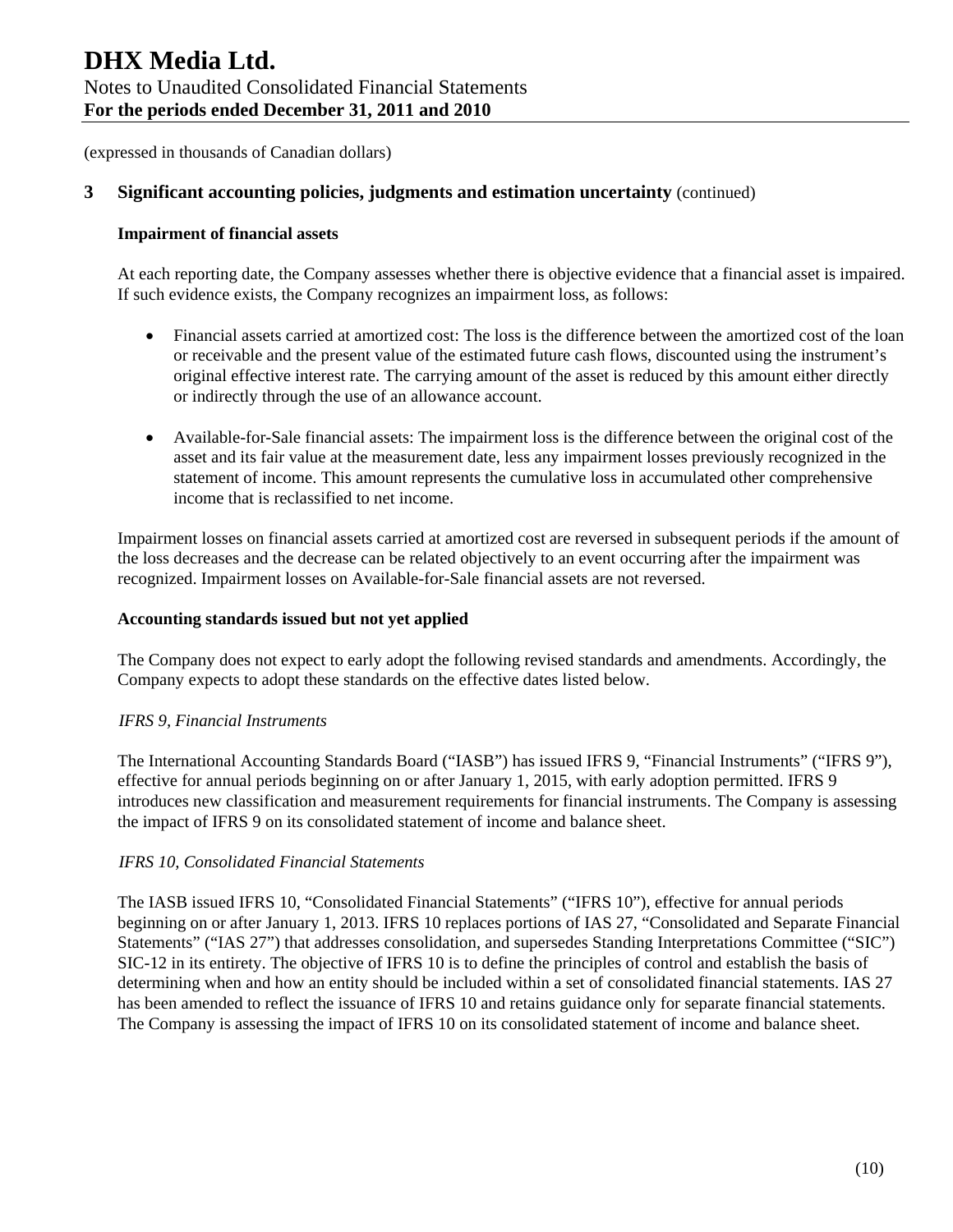## **3 Significant accounting policies, judgments and estimation uncertainty** (continued)

#### **Accounting standards issued but not yet applied** (continued)

#### *IFRS 11, Joint Ventures*

The IASB issued IFRS 11, "Joint Ventures" ("IFRS 11"), effective for annual periods beginning on or after January 1, 2013. IFRS 11 supersedes IAS 31, "Interest in Joint Ventures" and SIC-13, "Jointly Controlled Entities – Non Monetary Contributions by Venturers". Through an assessment of the rights and obligations in an arrangement, IFRS 11 establishes principles to determine the type of joint arrangement and guidance for financial reporting activities required by the entities that have an interest in arrangements which are controlled jointly. As a result of the issuance of IFRS 10 and IFRS 11, IAS 28, "Investments in Associates and Joint Ventures" ("IAS 28") was amended to reflect the guidance provided in IFRS 10 and IFRS 11. The Company is assessing the impact of this standard on its consolidated statement of income and balance sheet.

## *IFRS 12, Disclosure of Interests in Other Entities*

The IASB issued IFRS 12, "Disclosure of Interests in Other Entities" ("IFRS 12") effective for annual periods beginning on or after January 1, 2013. IFRS 12 requires extensive disclosures relating to a company's interests in subsidiaries, joint arrangements, associates, and unconsolidated structured entities. IFRS 12 enables users of the financial statements to evaluate the nature and risks associated with its interests in other entities and the effects of those interests on its financial position and performance. The Company is assessing the impact of IFRS 12 on its consolidated statement of income and balance sheet.

#### *IFRS 13, Fair Value measurement*

The IASB issued IFRS 13, "Fair Value Measurement" ("IFRS 13") effective for annual periods beginning on or after January 1, 2013. IFRS 13 defines fair value, provides guidance in a single framework for measuring fair value and identifies the required disclosures pertaining to fair value measurement. The Company is assessing the impact of IFRS 13 on its consolidated statement of income and balance sheet.

#### *Amendments to standards*

IFRS 7, Financial Instruments: Disclosures, has been amended to include additional disclosure requirements in the reporting of transfer transactions and risk exposures relating to transfers of financial assets and the effect of those risks on an entity's financial position, particularly those involving securitization of financial assets. The amendment is applicable for annual periods beginning on or after July 1, 2011, with earlier application permitted. The Company is assessing the impact of all other changes to IFRS 7 on its consolidated statement of income and financial position.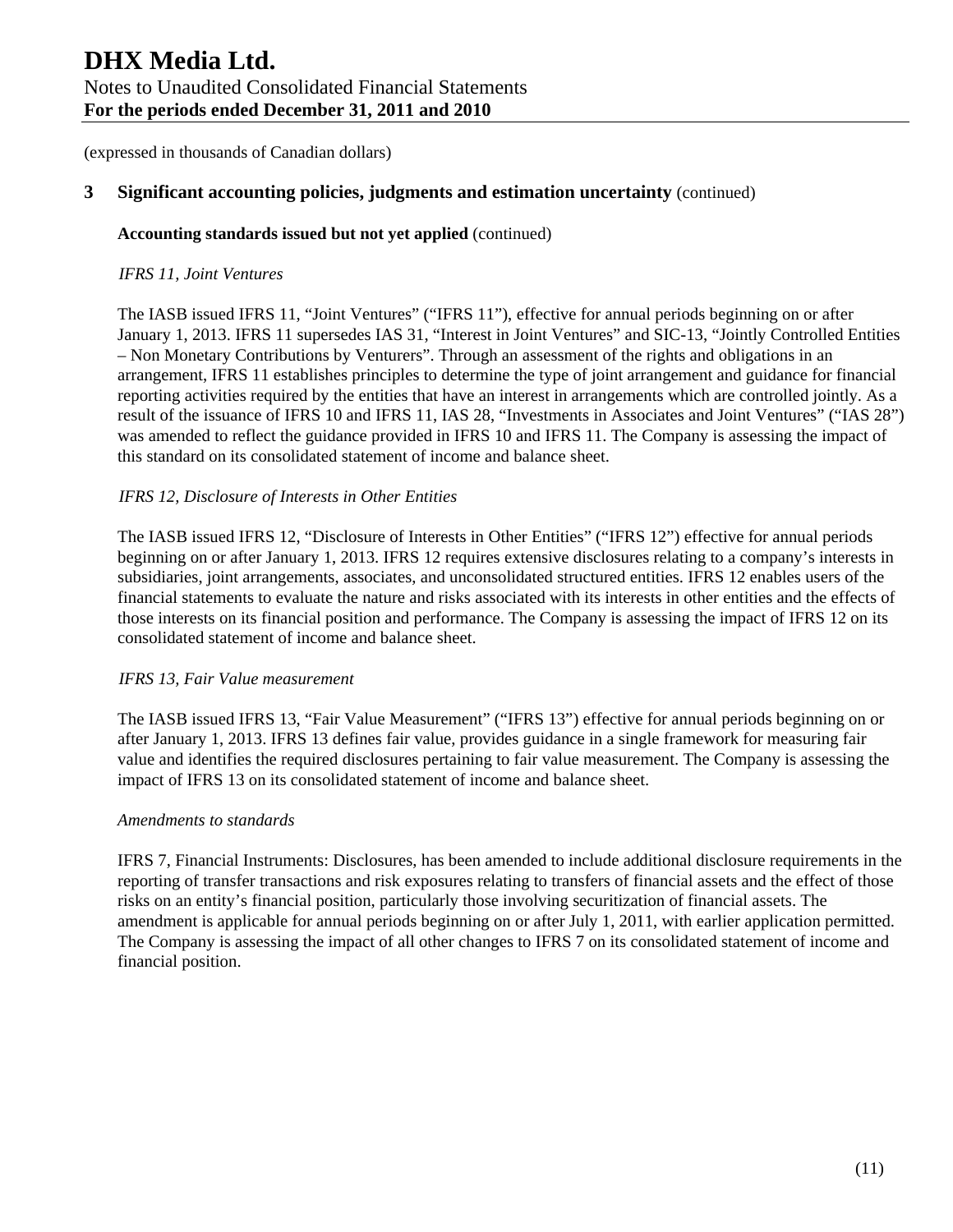## **3 Significant accounting policies, judgments and estimation uncertainty** (continued)

## **Accounting standards issued but not yet applied** (continued)

IAS 12, Income Taxes, was amended to introduce an exception to the existing principle for the measurement of deferred tax assets or liabilities arising on investment property measured at fair value. As a result of the amendment, there is a rebuttable presumption that the carrying amount of the investment property will be recovered through sale when considering the expected manner or recovery or settlement. SIC 21, Income Taxes - Recovery of Revalued Non- Depreciable Assets, will no longer apply to investment properties carried at fair value. The amendment also incorporates into IAS 12 the remaining guidance previously contained in SIC 21, which is withdrawn. The amendment is effective for annual periods beginning on or after July 1, 2012 with earlier application permitted. The Company is assessing the impact of all other changes to IAS 12 on its consolidated statement of income and financial position.

IAS 1, Presentation of Financial Statements, has been amended to require entities to separate items presented in OCI into two groups, based on whether or not items may be recycled in the future. Entities that choose to present OCI items before tax will be required to show the amount of tax related to the two groups separately. The amendment is effective for annual periods beginning on or after July 1, 2012 with earlier application permitted. The Company is assessing the impact of all other changes to IAS 1 on its consolidated statement of income and financial position.

#### **Significant accounting judgments and estimation uncertainty**

The preparation of consolidated financial statements under IFRS requires the Company to make estimates and assumptions that affect the application of policies and reported amounts. Estimates and judgements are continually evaluated and are based on historical experience and other factors including expectations of future events that are believed to be reasonable. Actual results may differ materially from these estimates. The estimates and assumptions which have a significant risk of causing a material adjustment to the carrying amount of assets and liabilities are as follows:

(i) Investment in film and television programs

The costs of acquiring and producing film and television programs are capitalized, net of federal and provincial program contributions earned, and amortized using the individual film forecast method, whereby capitalized costs are charged to income and ultimate participation costs are accrued in the proportion that current revenue bears to management's estimate of ultimate revenue expected to be recognized from the exploitation, exhibition or licensing of the film or television program. The estimate of ultimate revenue and ultimate costs depends on management judgment and assumptions based on the pattern of historical experience and other factors.

(ii) Goodwill

The Company is required to test for impairment at least annually, or more frequently if events or circumstances indicate that the asset might be impaired. Impairment is tested by comparing the recoverable amount, which is the greater of fair value less cost to sell and value in use, of goodwill to its carrying value. The value in use calculation of recoverable amount requires the estimation of future cash flows and the choice of a suitable discount rate (see note 13).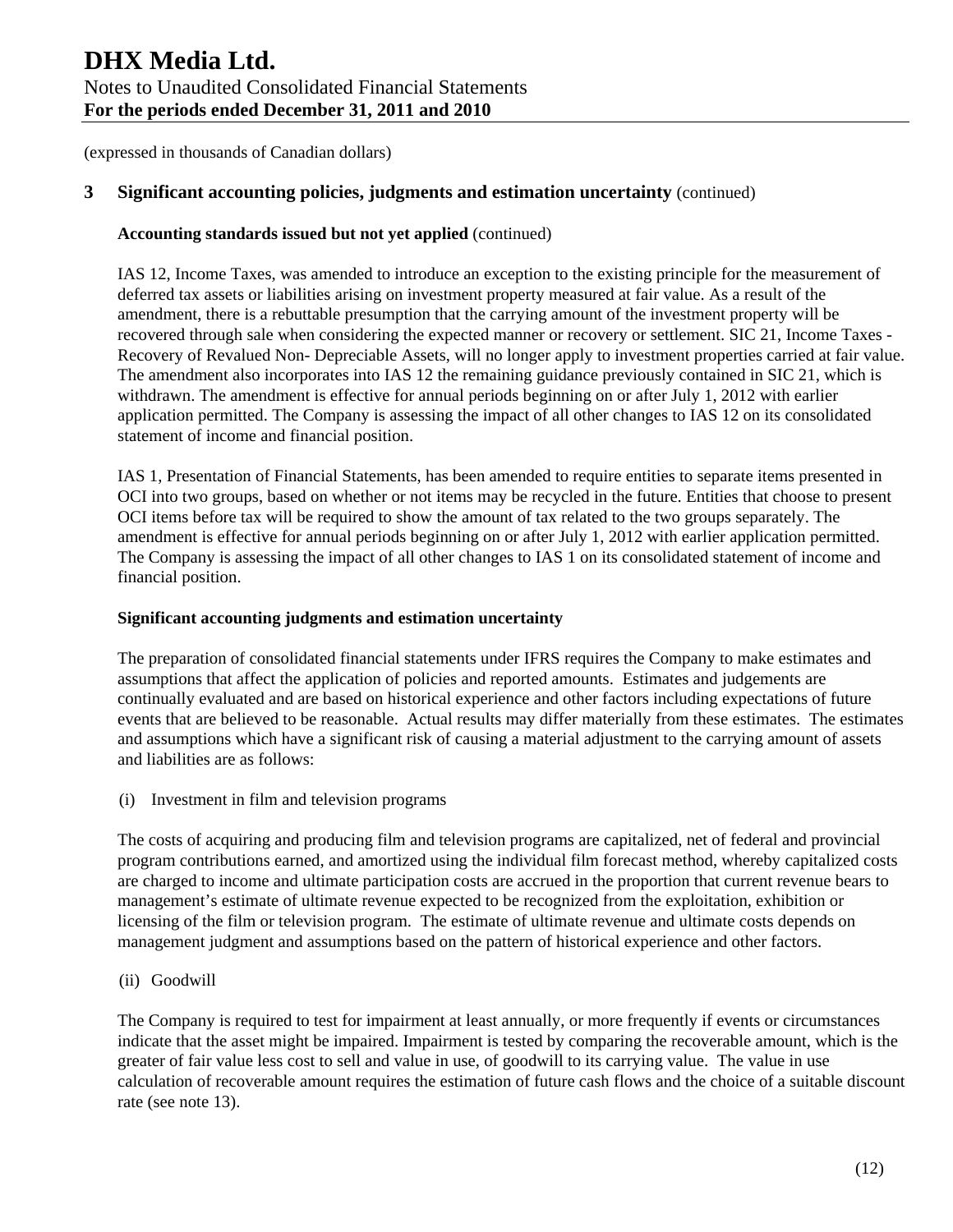## **3 Significant accounting policies, judgments and estimation uncertainty** (continued)

## **Significant accounting judgments and estimation uncertainty** (continued)

#### (iii) Intangible assets

The Company recognizes intangible assets acquired as part of business combinations at fair value at the date of acquisition. The determination of these fair values is based upon management's judgement and includes assumptions on the timing and amount of future cash flows, the selection of an appropriate discount rate and estimation of the expected useful lives of the intangible assets.

(iv) Impairment of investment in associates

The Company is required to test for impairment if indicators of impairment are present. In order to assess impairment, management uses judgment to determine the fair value of the Company's investment in associates using valuation techniques as there are no published price quotations. The Company uses an earnings approach to value these investments based on earnings multiples for recent transactions involving similar businesses.

(v) Share-based compensation

Share-based compensation expense is determined based on the estimated grant date fair value of stock option awards using the Black-Scholes option pricing model, which takes into account the exercise price, the current price of the underlying stock, the expected life of the option, the expected volatility of the stock and the expected forfeitures of options granted.

(vi) Income taxes and deferred income taxes

Deferred tax assets and liabilities require management's judgement in determining the amounts to be recognized. In particular, judgement is used when assessing the extent to which deferred tax assets should be recognized with respect to the timing of deferred taxable income.

The current income tax provision for the year is determined according to complex tax laws and regulations. Where the effect of these laws and regulations is unclear, estimates are used in determining the provision for current income taxes which are recognized in the consolidated financial statements. The Company considers the estimates, assumptions and judgements to be reasonable but this can involve complex issues which may take an extended period to resolve. The final determination of prior years' tax provisions could be different from the estimates reflected in the financial statements.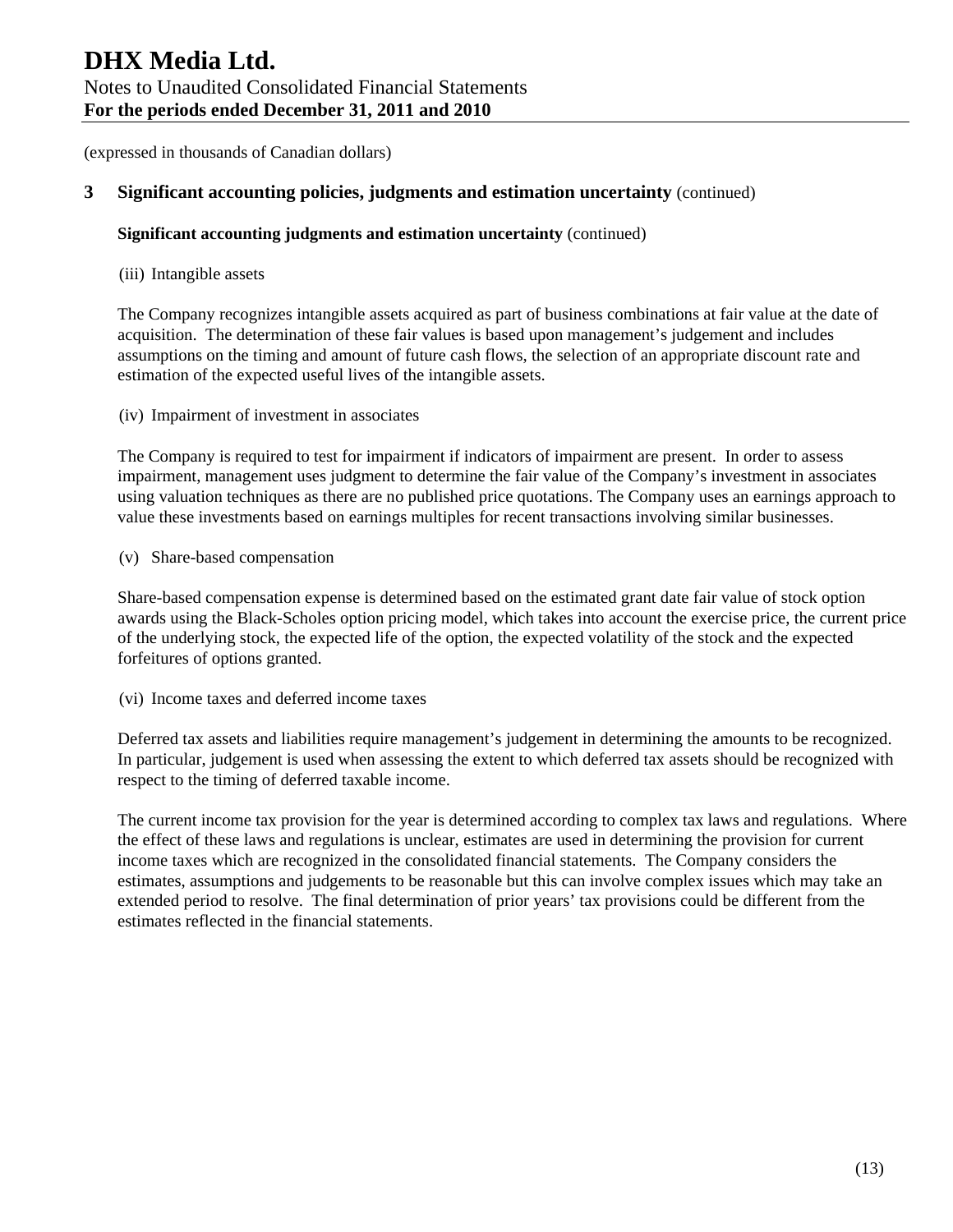## **4 Transition to IFRS**

The Company adopted IFRS on July 1, 2011. Prior to adoption of IFRS, the Company prepared its financial statements in accordance with Canadian GAAP.

The accounting policies in note 3 have been applied in preparing the interim consolidated financial statements for the periods ended December 31, 2011, the comparative information for the periods ended December 31, 2010 and the opening consolidated IFRS balance sheet at July 1, 2010 ("Transition Date").

In preparing its opening consolidated IFRS balance sheet, the Company has adjusted amounts reported previously in its consolidated financial statements prepared in accordance with Canadian GAAP. The Company will ultimately prepare its opening consolidated IFRS balance sheet for 2011 and 2012 by applying existing IFRS with an effective date of June 30, 2012, or prior. Accordingly, the balance sheets at July 1, 2010 and June 30, 2011 presented in the June 30, 2012 annual financial statements may differ from those presented in these interim financial statements.

An explanation of how the transition from Canadian GAAP to IFRS has affected the Company`s balance sheet, financial performance and cash flows is summarized in this note as follows:

Initial elections upon adoption

- a) IFRS mandatory exceptions
- b) IFRS optional exemptions

Reconciliation and comprehensive income and equity as previously reported under Canadian GAAP to IFRS

Reconciliation of statement of cash flows as previously reported under Canadian GAAP to IFRS

Notes to the reconciliation of Canadian GAAP to IFRS

#### **i) Initial elections upon adoption**

#### **(a) IFRS mandatory exceptions**

IFRS 1 contains certain mandatory exemptions which must be applied at the time of transition from Canadian GAAP to IFRS.

*Exception for estimates* 

IFRS estimates as at July 1, 2010 are consistent with the estimates as the same date in conformity with Canadian GAAP.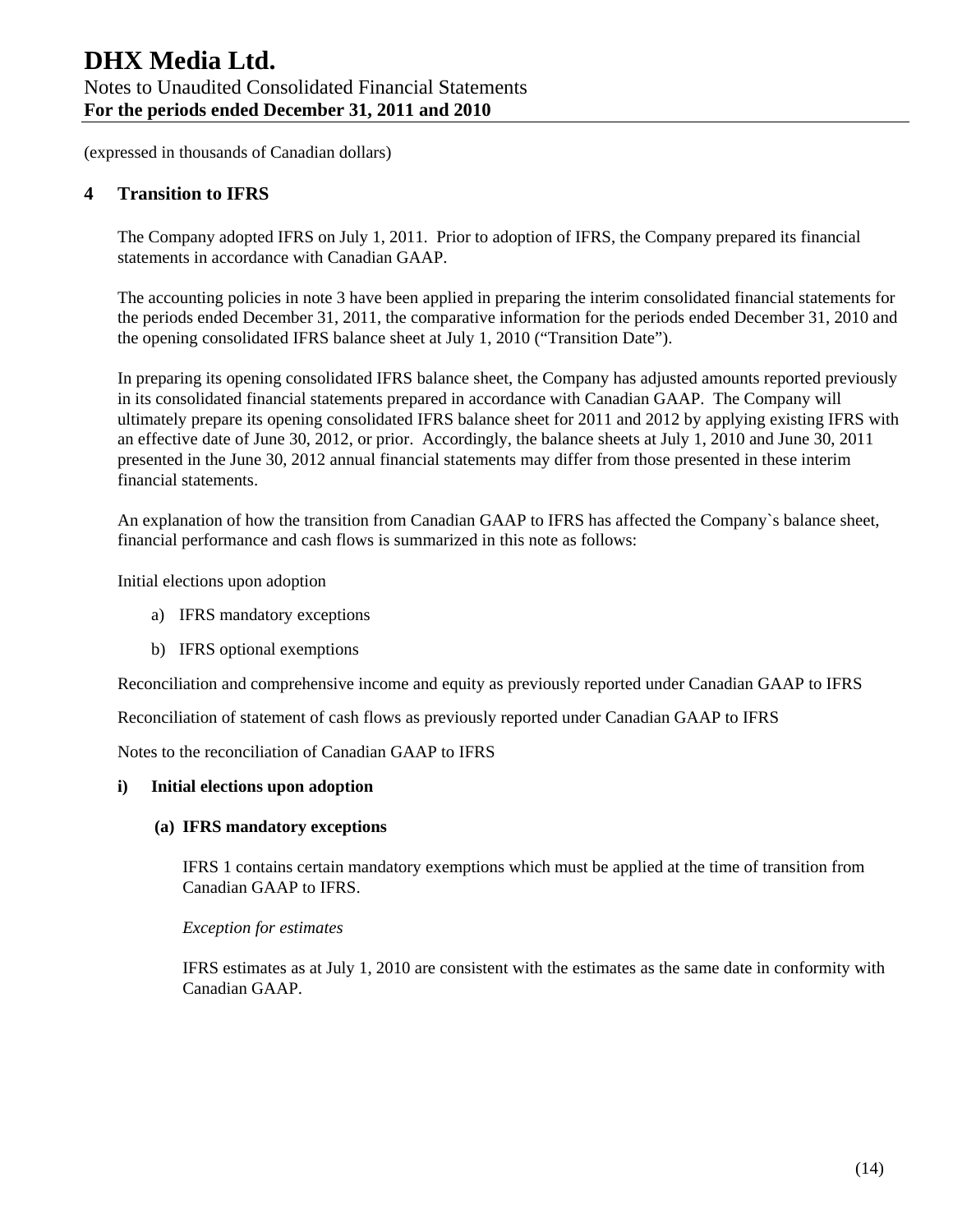# **DHX Media Ltd.**  Notes to Unaudited Consolidated Financial Statements **For the periods ended December 31, 2011 and 2010**

(expressed in thousands of Canadian dollars)

## **4 Transition to IFRS** (continued)

**i)** Initial elections upon adoption (continued)

#### **(a) IFRS mandatory exceptions** (continued)

The other mandatory exceptions in IFRS as follows are not relevant to the Company:

- Hedge accounting;
- De-recognition of financial assets and financial liabilities; and
- Non-controlling interests.

#### **(b) IFRS optional exemptions**

IFRS 1 contains certain optional exemptions which may be applied at the time of transition from Canadian GAAP to IFRS.

#### *Exemption for business combinations*

IFRS 1 provides the option to apply IFRS 3 – Business Combinations prospectively from the Transition Date or from a specific date prior to the Transition Date. This provides relief from full retrospective application that would require restatement of business combinations prior to the Transition Date. The Company elected to apply IFRS 3 prospectively to business combinations occurring after its Transition Date; accordingly, business combinations prior to the Transition Date have not been restated.

The Company has elected not to apply the remaining optional exemptions available at the time of transition from Canadian GAAP to IFRS.

## **(ii) Reconciliation of comprehensive income and equity as previously reported under Canadian GAAP to IFRS**

IFRS 1 requires an entity to reconcile equity and comprehensive income for certain prior periods. The following represents the reconciliations from Canadian GAAP to IFRS for the respective periods for comprehensive income and equity.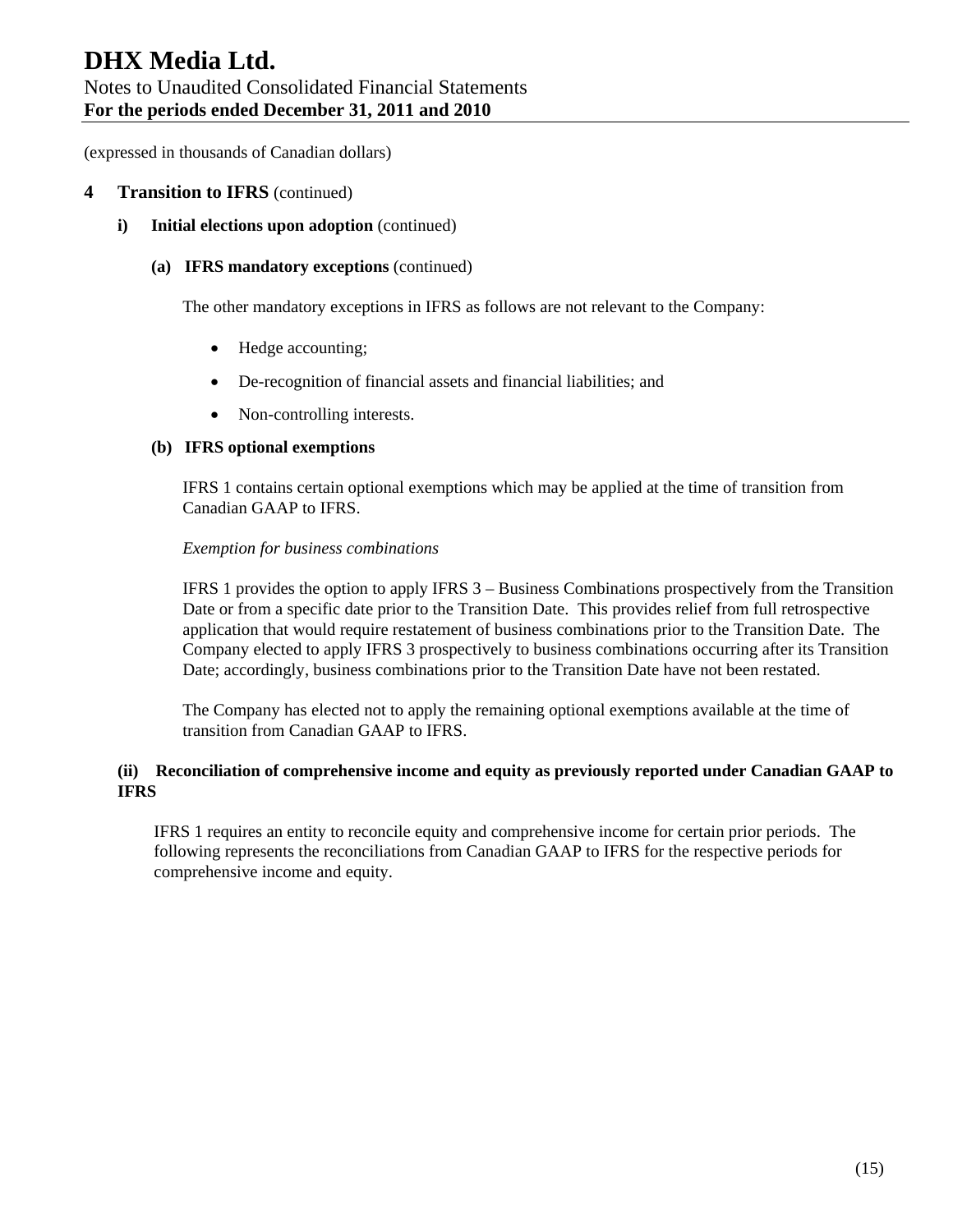#### **4 Transition to IFRS** (continued)

**ii) Reconciliation of comprehensive income and equity as previously reported under Canadian GAAP to IFRS** (continued)

#### **Comprehensive income**

The following is a summary of transition adjustments to the Company's comprehensive income from Canadian GAAP to IFRS:

|                                                                                                        | Note 4<br>(iv)                           | Year ended<br><b>June 30,</b><br>2011<br>\$ | Three-months<br>ended<br>December 31,<br>2010<br>\$ | Six months<br>ended<br>December 31,<br><b>2010</b> |
|--------------------------------------------------------------------------------------------------------|------------------------------------------|---------------------------------------------|-----------------------------------------------------|----------------------------------------------------|
| Comprehensive income – Canadian GAAP                                                                   |                                          | 1,713                                       | 830                                                 | 1,285                                              |
| IFRS adjustments increase (decrease)<br>Share-based compensation<br>Business combinations and deferred | (a)                                      | 39                                          | 16                                                  | 30                                                 |
| acquisition costs<br>Cumulative translation adjustment<br>Deferred income taxes                        | (b)<br>$\left( \mathrm{d}\right)$<br>(e) | (470)<br>(476)<br>143                       | (475)                                               | (71)<br>(421)<br>21                                |
| Comprehensive income - IFRS                                                                            |                                          | 949                                         | 371                                                 | 844                                                |

#### **Equity**

The following is a summary of transition adjustments to the Company's shareholders' equity from Canadian GAAP to IFRS:

|                                                | Note 4<br>(iv) | <b>June 30,</b><br>2011<br>\$ | December 31,<br><b>2010</b><br>\$ | July 1,<br>2010<br>\$ |
|------------------------------------------------|----------------|-------------------------------|-----------------------------------|-----------------------|
| Equity - Canadian GAAP                         |                | 82,059                        | 81,453                            | 80,179                |
| IFRS adjustments increase (decrease)           |                |                               |                                   |                       |
| Business combinations and deferred acquisition |                |                               |                                   |                       |
| costs                                          | (b)            | (470)                         | (71)                              |                       |
| Cumulative translation adjustment              | (d)            | (476)                         | (421)                             |                       |
| Deferred income taxes                          | (e)            | 143                           | 21                                |                       |
| Equity - IFRS                                  |                | 81,256                        | 80,982                            | 80,179                |

#### **iii) Reconciliation of statement of cash flows as previously reported under Canadian GAAP to IFRS**

As explained in note 4(iv) (c), as a result of the consolidation of certain subsidiaries previously considered variable interest entities under Canadian GAAP, the cash balance increased by \$1,356 at July 1, 2010 (see summary of the impact of the transition adjustments below). The transition from Canadian GAAP to IFRS had no other significant impact on the statement of cash flows.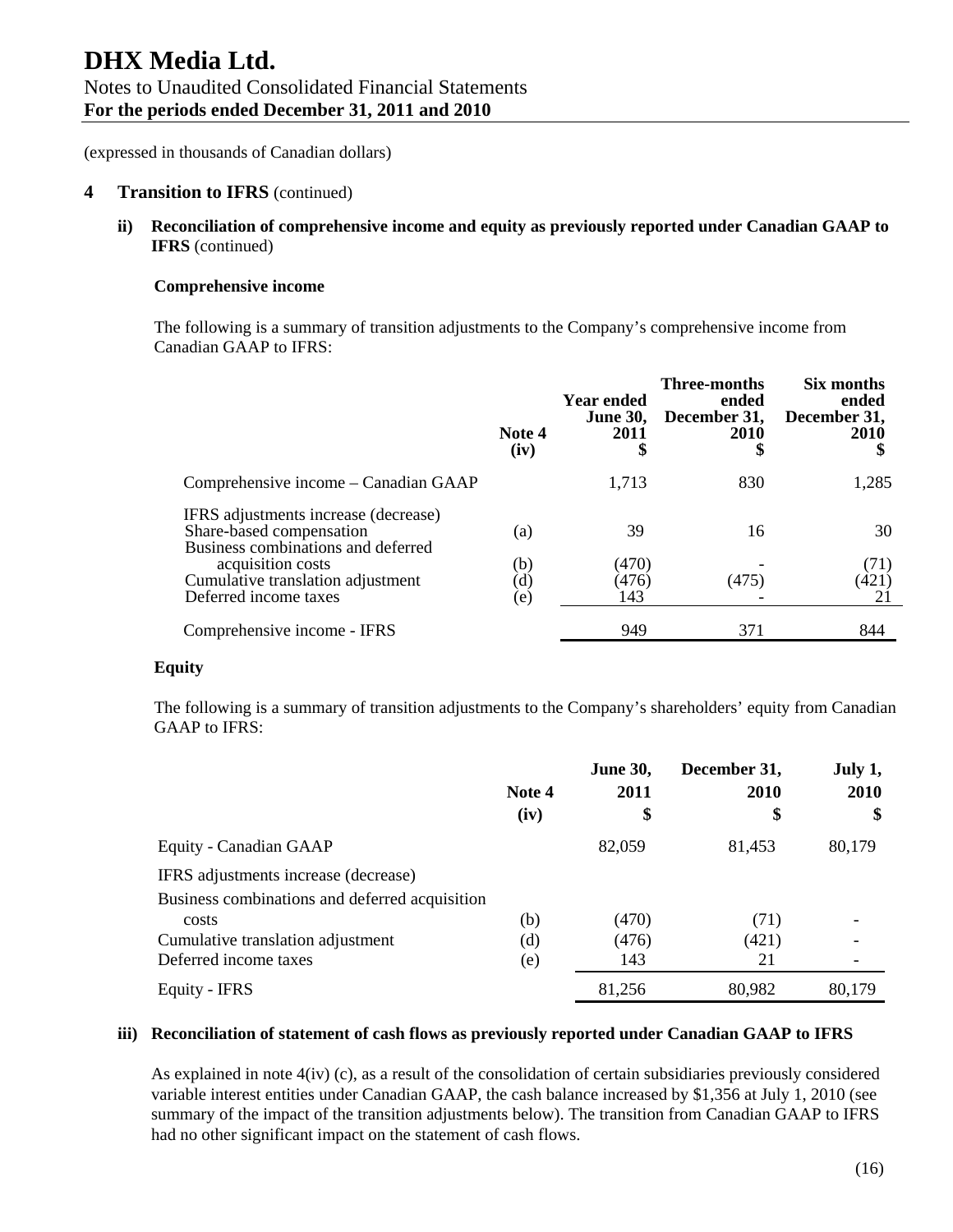## **4 Transition to IFRS** (continued)

## **iii) Reconciliation of statement of cash flows as previously reported under Canadian GAAP to IFRS**  (continued)

The following is a summary of the impact of the transition adjustments on the Company's statement of cash flows from Canadian GAAP to IFRS:

|                                                                                                                                                           | <b>Year-ended</b><br><b>June 30,</b><br>2011<br>\$ | <b>Three-months</b><br>ended<br>December 31,<br>2010<br>\$ | <b>Six-months</b><br>ended<br>December 31,<br>2010<br>\$ |
|-----------------------------------------------------------------------------------------------------------------------------------------------------------|----------------------------------------------------|------------------------------------------------------------|----------------------------------------------------------|
| Increase (decrease) in net income for the period<br>Decrease in charges to income not involving cash<br>Decrease (increase) in net investment in film and | (297)<br>(175)                                     | 16<br>(16)                                                 | (20)<br>(51)                                             |
| television programs<br>Increase in change in non-cash working capital balances<br>related to operations                                                   | 601<br>3,286                                       | (401)<br>172                                               | (1,169)<br>916                                           |
| Decrease (increase) in cash provided by operating<br>activates                                                                                            | 3,415                                              | (229)                                                      | (324)                                                    |
| Increase in repayment of interim production financing                                                                                                     | (3,892)                                            | (301)                                                      | (407)                                                    |
| Decrease (increase) in cash used in financing activities                                                                                                  | (3,892)                                            | (301)                                                      | (407)                                                    |
| Decrease in consideration paid for business acquisitions<br>Decrease (increase) in net cash advances to investees                                         | 159<br>(175)                                       | 277                                                        | 71<br>(235)                                              |
| Decrease (increase) in cash used in investing activities                                                                                                  | (16)                                               | 277                                                        | (164)                                                    |
| Decrease in net change in cash during the periods                                                                                                         | (493)                                              | (253)                                                      | (895)                                                    |
| Increase in cash – Beginning of period (note $4$ (iv) (c))                                                                                                | 1,356                                              | 714                                                        | 1,356                                                    |
| Increase in cash – End of period                                                                                                                          | 863                                                | 461                                                        | 461                                                      |
| Cash under Canadian GAAP – Beginning of period<br>Cash under IFRS – Beginning of period                                                                   | 15,920<br>17,276                                   | 11,297<br>12,011                                           | 15,920<br>17,276                                         |
| Increase in cash under IFRS - Beginning of period                                                                                                         | 1,356                                              | 714                                                        | 1,356                                                    |
| Cash under Canadian GAAP – End of period<br>Cash under IFRS – End of period                                                                               | 18,662<br>19,525                                   | 15,339<br>15,800                                           | 15,339<br>15,800                                         |
| Increase in cash under IFRS - End of period                                                                                                               | 863                                                | 461                                                        | 461                                                      |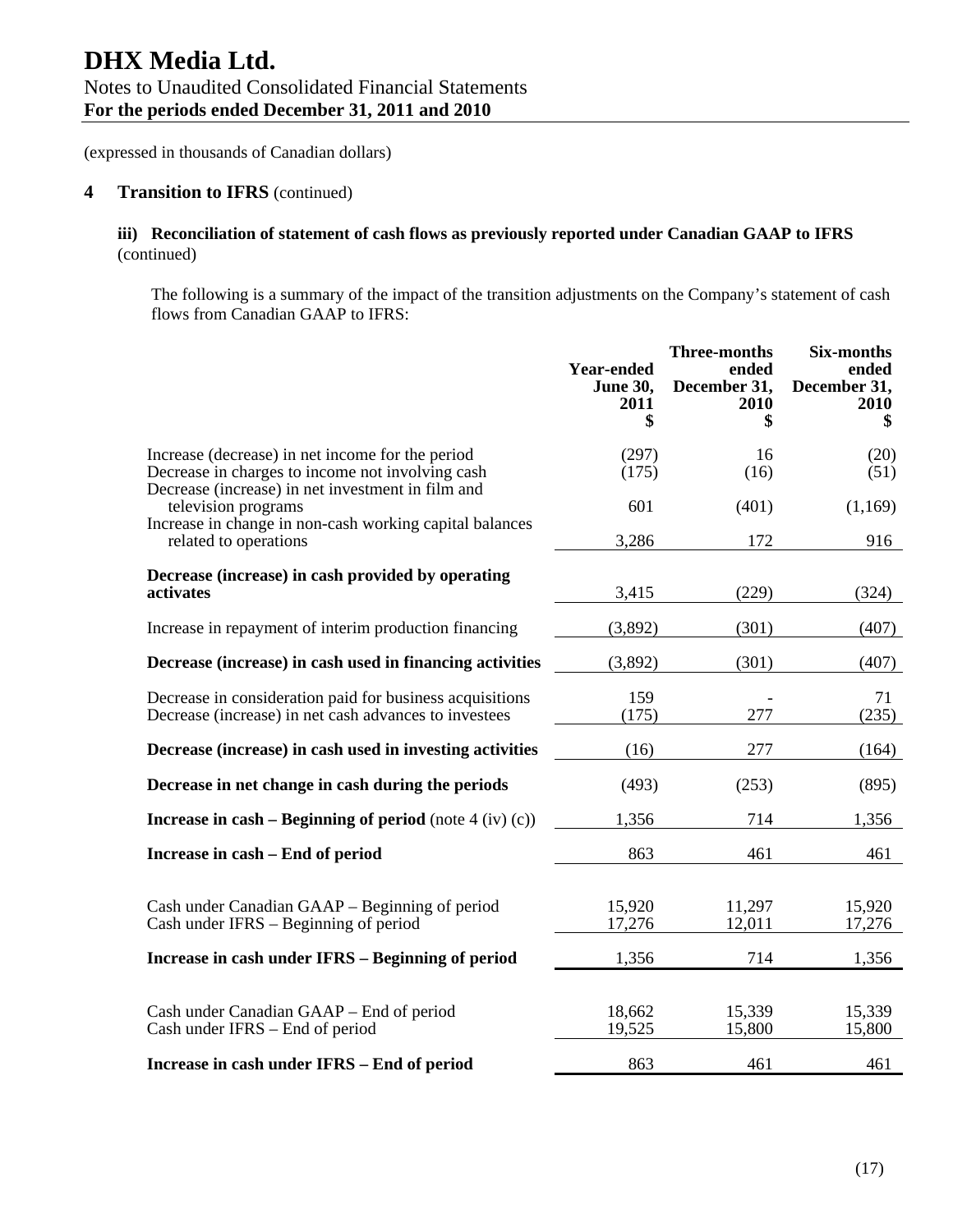## **4 Transition to IFRS** (continued)

#### **iv) Notes to the reconciliation of Canadian GAAP and IFRS** (continued)

a) Share-based compensation

Under IFRS, the Company expenses the estimated fair value of stock options over the vesting period using the graded vesting method of amortization, rather than the straight-line method, which was the Company's policy under Canadian GAAP. To estimate the fair value of the stock options using the Black-Scholes valuation model, the Company included an estimated forfeiture rate which was not previously included under Canadian GAAP. As a result, contributed surplus and deficit increased at the Transition Date by \$246, and reduced selling, general and administrative expenses by \$16 and \$30 for the three and six-months ended December 31, 2010 and \$39 for the year ended June 30, 2011.

b) Business combinations and deferred acquisition costs

In accordance with IFRS transitional provisions, the Company elected to apply IFRS 3 - Business Combination prospectively to business combinations occurring after its transition date. As detailed in note 6, on September 14, 2010, the Company acquired all the outstanding shares in W!LDBRAIN Entertainment Inc. ("Wildbrain"). The acquisition was accounted for using the purchase method under Canadian GAAP and IFRS; however, in accordance with IFRS at September 30, 2010, the consideration was increased by a total of \$1,334, reflecting a decrease of \$71 related to the expensing of transaction costs in accordance with IFRS and an increase of \$1,405 related to the recognition of the fair value of certain deferred purchase price consideration, including an earnout and a holdback. As a result, professional fees increased by \$nil and \$71 for the three and six-months ended December 31, 2010 and by \$159 for the year-ended June 30, 2011.

In addition to the transaction costs associated with the acquisition of Wildbrain, at June 30, 2011 under Canadian GAAP, the Company had deferred acquisition costs of \$311 related to potential acquisitions under consideration. In accordance with IFRS, such costs were expensed during the year ended June 30, 2011. This was not previously reflected in the September 30, 2011 financial statements. As a result, at June 30, 2011, prepaid expenses decreased by \$311 and development and other expenses increased by \$311 for the year ended June 30, 2011, but did not result in any change to net income for the three and six-months ended December 31, 2010.

#### c) Consolidation

Certain subsidiaries considered variable interest entities under Canadian GAAP were not subject to full consolidation and were reported in the financial statements under the equity method. These subsidiaries have been fully consolidated for IFRS purposes. As a result, at June 30, 2010, the Transition Date, cash increased \$1,356, accounts receivable increased \$5,032, investment in film increased \$674, investment in production companies decreased \$1,389, accounts payable decreased \$311, deferred revenue increased \$3 and interim production financing increased \$5,981, but did not result in any change of net income for the three and six-months ended December 31, 2010 or for the year-ended June 30, 2011.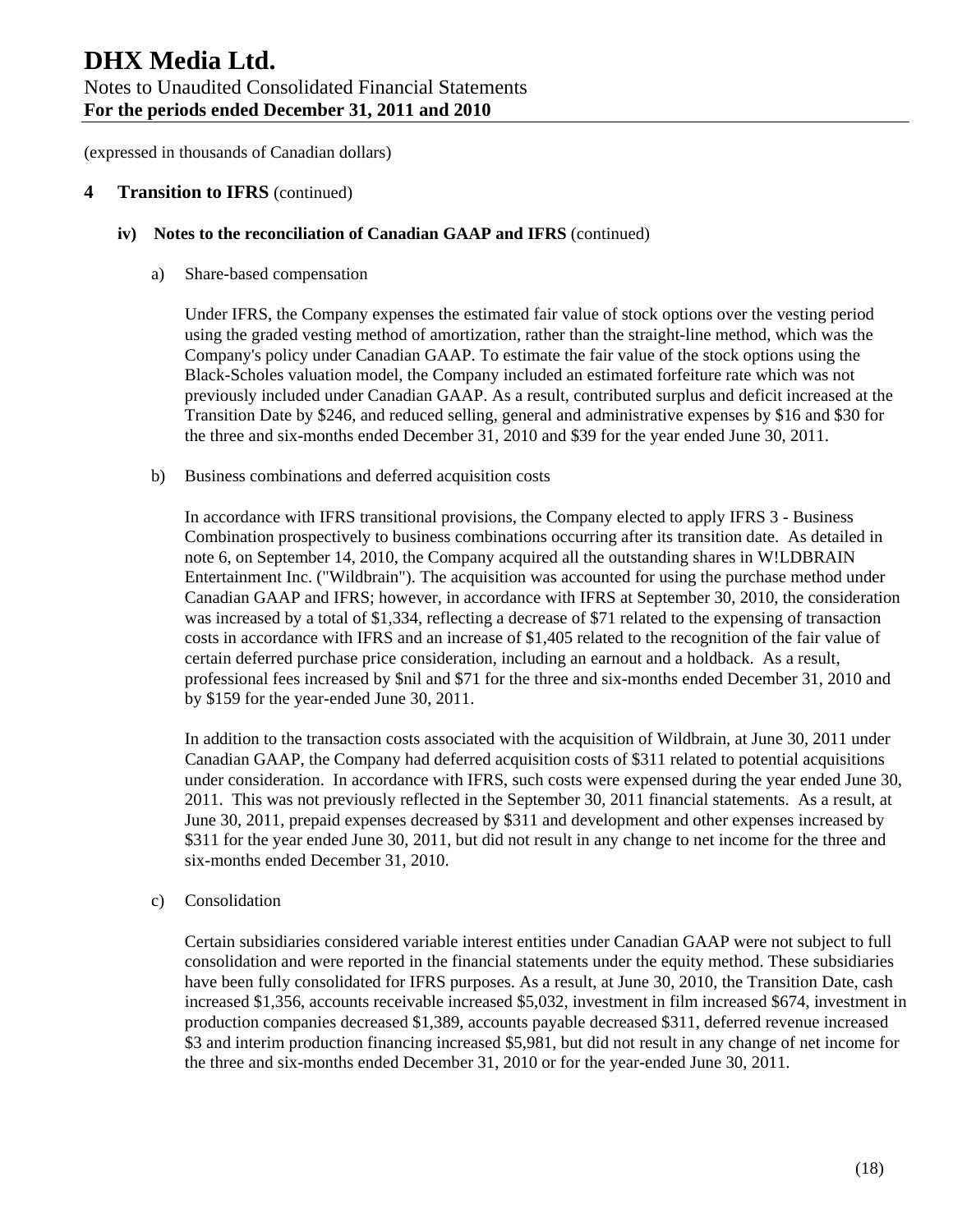## **4 Transition to IFRS** (continued)

#### **iv) Notes to the reconciliation of Canadian GAAP and IFRS** (continued)

d) Cumulative translation adjustment

Under Canadian GAAP, the Company used the temporal method of foreign exchange translation for its integrated wholly owned subsidiary, Wildbrain. Under the temporal method, non-monetary assets were converted to the presentation currency using historical foreign exchange rates and the resulting difference between the translation of Wildbrain's balance sheet and statement of income was recorded in the Company's statement of income. Under IFRS, the temporal method is not recognized and the translation methodology used to translate the financial statements of entities with presentation currencies other than Canadian dollars is driven by the determination of the functional currency in each entity in the group. Because the functional currency of Wildbrain has been determined to be the US dollar, the Company translated the assets and liabilities of Wildbrain at the exchange rate in effect at each balance sheet date. Because the acquisition of Wildbrain did not occur until September 14, 2010, there was no impact on the Company's consolidated balance sheet or statement of changes in equity at July 1, 2010.

As a result, other comprehensive income decreased by \$475 and \$421 for the three and six-months ended December 31, 2010 and decreased by \$476 for the year ended June 30, 2011.

e) Deferred income taxes

Deferred income tax liabilities were adjusted to give effect to both the recognition of the earnout and the expensing of the transaction costs associated with the acquisition of Wildbrain and other deferred acquisition costs (note  $4(iv)(b)$ ) in accordance with IFRS. As a result, deferred tax liabilities decreased by \$474 and \$568 and the deferred income taxes recovered increased by \$nil, \$21 and \$143 for the three and six-months ended December 31, 2010 and for the year-ended June 30, 2011, respectively.

#### **5 Compensation of key management**

Key management includes all directors, including both executive and non-executive directors, as well as the Chief Operating Officer and Chief Financial Officer. The compensation earned by key management is as follows:

|                                | Three-months ended   |                             | <b>Six-months ended</b>    |                                   |
|--------------------------------|----------------------|-----------------------------|----------------------------|-----------------------------------|
|                                | December 31,<br>2011 | December 31,<br><b>2010</b> | December 31,<br>2011<br>\$ | December 31,<br><b>2010</b><br>\$ |
| Salaries and employee benefits | 274                  | 354                         | 548                        | 706                               |
| Share-based compensation       | 42                   | 49                          | 140                        | 136                               |
|                                | 316                  | 403                         | 688                        | 842                               |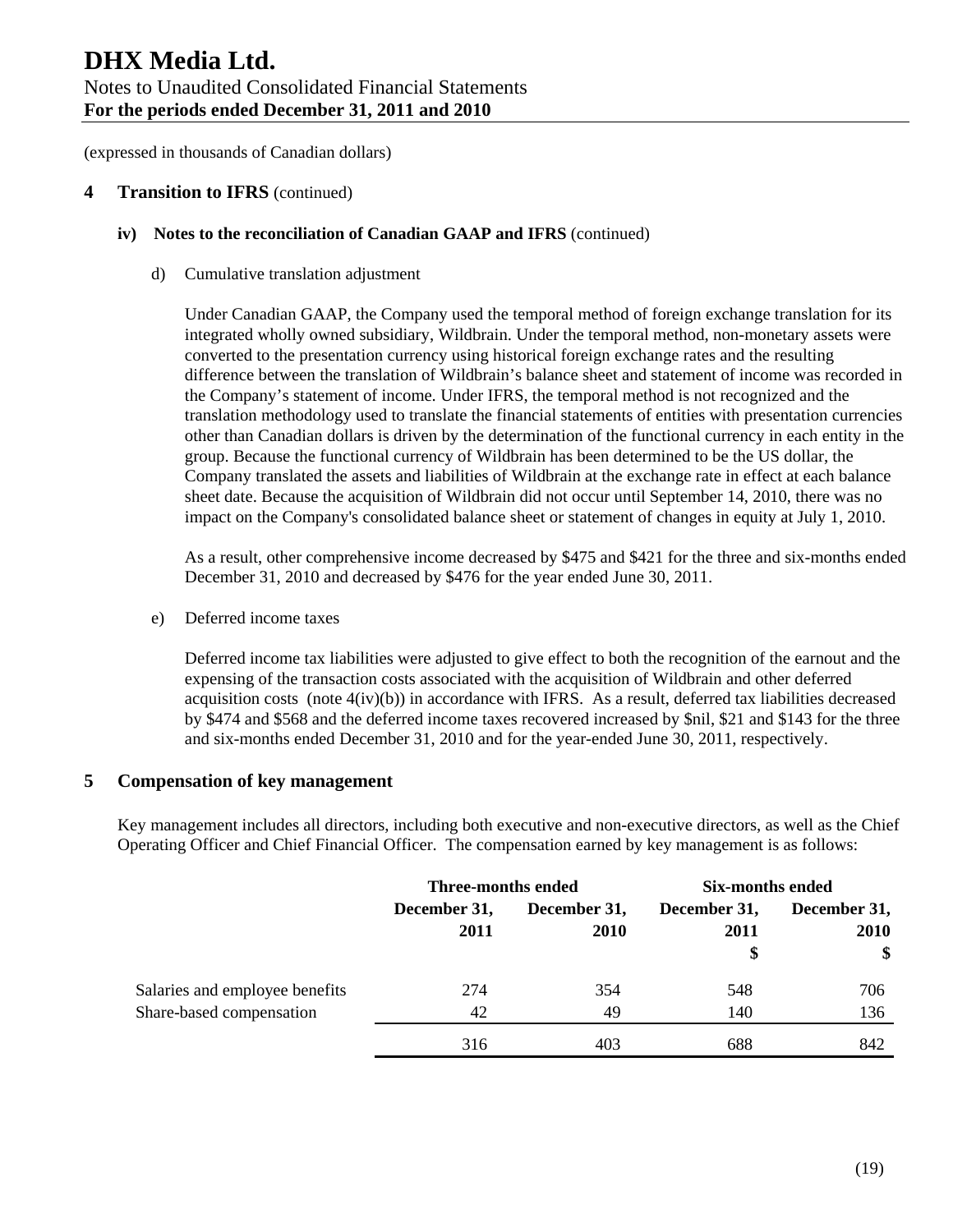## **6 Acquisitions**

On September 14, 2010 ("Wildbrain Effective Date"), the Company acquired all the outstanding shares in Wildbrain, for consideration as follows:

- Cash consideration (including bank indebtedness incurred) of \$8,291 on the Wildbrain Effective Date; and
- An earnout in US\$ calculated as 50% of cash receipts over \$10,500 \$11,500 from the Yo-Gabba-Gabba! property over the 36 month period from closing ("Earnout Period"). The ultimate threshold amount within the range of  $$10,500 - $11,500$  of cash receipts will be determined based on a minimum of \$10,000 in cash receipts plus, once achieved, \$500 per year in operating expenses for the remaining life of the Earnout Period. The fair value of the earnout has been estimated at \$1,317 and shown in other liability at December 31, 2011 (June 30, 2011 - \$1,251).

The acquisition was accounted for using the purchase method. As such, the results of operations reflect revenue and expenses of the assets of Wildbrain from the Wildbrain Effective Date. All special purpose entities have been identified and are accounted for in accordance with the principles of consolidation disclosed in these financial statements.

The purchase price has been allocated to the assets acquired and liabilities assumed based on their fair value as follows:

|                                            | \$    |
|--------------------------------------------|-------|
| <b>Assets acquired</b>                     |       |
| Cash                                       | 275   |
| Short-term investments                     | 10    |
| Accounts receivable                        | 1,145 |
| Prepaid expenses and deposits              | 67    |
| Investment in film and television programs | 5,903 |
| Development costs                          | 713   |
| Property, plant and equipment              | 212   |
| Intangible assets                          | 433   |
| Goodwill                                   | 715   |
| Deferred income taxes                      | 450   |
|                                            | 9,923 |
| Less: liabilities assumed                  |       |
| Accounts payable and accrued liabilities   | 307   |
|                                            | 9.616 |

The purchase agreement includes a contingent payment, based on an earnout amount as described above. The purchase consideration includes \$1,325 related to the earnout amount. Subsequent changes to the value of the earnout amount are recorded in net income.

#### **7 Short-term investments**

As at December 31, 2011, the cost of the short-term investments were \$5,217 (June 30, 2011 - \$6,041, July 1, 2010 - \$6,086). As at December 31, 2011, short-term investments consist of Canadian government grade bonds which bear interest at rates from 3.25% to 4.0% respectively.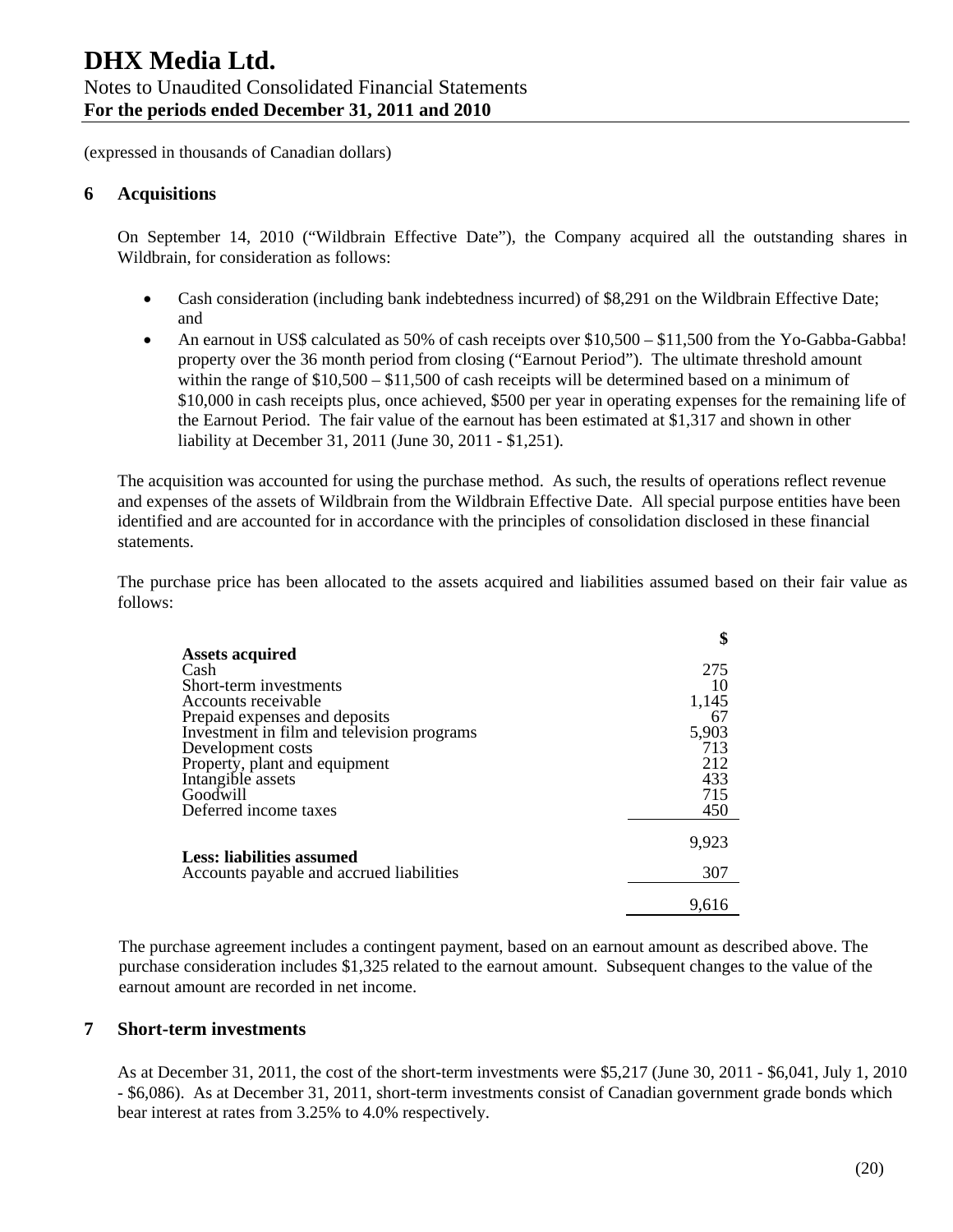# **DHX Media Ltd.**

## Notes to Unaudited Consolidated Financial Statements **For the periods ended December 31, 2011 and 2010**

(expressed in thousands of Canadian dollars)

#### **8 Amounts receivable**

|                                                                            | December 31,<br>2011<br>\$ | <b>June 30,</b><br>2011<br>\$ | July 1,<br>2010 |
|----------------------------------------------------------------------------|----------------------------|-------------------------------|-----------------|
| Trade receivables<br>Less: provision for impairment of trade receivables   | 21,748<br>(70)             | 19,807<br>(70)                | 18,481<br>(131) |
| Goods and service taxes recoverable                                        | 21,678<br>1,320            | 19,737<br>1,267               | 18,350<br>393   |
| Federal and provincial film tax credits and other<br>government assistance | 33,539                     | 33,888                        | 40,621          |
| Amounts receivable                                                         | 56,537                     | 54,892                        | 59.364          |

The aging of past due, but not impaired trade receivables is as follows:

|                                             | December 31,<br>2011<br>\$ | <b>June 30,</b><br>2011<br>\$ | July 1,<br>2010 |
|---------------------------------------------|----------------------------|-------------------------------|-----------------|
| Less than 60 days<br>Between 60 and 90 days | 20,356<br>311              | 17,789<br>1,375               | 15,130<br>699   |
| Over 90 days                                | 1,081                      | 643                           | 2,652           |
|                                             | 21,748                     | 19,807                        | 18,481          |

The Company does not have security over these balances. All impaired trade receivables are older than 90 days.

Trade receivables, goods and services taxes recoverable and federal and provincial film tax credits receivable and other government assistance are provided for based on estimated irrecoverable amounts as determined by using a combination of historical default experience, any changes to credit quality and management estimates. Goods and services taxes recoverable and federal and provincial film tax credits receivable and other government assistance do not contain any impaired receivables.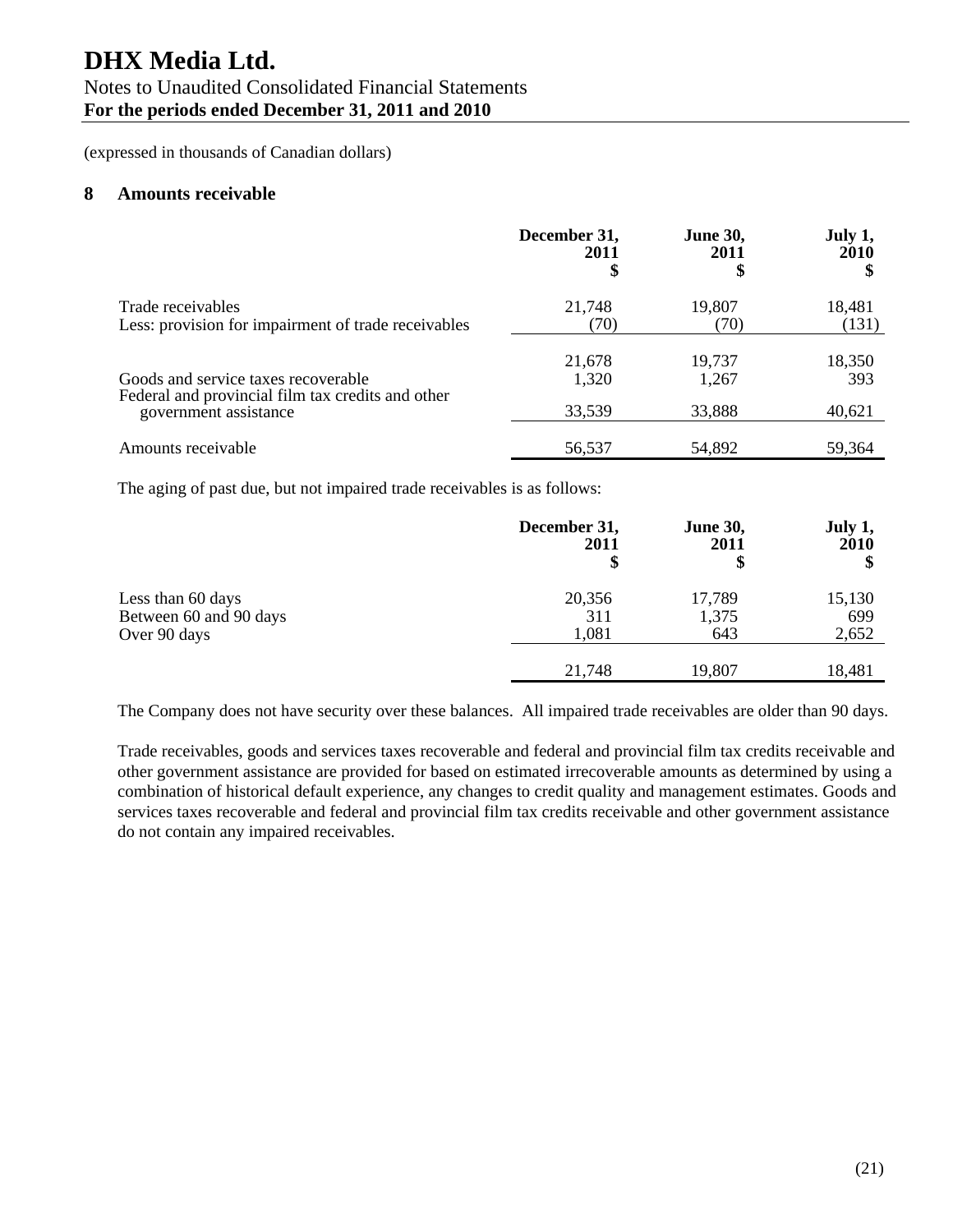# **DHX Media Ltd.**

Notes to Unaudited Consolidated Financial Statements **For the periods ended December 31, 2011 and 2010** 

(expressed in thousands of Canadian dollars)

## **9 Investment in film and television programs**

|                                                                                     | December 31,<br>2011<br>\$ | June 30,<br>2011<br>\$ | July 1,<br>2010<br>\$ |
|-------------------------------------------------------------------------------------|----------------------------|------------------------|-----------------------|
| <b>Development costs</b>                                                            | 2,766                      | 2,372                  | 2,162                 |
| Theatrical and non-theatrical productions in<br>progress                            |                            |                        |                       |
| Cost, net of government and third party assistance<br>and third party participation | 2,497                      | 4,448                  | 4,584                 |
| Acquired participation rights - theatrical and<br>non-theatrical                    |                            |                        |                       |
| Cost                                                                                | 5,860                      | 5,860                  | 5,860                 |
| Accumulated amortization                                                            | (4,930)                    | (4, 453)               | (3,842)               |
|                                                                                     | 930                        | 1,407                  | 2,018                 |
| Non-theatrical productions completed and<br>released                                |                            |                        |                       |
| Cost, net of government and third party assistance                                  |                            |                        |                       |
| and third party participation                                                       | 180,109                    | 166,574                | 143,870               |
| Accumulated amortization                                                            | (138, 881)                 | (131, 334)             | (118, 235)            |
| Accumulated impairment in value of investment                                       |                            |                        |                       |
| in film and television programs                                                     | (4, 418)                   | (4,283)                | (3,833)               |
|                                                                                     | 36,810                     | 30,957                 | 21,802                |
|                                                                                     | 43,003                     | 39,184                 | 30,566                |

The Company expects that 29% of the costs related to theatrical and non-theatrical productions completed and released will be realized during the year ended June 30, 2012. The Company expects that 63% of the costs related to theatrical and non-theatrical productions completed and released will be realized during the three-year period ending June 30, 2014. The Company expects that over 79% of the costs related to productions completed will be realized by June 30, 2016.

During the three and six-months ended December 31, 2011, interest of \$247 and \$549 (three and six-months ended December 31, 2010 - \$542 and \$859) has been capitalized to investment in film and television programs.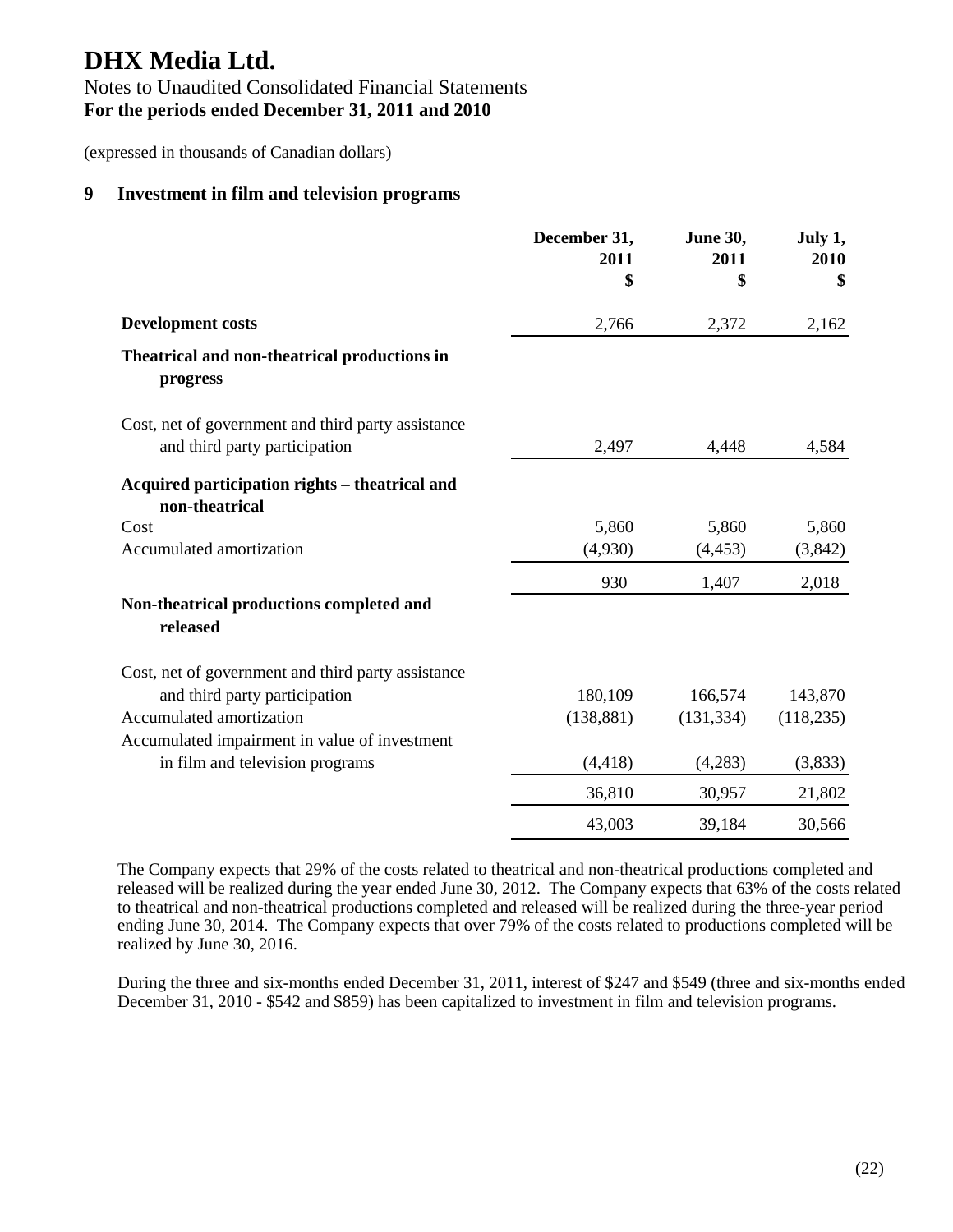## **9 Investment in film and television programs** (continued)

The continuity of investment in film and television programs is as follows:

|                                                                                                                           | December 31, | <b>June 30,</b> |
|---------------------------------------------------------------------------------------------------------------------------|--------------|-----------------|
|                                                                                                                           | 2011<br>\$   | 2011<br>\$      |
| Net opening investment in film and television programs                                                                    | 39,184       | 30,566          |
| Productions acquired                                                                                                      |              | 5,903           |
| Cost of productions (completed and released and productions in<br>progress), net of government assistance and third party |              |                 |
| participation                                                                                                             | 11,068       | 17,149          |
| Increase in acquired participation rights                                                                                 |              | 713             |
| Increase in development costs                                                                                             | 394          | (502)           |
| Amortization                                                                                                              | (8,025)      | (13,710)        |
| Impairment in value of certain investment in film and television                                                          |              |                 |
| programs                                                                                                                  | (135)        | (450)           |
| Exchange differences                                                                                                      | 517          | (485)           |
|                                                                                                                           | 43,003       | 39,184          |

## **10 Investment in associates**

Investment in associates is accounted for using the equity method. The continuity of investment in associates is as follows:

|                                                | Three-month<br>period ended<br>December 31,<br>2011<br>\$ | Six-month<br>period ended<br>December 31,<br>2011<br>\$ | <b>Year ended</b><br><b>June 30,</b><br>2011<br>\$ |
|------------------------------------------------|-----------------------------------------------------------|---------------------------------------------------------|----------------------------------------------------|
| Opening balance<br>Share of loss of associates | 1,668                                                     | 1,687<br>(26)                                           | 2,020<br>(333)                                     |
|                                                | 1,661                                                     | 1,661                                                   | 1,687                                              |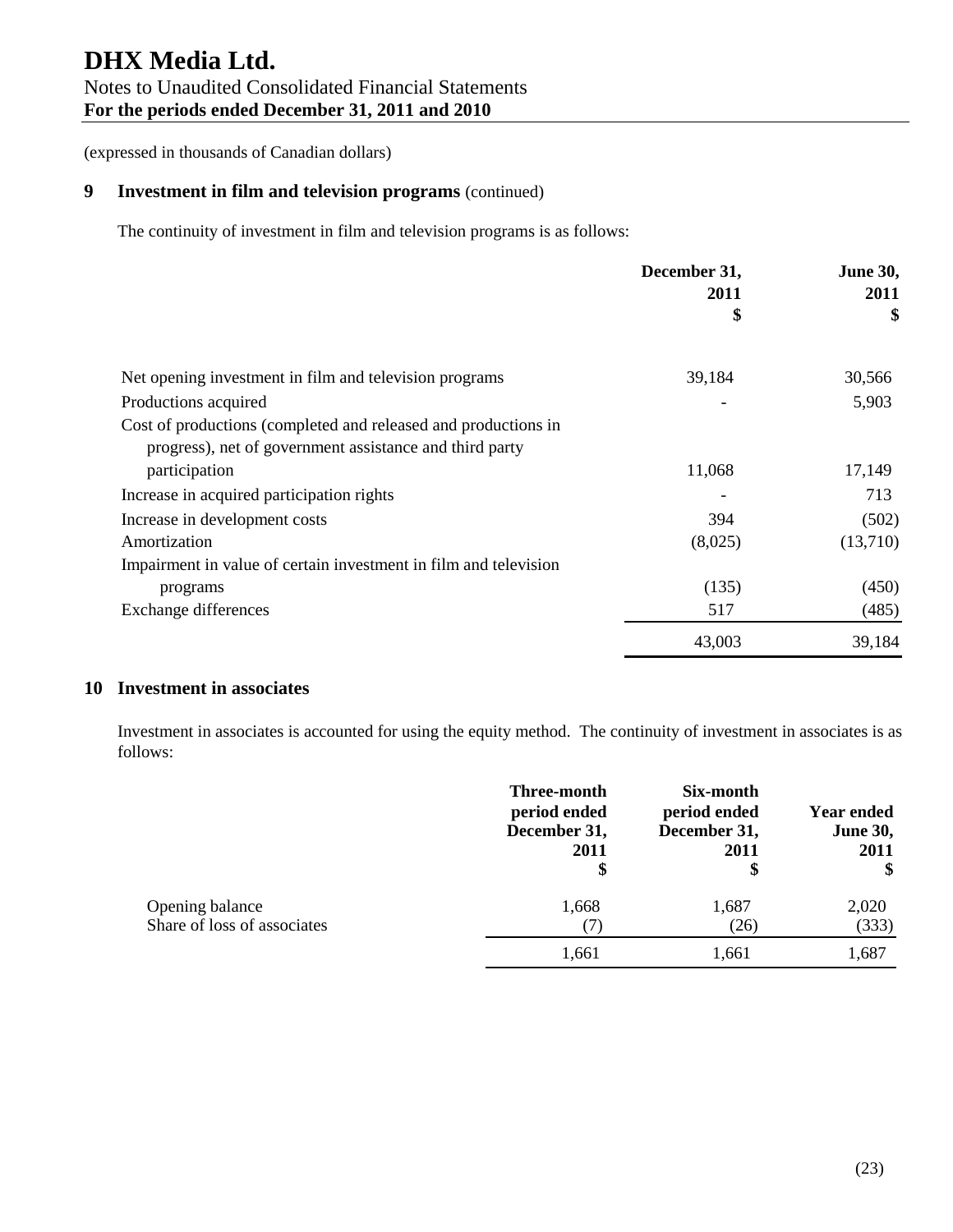# **DHX Media Ltd.**  Notes to Unaudited Consolidated Financial Statements **For the periods ended December 31, 2011 and 2010**

(expressed in thousands of Canadian dollars)

## **11 Property, plant and equipment**

| At July 1, 2010                        | Land<br>\$               | <b>Buildings</b><br>\$   | <b>Furniture</b><br>fixtures<br>and<br>equipment<br>\$ | Computer<br>equipment<br>\$ | Post<br>production<br>equipment<br>\$ | Website<br>design<br>\$  | Computer<br>software<br>\$ | <b>Leaseholds</b><br>\$  | <b>Total</b><br>\$ |
|----------------------------------------|--------------------------|--------------------------|--------------------------------------------------------|-----------------------------|---------------------------------------|--------------------------|----------------------------|--------------------------|--------------------|
| Cost                                   | 800                      | 4,329                    | 3,138                                                  | 3,130                       | 1,420                                 | 104                      | 956                        | 1,948                    | 15,825             |
| Accumulated amortization               |                          | (643)                    | (2, 232)                                               | (2,373)                     | (1, 138)                              | (103)                    | (811)                      | (980)                    | (8,280)            |
| Net book value                         | 800                      | 3,686                    | 906                                                    | 757                         | 282                                   | $\mathbf{1}$             | 145                        | 968                      | 7,545              |
| For the year ended June 30, 2011       |                          |                          |                                                        |                             |                                       |                          |                            |                          |                    |
| Opening net book value                 | 800                      | 3,686                    | 906                                                    | 757                         | 282                                   | $\mathbf{1}$             | 145                        | 968                      | 7,545              |
| Acquired in Wildbrain acquisition      | $\overline{\phantom{a}}$ |                          | 9                                                      | 146                         | $\omega$                              |                          | 41                         | 16                       | 212                |
| <b>Additions</b>                       | ä,                       | ä,                       | 181                                                    | 1,687                       | 108                                   |                          | 1,048                      | 231                      | 3,255              |
| Amortization                           | $\overline{a}$           | (145)                    | (193)                                                  | (363)                       | (98)                                  | (1)                      | (236)                      | (148)                    | (1, 184)           |
| Disposals                              | ÷,                       | $\sim$                   | $\omega$                                               | (14)                        | (7)                                   | $\overline{\phantom{a}}$ | $\overline{\phantom{a}}$   | $\overline{\phantom{a}}$ | (21)               |
| Net book value                         | 800                      | 3,541                    | 903                                                    | 2,213                       | 285                                   | $\overline{\phantom{a}}$ | 998                        | 1,067                    | 9,807              |
| At June 30, 2011                       |                          |                          |                                                        |                             |                                       |                          |                            |                          |                    |
| Cost                                   | 800                      | 4,329                    | 3,328                                                  | 4,945                       | 1,485                                 | 104                      | 2,045                      | 2,195                    | 19,231             |
| Accumulated amortization               |                          | (788)                    | (2, 425)                                               | (2,732)                     | (1,200)                               | (104)                    | (1,047)                    | (1, 128)                 | (9, 424)           |
| Net book value                         | 800                      | 3,541                    | 903                                                    | 2,213                       | 285                                   | $\overline{\phantom{a}}$ | 998                        | 1.067                    | 9,807              |
| For the period ended December 31, 2011 |                          |                          |                                                        |                             |                                       |                          |                            |                          |                    |
| Opening net book value                 | 800                      | 3,541                    | 903                                                    | 2,213                       | 285                                   | ÷                        | 998                        | 1,067                    | 9,807              |
| <b>Additions</b>                       | ä,                       | ÷,                       | $\overline{a}$                                         | 609                         | $\mathbf{1}$                          | ä,                       | 331                        | 7                        | 948                |
| Amortization                           |                          | (71)                     | (89)                                                   | (313)                       | (44)                                  | ä,                       | (184)                      | (97)                     | (798)              |
| <b>Exchange differences</b>            |                          | ä,                       | 2                                                      | 75                          | $\bar{a}$                             | $\overline{\phantom{a}}$ | 18                         | 5                        | 100                |
| Net book value                         | 800                      | 3,470                    | 816                                                    | 2,584                       | 242                                   | $\blacksquare$           | 1,163                      | 982                      | 10,057             |
| At December 31, 2011                   |                          |                          |                                                        |                             |                                       |                          |                            |                          |                    |
| Cost                                   | 800                      | 4,329                    | 3,328                                                  | 5,554                       | 1,486                                 | 104                      | 2,376                      | 2,202                    | 20,179             |
| Accumulated amortization               |                          | (859)                    | (2,514)                                                | (3,045)                     | (1,244)                               | (104)                    | (1,231)                    | (1,225)                  | (10, 222)          |
| Exchange differences                   | $\overline{\phantom{a}}$ | $\overline{\phantom{a}}$ | 2                                                      | 75                          | $\overline{\phantom{a}}$              | $\overline{\phantom{a}}$ | 18                         | 5                        | 100                |
| Net book value                         | 800                      | 3.470                    | 816                                                    | 2.584                       | 242                                   | $\overline{\phantom{a}}$ | 1.163                      | 982                      | 10,057             |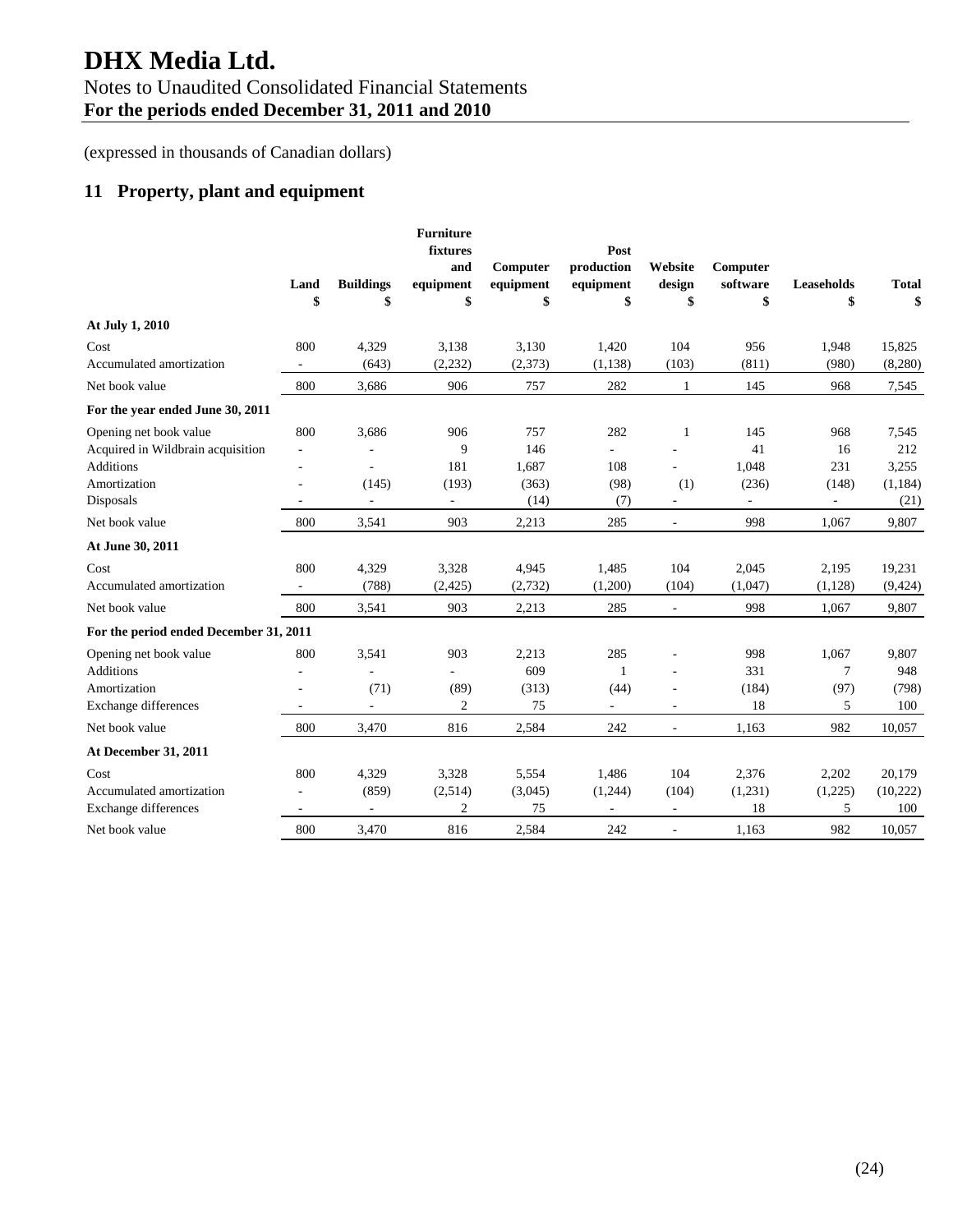# **DHX Media Ltd.**

# Notes to Unaudited Consolidated Financial Statements

**For the periods ended December 31, 2011 and 2010** 

(expressed in thousands of Canadian dollars)

## **12 Intangible assets**

|                                                            | <b>Production</b><br>backlog<br>\$ | <b>Broadcaster</b><br>relationships<br>\$ | <b>Customer</b> and<br>distribution<br>relationships<br>\$ | Non-compete<br>contracts and<br><b>brands</b><br>\$ | <b>Production</b><br>software<br>\$ | <b>Total</b><br>\$    |
|------------------------------------------------------------|------------------------------------|-------------------------------------------|------------------------------------------------------------|-----------------------------------------------------|-------------------------------------|-----------------------|
| At July 1, 2010                                            |                                    |                                           |                                                            |                                                     |                                     |                       |
| Cost<br>Accumulated amortization                           | 1,033<br>(907)                     | 4,417<br>(1,781)                          | 546<br>(227)                                               | 1,788<br>(993)                                      | 394<br>(202)                        | 8,178<br>(4,110)      |
| Net book value                                             | 126                                | 2,636                                     | 319                                                        | 795                                                 | 192                                 | 4,068                 |
| For the year ended June 30, 2011                           |                                    |                                           |                                                            |                                                     |                                     |                       |
| Opening net book value<br><b>Additions</b><br>Amortization | 126<br>52<br>(138)                 | 2,636<br>210<br>(540)                     | 319<br>(55)                                                | 795<br>171<br>(137)                                 | 192<br>(79)                         | 4,068<br>433<br>(949) |
| Net book value                                             | 40                                 | 2,306                                     | 264                                                        | 829                                                 | 113                                 | 3,552                 |
| At June 30, 2011                                           |                                    |                                           |                                                            |                                                     |                                     |                       |
| Cost<br>Accumulated amortization                           | 1,085<br>(1,045)                   | 4,627<br>(2,321)                          | 546<br>(282)                                               | 1,959<br>(1,130)                                    | 394<br>(281)                        | 8,611<br>(5,059)      |
| Net book value                                             | 40                                 | 2,306                                     | 264                                                        | 829                                                 | 113                                 | 3,552                 |
| For the period ended December 31, 2011                     |                                    |                                           |                                                            |                                                     |                                     |                       |
| Opening net book value<br>Amortization                     | 40<br>(8)                          | 2,306<br>(274)                            | 264<br>(28)                                                | 829<br>(72)                                         | 113<br>(40)                         | 3,552<br>(422)        |
| Net book value                                             | 32                                 | 2,032                                     | 236                                                        | 757                                                 | 73                                  | 3,130                 |
| At December 31, 2011                                       |                                    |                                           |                                                            |                                                     |                                     |                       |
| Cost<br>Accumulated amortization                           | 1,085<br>(1,053)                   | 4,627<br>(2, 595)                         | 546<br>(310)                                               | 1,959<br>(1,202)                                    | 394<br>(321)                        | 8,611<br>(5,481)      |
| Net book value                                             | 32                                 | 2,032                                     | 236                                                        | 757                                                 | 73                                  | 3,130                 |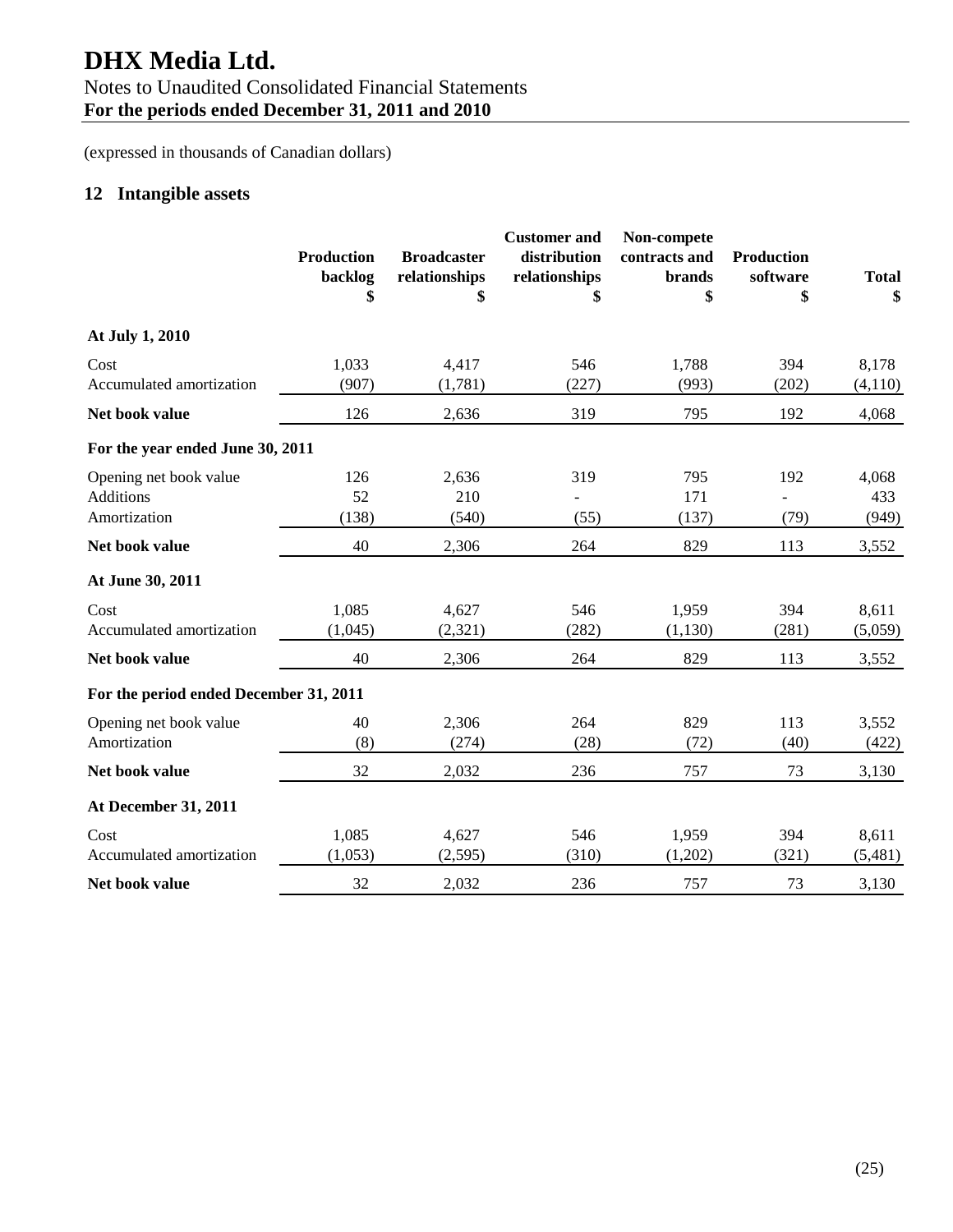# **DHX Media Ltd.**  Notes to Unaudited Consolidated Financial Statements **For the periods ended December 31, 2011 and 2010**

(expressed in thousands of Canadian dollars)

## **13 Goodwill**

The continuity of goodwill is as follows:

|                                | December 31,             | <b>June 30,</b> |
|--------------------------------|--------------------------|-----------------|
|                                | 2011                     | 2011            |
|                                | \$                       | \$              |
| Opening net book value         | 11,763                   | 11,088          |
| Acquired on Wildbrain (note 6) | $\overline{\phantom{a}}$ | 715             |
| Exchange differences           | 36                       | (40)            |
|                                | 11,799                   | 11,763          |

Goodwill is tested for impairment annually or more frequently if events or circumstances indicate that the asset might be impaired. The Company tested goodwill for impairment at December 31, 2011, June 30, 2011 and July 1, 2010 in accordance with its policy described in note 3. For the purposes of allocating goodwill, the Company considers itself to be a single CGU engaged in the production, distribution and licensing of film and television programs. As the recoverable amount of the CGU was greater than its carrying value, the Company determined there was no impairment of goodwill as at December 31, 2011, June 30, 2011 and July 1, 2010.

For determining the recoverable amount of its CGU, the Company uses both the income and market approaches. Under the income approach, management estimates the discounted future cash flows for five years and a terminal value for the CGU. The future cash flows are based on management's best estimates considering historical and expected production, distribution and other revenue deliveries, economic conditions, and general outlook for the industry. The discount rates used by the Company are based on optimal debt equity ratio and consider the average debt ratio, market equity risk premium, and size premium for possible variations from management's projections. The terminal value is the value attributed to the CGU's operations beyond the projected period of 5 years using a perpetuity growth rate based on industry, revenue and operating income trends and growth prospects. Under the market approach, the Company estimates fair value by multiplying maintainable earnings before interest, income taxes, depreciation, amortization and other non-recurring costs by multiples based on market comparables. The estimation process results in a range of values for which management uses the simple average of the mid-points under each approach.

The Company's assumptions are affected by current market conditions which may affect expected revenues, particularly production and distribution revenues. In addition, while the Company has implemented cost savings initiatives, selling, general and administrative costs may increase more significantly than expected. The Company also has significant competition in the markets in which it operates which may impact its revenue and operating costs. The Company has made certain assumptions for the discount and terminal growth rates to reflect possible variations in the cash flows; however, the risk premiums expected by market participants related to uncertainties about the industry or specific intangible assets may differ or change quickly depending on economic conditions and other events. Accordingly, it is reasonably possible that future changes in assumptions may negatively impact future valuations of goodwill and the Company would be required at that time to recognize impairment losses.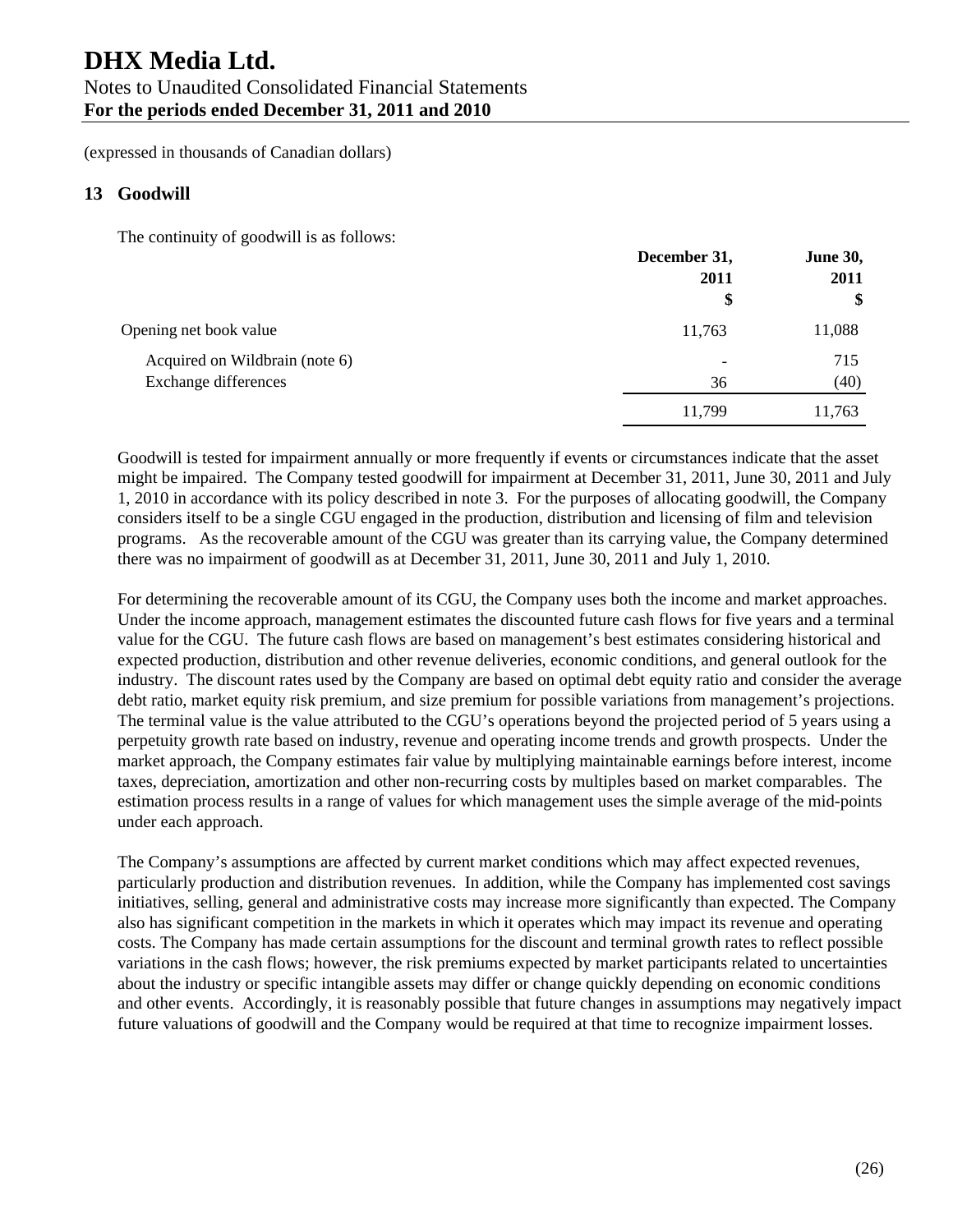#### 13 Goodwill (continued)

The key assumptions used in the analysis of the CGU under the value in use model are as follows:

|                       | December 31, | <b>June 30,</b> | July 1,   |
|-----------------------|--------------|-----------------|-----------|
|                       | 2011         | 2011            | 2010      |
| Budgeted gross margin | 37%          | 37%             | 37%       |
| Growth rate           | $2 - 3%$     | $2 - 3\%$       | $2 - 3\%$ |
| Pre-tax discount rate | 14.8%        | 14.8%           | 14.8%     |

With regard to the assessment of value in use, calculations indicate that there is approximately \$10,000 of headroom when compared to carrying value at December 31, 2011.

## **14 Bank indebtedness, interim production financing, long-term debt and obligations under capital lease**

|                                                    | December 31, | <b>June 30,</b> | July 1,   |
|----------------------------------------------------|--------------|-----------------|-----------|
|                                                    | 2011         | 2011            | 2010      |
|                                                    | \$           | \$              | \$        |
| Bank indebtedness                                  | 2,518        | 5,200           | 250       |
| Interim production financing                       | 28,102       | 31,404          | 38,796    |
| Long-term debt and obligations under capital lease | 7,808        | 3,910           | 3,164     |
| Total interest bearing debt and obligations under  |              |                 |           |
| capital lease                                      | 38,428       | 40,514          | 42,210    |
| Amount due within 12 months                        | (33,045)     | (37, 621)       | (39, 587) |
| Amount due beyond 12 months                        | 5,383        | 2,893           | 2,623     |

#### **a) Bank indebtedness**

As of December 31, 2011, the maximum amount of all the borrowing, including Interim Production Financing, with the Royal Bank of Canada ("RBC") is \$55,000 ("RBC Master Agreement"). The RBC Master Agreement matures February 29, 2012. As part of the RBC Master Agreement, bank indebtedness was \$2,518 at December 31, 2011 (June 30, 2011 - \$5,200 and July 1, 2010 - \$250) (the "RBC Revolving Operating Credit Facility"). The maximum amount of the RBC Revolving Operating Credit Facility for general working capital purposes is \$3,510.

A general security agreement over all property of the Company has been pledged as security for the RBC Revolving Operating Credit. The RBC Revolving Operating Facility bears interest at RBC prime plus 1.25% (June 30, 2011 – RBC prime plus 1.25%). The availability of the RBC Revolving Operating Credit Facility is subject to the Company maintaining interest and consolidated indebtedness coverage ratios and certain other covenants (note 21).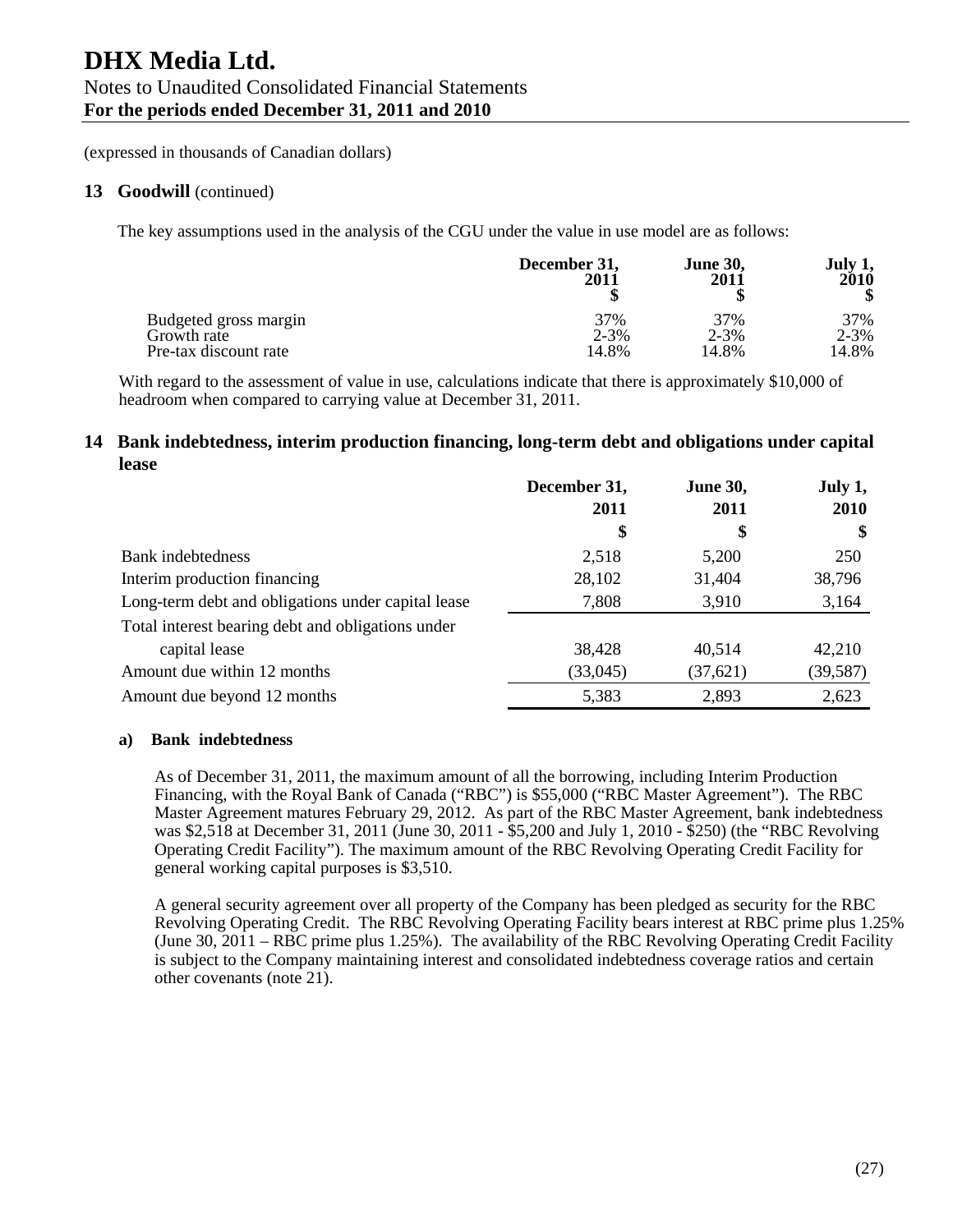## **14 Bank indebtedness, interim production financing, long-term debt and obligations under capital lease** (continued)

#### **b) Interim production financing**

|                                                                                                                                                                                                                                                                                                                                                                                  | December 31,<br>2011<br>\$ | <b>June 30,</b><br>2011<br>\$ | July 1,<br>2010<br>\$ |
|----------------------------------------------------------------------------------------------------------------------------------------------------------------------------------------------------------------------------------------------------------------------------------------------------------------------------------------------------------------------------------|----------------------------|-------------------------------|-----------------------|
| Revolving production credit facility ("RBC<br>Revolving Production Credit Facility"), bearing interest at<br>bank prime plus 0.5% - 2.0%. Assignment and direction<br>of specific production financing and licensing contracts<br>receivable, with a net book value of approximately<br>\$30,166 at December 31, 2011 (June 30, 2011 - \$27,887)<br>and July 1, 2010 - \$21,214) | 17,229                     | 17,448                        | 19,468                |
| Interim production credit facilities with various<br>institutions, bearing interest at bank prime plus 0.5% -<br>2.25%. Assignment and direction of specific production<br>financing and licensing contracts receivable, with a net<br>book value of approximately \$12,034 at December 31,<br>2011 (June 30, 2011 - \$19,552 and July 1, 2010 -<br>\$25,531)                    | 10,873                     | 13,956                        | 19,328                |
|                                                                                                                                                                                                                                                                                                                                                                                  | 28,102                     | 31,404                        | 38,796                |

During the three and six-months ended December 31, 2011, the bank prime rate averaged 3.00% (year ended June 30,  $2011 - 2.94$  %).

As part of the RBC Master Agreement, the Company also has a RBC Revolving Production Credit Facility with a maximum authorized amount of \$40,284. The RBC Revolving Production Credit Facility is the aggregate of interim production financing of individual programs financed through the RBC which are subject to individual approved tranches (collectively the "RBC Individual Approved Tranches"). Substantially all of the Company's assets and certain of its subsidiaries have been pledged as security for borrowing under the RBC Revolving Production Credit Facility. The RBC Revolving Credit Production Facility matures at various dates up to December 2013, but specifically twenty-four months following the first drawdown of funds in respect of each RBC Individual Approved Tranche.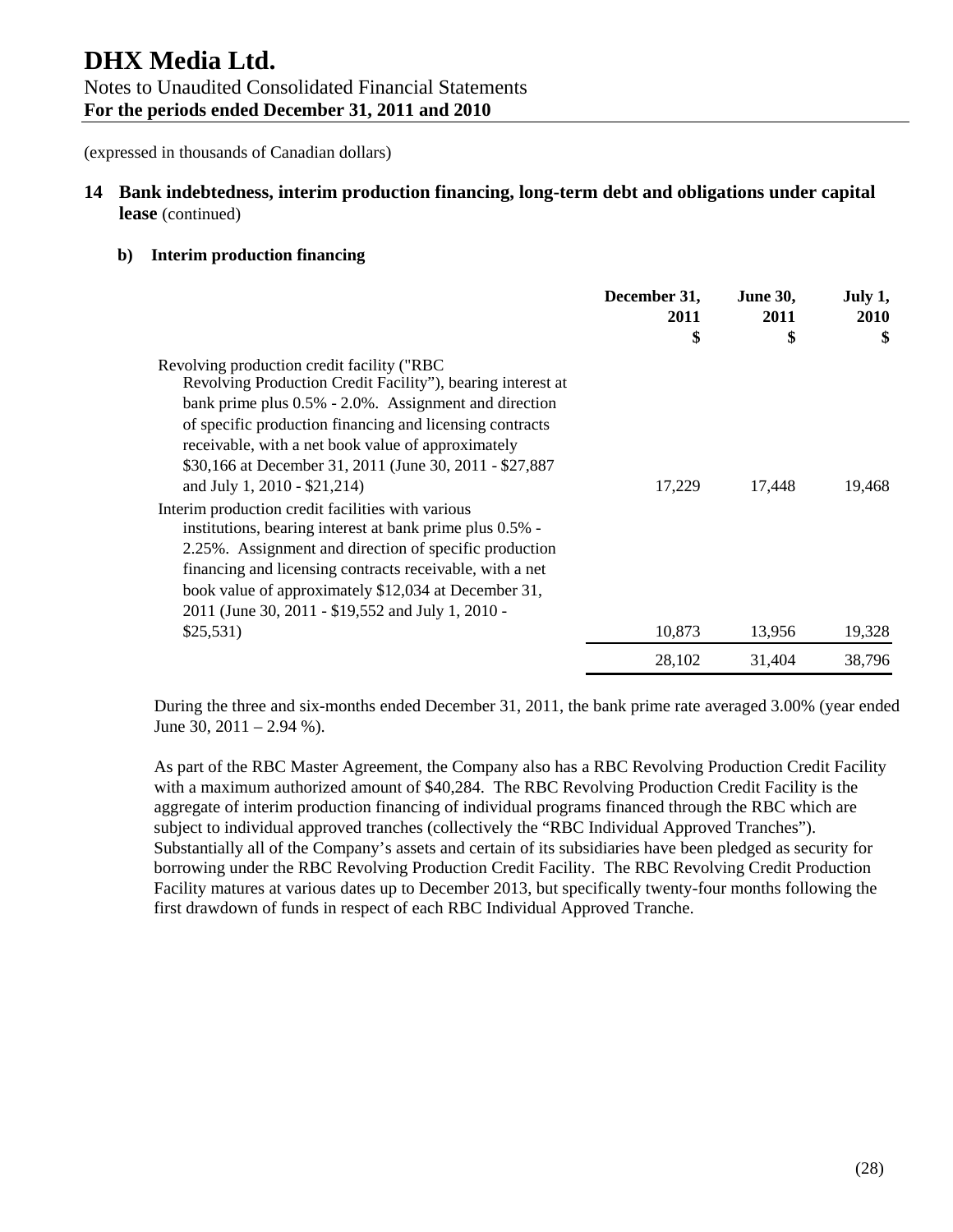## **14 Bank indebtedness, interim production financing, long-term debt and obligations under capital lease** (continued)

#### **c) Long-term debt and obligations under capital leases**

|                                                                                                                                                                                                                                                                                                                                                                           | December 31,<br>2011<br>\$ | <b>June 30,</b><br>2011<br>\$ | July 1,<br><b>2010</b><br>\$ |
|---------------------------------------------------------------------------------------------------------------------------------------------------------------------------------------------------------------------------------------------------------------------------------------------------------------------------------------------------------------------------|----------------------------|-------------------------------|------------------------------|
| Loans payable, bearing interest at Business Development Bank of<br>Canada prime minus 1.0%, maturing in May 2021, repayable in monthly<br>principal installments of \$20 plus interest, secured by a first mortgage on<br>land and building having a net book value of \$4,270 at December 31,<br>2011 (June 30, 2011 - \$4,341 and July 1, 2010 - \$4,486) and a general |                            |                               |                              |
| assignment of rents.<br>Obligation under various capital leases, with total quarterly instalments<br>of \$189, bearing interest at rates ranging from 4.0% to 9.8%, maturing on<br>dates ranging from February 2013 to October 2013 of which \$1,445 is<br>denominated in USD (June 30, 2011 - \$1,290 and July 1, 2010 - \$nil).                                         | 2,066<br>1,742             | 2,186<br>1,724                | 2,424<br>740                 |
| RBC Acquisition Facility, bearing interest of RBC prime plus 2.5%,<br>repayable in quarterly installments of \$333 plus interest, maturing in<br>November 2014                                                                                                                                                                                                            | 4,000                      |                               |                              |
|                                                                                                                                                                                                                                                                                                                                                                           | 7,808                      | 3,910                         | 3,164                        |
| Less: Current portion                                                                                                                                                                                                                                                                                                                                                     | (2, 425)                   | (1,017)                       | (541)                        |
|                                                                                                                                                                                                                                                                                                                                                                           | 5,383                      | 2,893                         | 2,623                        |

The RBC Master Agreement, includes a term facility with a maximum amount of \$10,000 ("RBC Acquisition Facility") upon which \$4,000 is drawn at December 31, 2011 (June 30, 2011 and July 1, 2010 - \$nil and \$nil) to fund acceptable acquisitions as defined in the RBC Master Agreement. A general security agreement over all property of the Company has been pledged as security for the RBC Acquisition Facility. The RBC Acquisition Facility bears interest at RBC prime plus 2.50%. The availability of the RBC Acquisition Facility is subject to the Company maintaining interest and consolidated indebtedness coverage ratios and certain other covenants (note 21).

The Company considers that the fair value of bank indebtedness, interim production financing and long-term debt and obligations under capital leases is equal to the carrying value, as the majority of the interest rates are floating and the impact of discounting is not significant.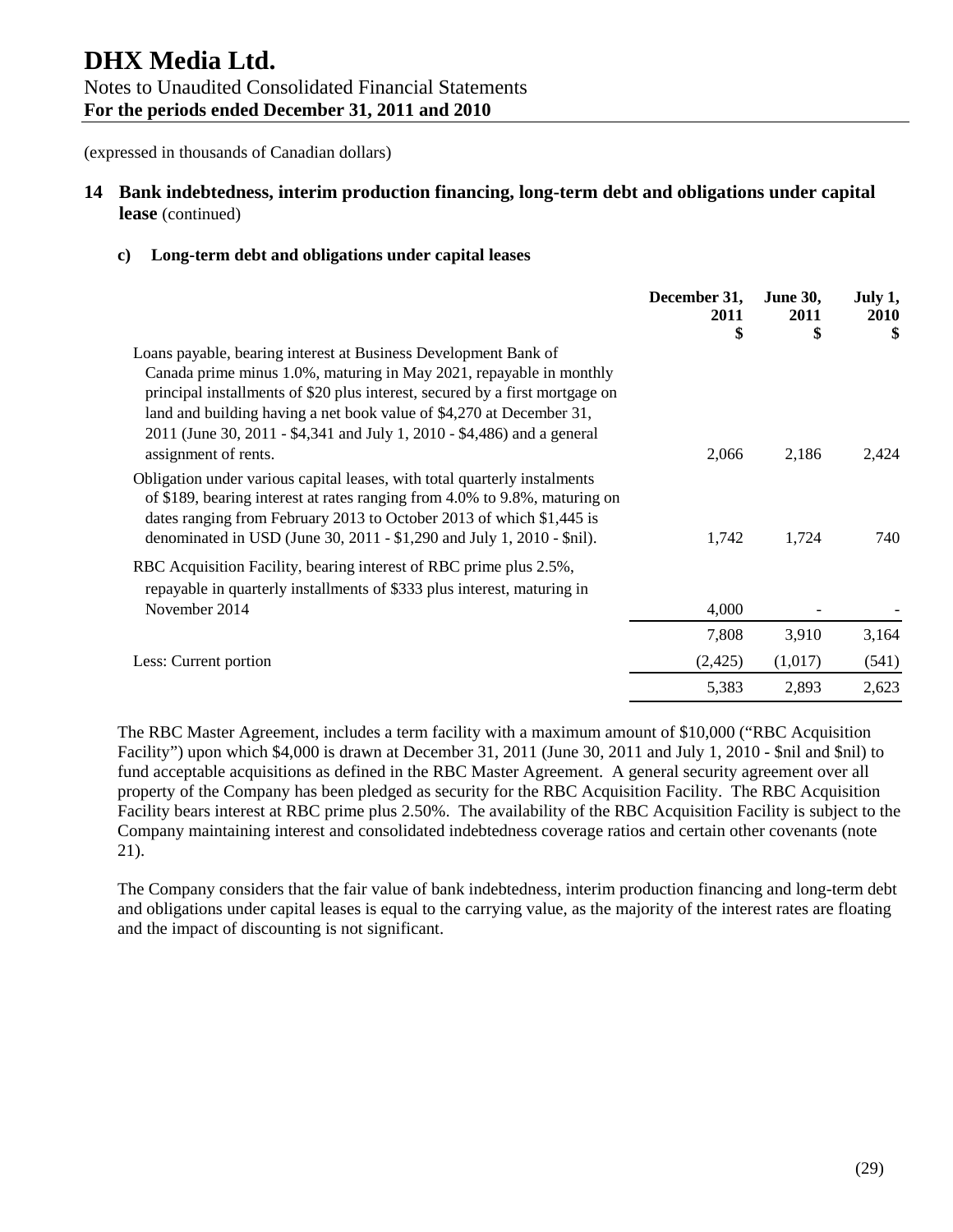## **14 Bank indebtedness, interim production financing, long-term debt and obligations under capital lease** (continued)

#### **(c) Long-term debt and obligations under capital leases** (continued)

The Company has the following undrawn borrowing facilities:

|                              | December 31, | <b>June 30,</b> |                   |
|------------------------------|--------------|-----------------|-------------------|
|                              | 2011         | 2011            | 2010              |
|                              | \$           | \$              | $\boldsymbol{\$}$ |
| Bank indebtedness            | 992          | 2,310           | 3,260             |
| Interim production financing | 23,055       | 22,836          | 25,484            |
| <b>Acquisition facility</b>  | 6,000        | 10,000          |                   |
| Other                        | 870          | 387             | 475               |
|                              | 30,917       | 35,533          | 29,219            |

## **15 Share capital and contributed surplus**

#### **a) Authorized**

100,000,000 Preferred variable voting shares, redeemable at the option of the Company at any time at a millionth of a cent per share, no entitlement to dividends, voting Unlimited common shares without nominal or par value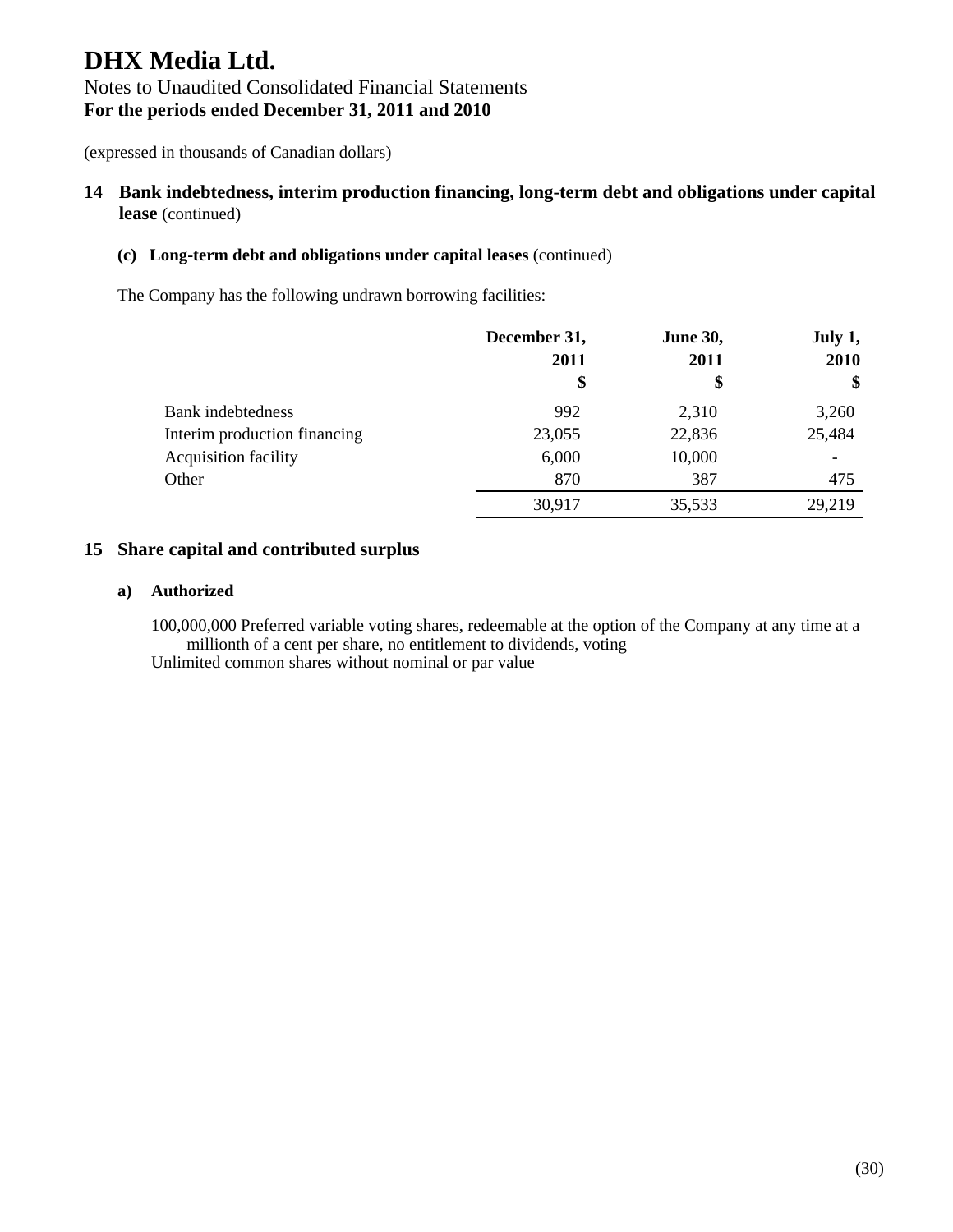# **DHX Media Ltd.**  Notes to Unaudited Consolidated Financial Statements **For the periods ended December 31, 2011 and 2010**

(expressed in thousands of Canadian dollars)

## **15 Share capital and contributed surplus** (continued)

## **b) Issued and outstanding**

Changes in the Company's issued share capital during the periods were as follows:

|                                                 |               | December 31, 2011 |               | June 30, 2011 |  |
|-------------------------------------------------|---------------|-------------------|---------------|---------------|--|
|                                                 | <b>Number</b> | Amount            | <b>Number</b> | Amount        |  |
|                                                 |               | \$                |               | \$            |  |
| Preferred variable voting shares (note 15 (c))  | 100,000,000   |                   | 100,000,000   |               |  |
| Common shares (note 15 (d))                     |               |                   |               |               |  |
| Opening balance                                 | 61,596,615    | 76,437            | 61,626,836    | 76,548        |  |
| Subtantial issuer bid shares repurchased and    |               |                   |               |               |  |
| cancelled                                       | (7, 142, 857) | (8,939)           |               |               |  |
| Share issuance costs net of tax effect of \$38  |               |                   |               | (82)          |  |
| Issued as part of employee share purchase plan  | 7,184         | 5                 | 9,293         | 9             |  |
| Shares cancelled related to an employee loan    |               |                   |               |               |  |
| forgiven                                        | (27,000)      | (50)              | (13,514)      | (25)          |  |
| Normal course issuer bid shares repurchased and |               |                   |               |               |  |
| cancelled                                       | (1,335,500)   | (1,656)           | (51,000)      | (43)          |  |
| Options exercised                               |               |                   | 25,000        | 30            |  |
| Ending balance                                  | 53,098,442    | 65,797            | 61,596,615    | 76,437        |  |
| Share purchase financing (note 15 (e))          |               |                   |               |               |  |
| Opening balance                                 |               | (189)             |               | (268)         |  |
| Repayments made by an officer                   |               | 2                 |               | 2             |  |
| Loan forgiven                                   |               | 50                |               | 25            |  |
| Compensation expense                            |               | 46                |               | 47            |  |
| Interest received                               |               | 2                 |               | 5             |  |
| Ending balance                                  |               | (89)              |               | (189)         |  |
| <b>Warrants</b> (note $15(f)$ )                 |               |                   |               |               |  |
| Opening balance                                 | 937,500       | 210               | 5,860,250     | 1,840         |  |
| Expiration of warrants                          |               |                   | (4,922,750)   | (1,630)       |  |
| Ending balance                                  | 937,500       | 210               | 937,500       | 210           |  |
| Contributed surplus and stock options           |               |                   |               |               |  |
| (note 15(g))                                    |               |                   |               |               |  |
| Opening balance                                 | 4,020,000     | 6,083             | 4,111,547     | 4,293         |  |
| Common shares repurchased and cancelled         |               |                   |               |               |  |
| including costs of \$120, net of tax effect     |               |                   |               |               |  |
| of \$38                                         |               | 4,467             |               |               |  |
| Compensation expense on options issued during   |               |                   |               |               |  |
| the period                                      | 880,000       | 106               | 870,000       | 108           |  |
| Compensation expense on existing options        |               | 157               |               | 334           |  |
| Stock option exercised                          |               |                   | (25,000)      | (11)          |  |
| Options forfeited                               | (125,000)     |                   | (190,000)     |               |  |
| Options expired                                 | (275,000)     |                   | (746, 547)    |               |  |
| Warrants expired, net of tax effect of \$271    |               |                   |               | 1,359         |  |
| Ending balance                                  | 4,500,000     | 10,813            | 4,020,000     | 6,083         |  |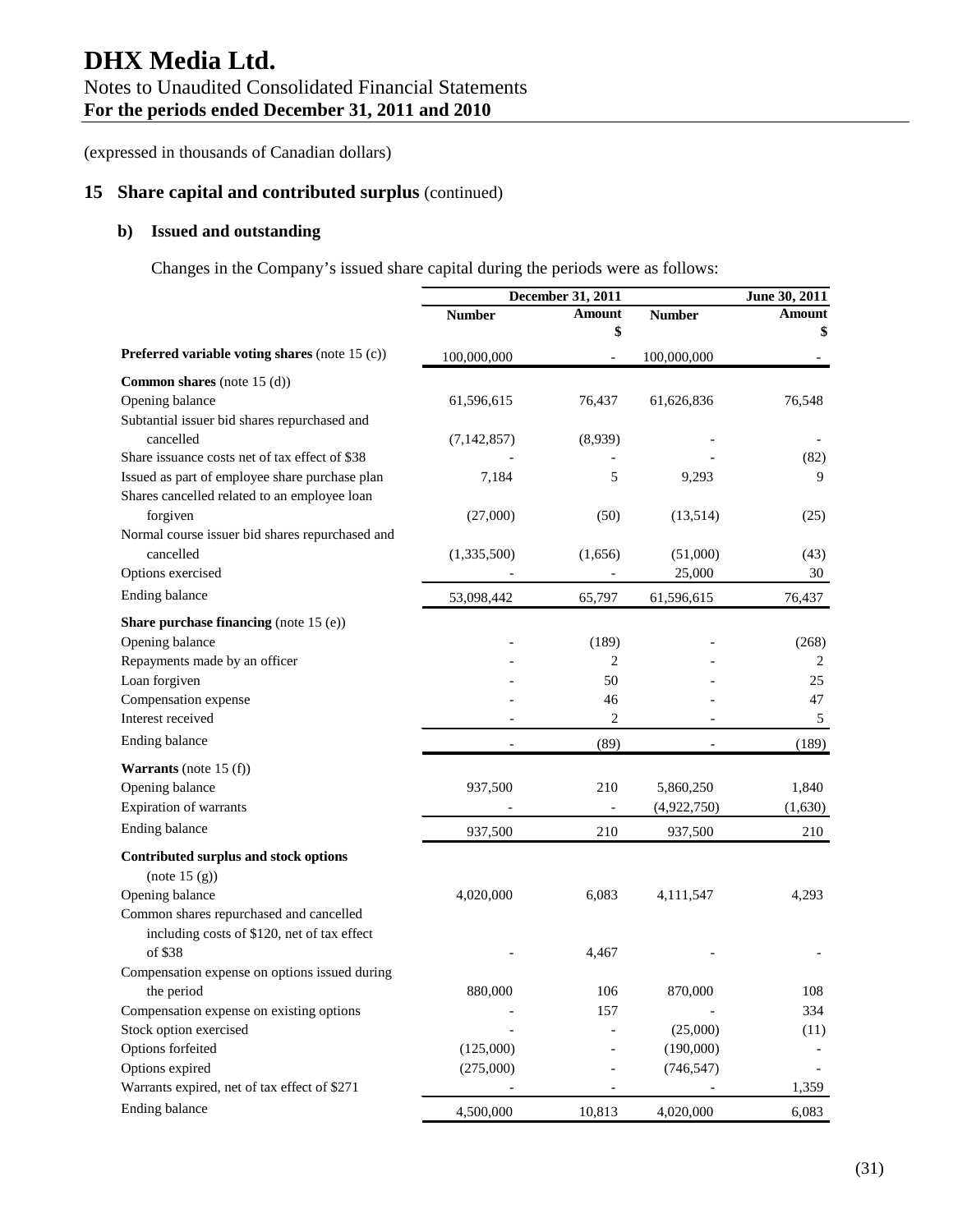## **15 Share capital and contributed surplus** (continued)

#### **c) Preferred variable voting shares**

The Preferred variable voting shares were issued May 12, 2006 to an officer and director.

#### **d) Common shares**

During the three and six-months ended December 31, 2011, the Company issued 4,123 and 7,184 common shares, at an average price of \$0.72 and \$0.77, respectively as part of the Company's employee share purchase plan (year-ended June 30, 2011 – 9,293 at 0.96 per share).

During the three and six-months ended December 31, 2011, as part of the Company's previously announced normal course issuer bid, 729,000 and 1,335,500 common shares were repurchased and cancelled for \$545 and \$1,046, respectively (year-ended June 30, 2011 – 51,000 for \$43). The amounts recorded as reduction to common shares were \$1.24 per share (based on the average book value per common share) or \$904 and \$1,656 with a credit to contributed surplus of \$359 and \$610 respectively.

During the three and six-months ended December 31, 2011, 27,000 shares were returned and cancelled as settlement of an exiting employees share purchase financing loan of \$50 (year ended June 30, 2011 – 13,514 for \$25) (note 15 (e)).

On December 30, 2011, as part of the Company's previously announced substantial course issuer bid, 7,142,857 common shares were repurchased for \$5,000 and cancelled (year-ended June 30, 2011 – nil). The amount recorded as a reduction to common shares was \$1.24 per share (based on the average book value per common share) or \$8,857 with a credit to contributed surplus in the amount of \$3,857.

#### **e) Share purchase financing**

During the three and six-months ended December 31, 2011 and the year-ended June 30, 2011, the Company issued no amounts for share purchase financing. During the three and six-months ended December 31, 2011, \$nil and \$46 of compensation expense was recognized on an employee loan forgiven (year-ended June 30, 2011 - \$47). During the three and six-months ended December 31, 2011, \$1 and \$1 of interest (year-ended June 30, 2011 - \$5) received on these loans was recorded as a capital contribution. During the three and sixmonths ended December 31, 2011, \$1 and \$2 was received (year-ended June 30, 2011 – \$2) as principal repayment of an employee loan. During the three and six-month periods ended December 31, 2011, a \$50 reduction in share purchase financing was recorded on a loan forgiven in exchange for common shares returned and cancelled (note 15(d)) (year ended June 30, 2011 - \$25).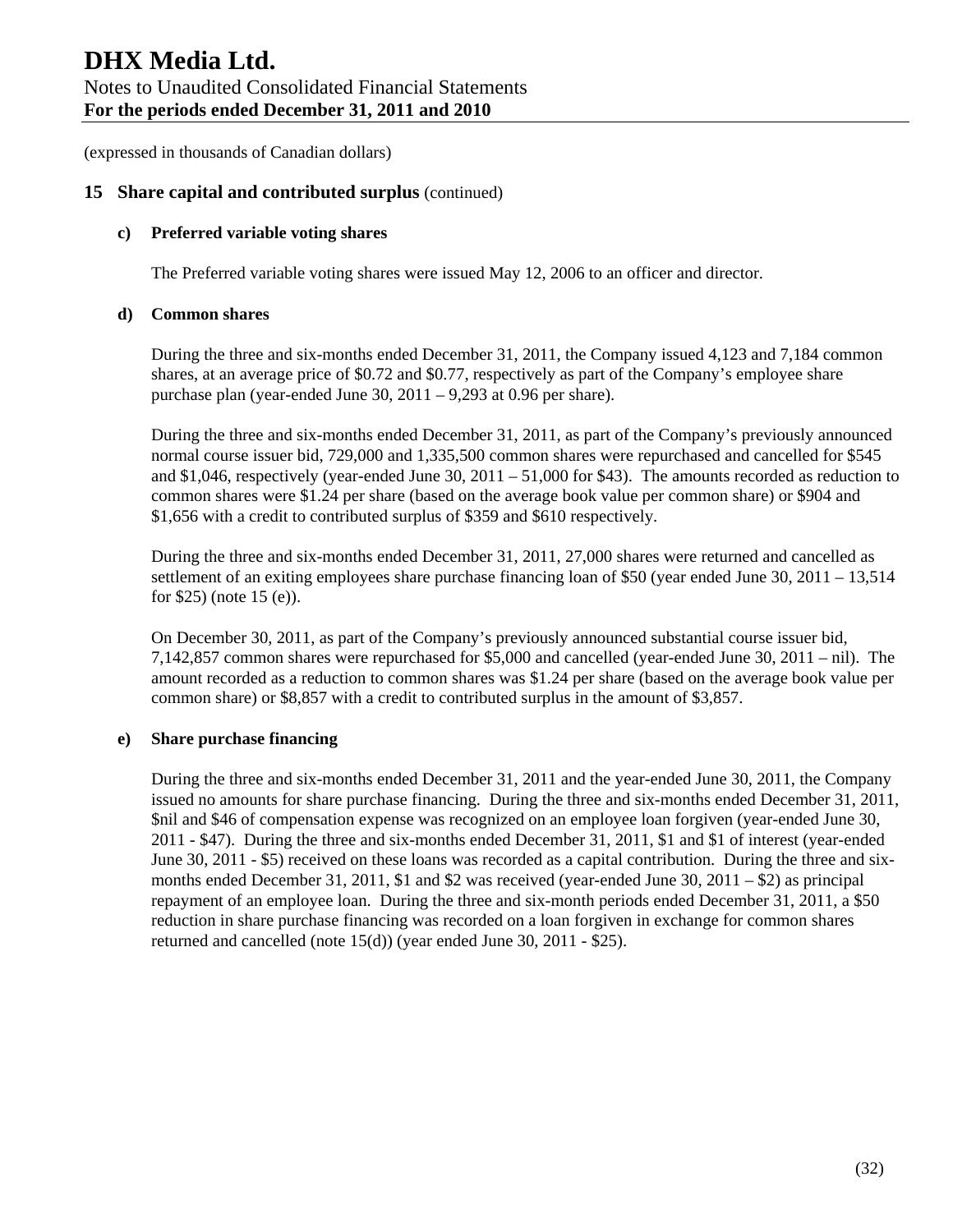## **15 Share capital and contributed surplus** (continued)

#### **f) Warrants**

During the three and six-month periods ended December 31, 2011, no warrants were issued or granted (yearended June 30, 2011 – nil and nil). During the three and six-month periods ended December 31, 2011, no warrants expired (year-ended June 30, 2011 – 4,922,750). The amount recorded to warrants was \$1,630 and the amount recorded as a credit to contributed surplus was \$1,359.  $W_{\alpha}$  is keeper

|                                                    | Number of<br>warrants    | weignted average<br>exercise price per<br>warrant |
|----------------------------------------------------|--------------------------|---------------------------------------------------|
| Outstanding at July 1, 2010<br>Warrants expired    | 5,860,250<br>(4,922,750) | 1.95<br>2.10                                      |
| Outstanding at June 30, 2011 and December 31, 2011 | 937,500                  |                                                   |
|                                                    |                          |                                                   |

#### **g) Stock options**

At December 31, 2011 and June 30, 2011, the Company had the following stock options outstanding:

|                                                                                                             | <b>Number of</b><br>options                               | Weighted<br>average<br>exercise price<br>per option<br>\$ |
|-------------------------------------------------------------------------------------------------------------|-----------------------------------------------------------|-----------------------------------------------------------|
| Outstanding at July 1, 2010                                                                                 | 4,111,547                                                 | 1.33                                                      |
| Granted to an employee<br>Granted to directors<br>Options exercised<br>Options expired<br>Options forfeited | 170,000<br>700,000<br>(25,000)<br>(746, 547)<br>(190,000) | 0.96<br>0.93<br>0.78<br>2.25<br>1.45                      |
| Outstanding at June 30, 2011                                                                                | 4,020,000                                                 | 1.07                                                      |
| Options forfeited<br>Options expired<br>Options granted                                                     | (125,000)<br>(275,000)<br>880,000                         | 1.33<br>2.35<br>0.80                                      |
| <b>Outstanding at December 31, 2011</b>                                                                     | 4,500,000                                                 | 0.93                                                      |
| <b>Exercisable at June 30, 2011</b>                                                                         | 2,081,250                                                 | 1.16                                                      |
| <b>Exercisable at December 31, 2011</b>                                                                     | 2,163,750                                                 | 1.04                                                      |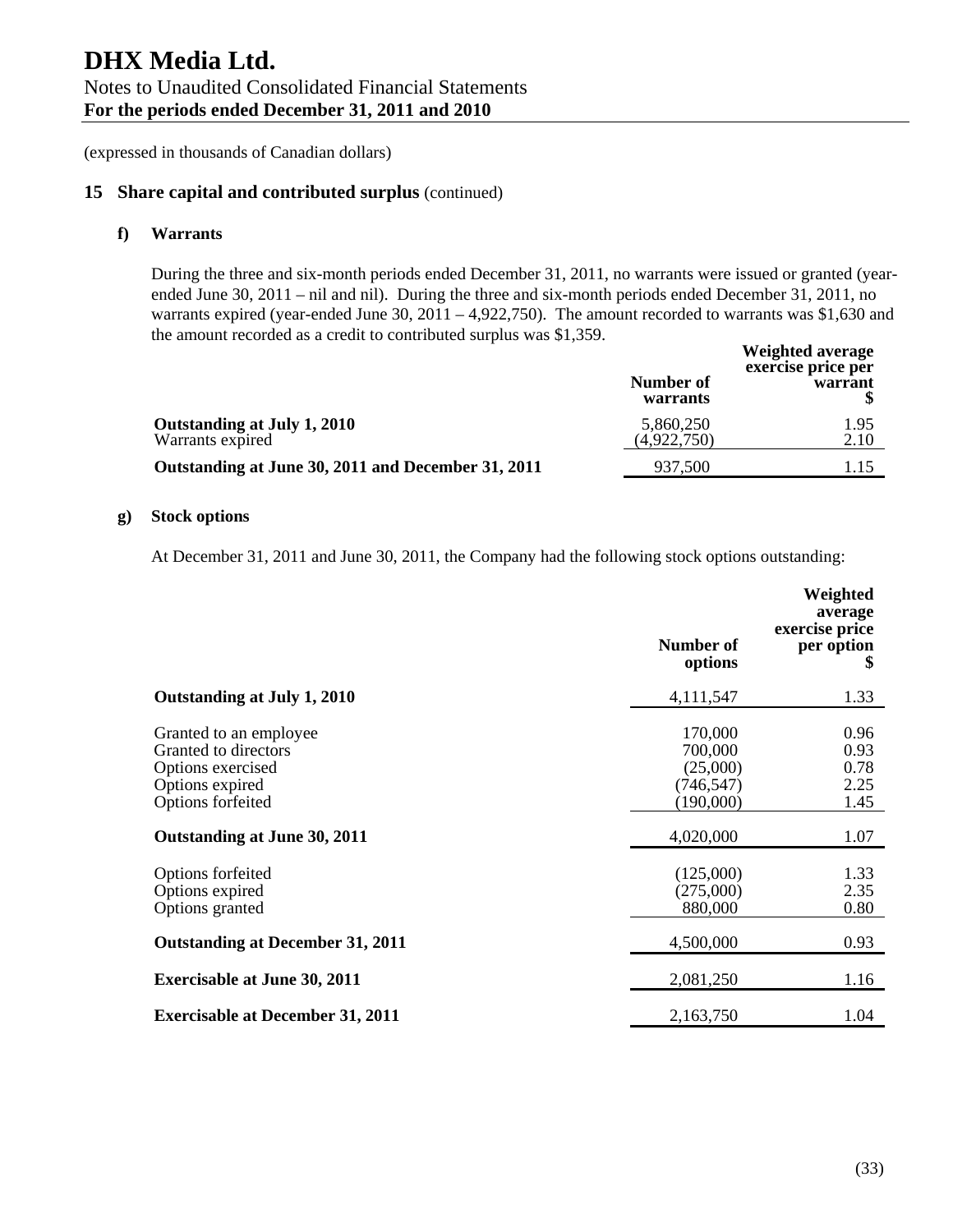## **15 Share capital and contributed surplus** (continued)

#### **g) Stock options** (continued)

The total maximum number of common shares to be reserved for issuance through the Company stock option plan is 9% of the total number of issued and outstanding common shares at any time. As at December 31, 2011, this amounted to 4,778,859 (June 30, 2011 – 5,543,695).

On September 21, 2011, 300,000 stock options were issued to an employee at \$0.83 per share, all of which vested upon granting, expiring on September 21, 2016.

On October 1, 2011, 80,000 stock options were issued to employees at \$0.83 per share, vesting over four years and expiring on October 1, 2016.

On November 1, 2011, 150,000 stock options were issued to an employee at \$0.83 per share, vesting over four years and expiring on November 1, 2016.

On November 30, 2011, 150,000 stock options were issued to an employee at \$0.83 per share, vesting over four years and expiring on November 30, 2016.

On December 15, 2011, 200,000 stock options were issued to employees at \$0.69 per share, vesting over four years and expiring on December 15, 2016.

During the three and six-months ended December 31, 2011, no stock options were exercised (year-ended June 30, 2011 – 25,000 at a price of \$0.78 per common share).

During the three and six-months ended December 31, 2011, nil and 125,000 options were forfeited and 275,000 expired (year-ended June 30, 2011 – 190,000 and 746,547).

The weighted average grant date fair value of stock options and assumptions using the Black-Scholes option pricing model for the three and six-months ended December 31, 2011 and 2010 are as follows:

|                                   | <b>Three-months</b><br>ended<br>December 31,<br>2011 | Six-months<br>ended<br>December 31,<br>2011 | Three and six-<br>months ended<br>December 31,<br>2010 |
|-----------------------------------|------------------------------------------------------|---------------------------------------------|--------------------------------------------------------|
| Weighted average grant value date | 0.28                                                 | 0.29                                        | 0.50                                                   |
| Risk-free interest rate           | 1.26%                                                | 1.23%                                       | 1.21%                                                  |
| Expected option life              | 4 years                                              | 4 years                                     | 4 years                                                |
| Expected volatility               | 65%                                                  | 65%                                         | 65%                                                    |
| Expected dividend yield           | nil                                                  | nil                                         | nil                                                    |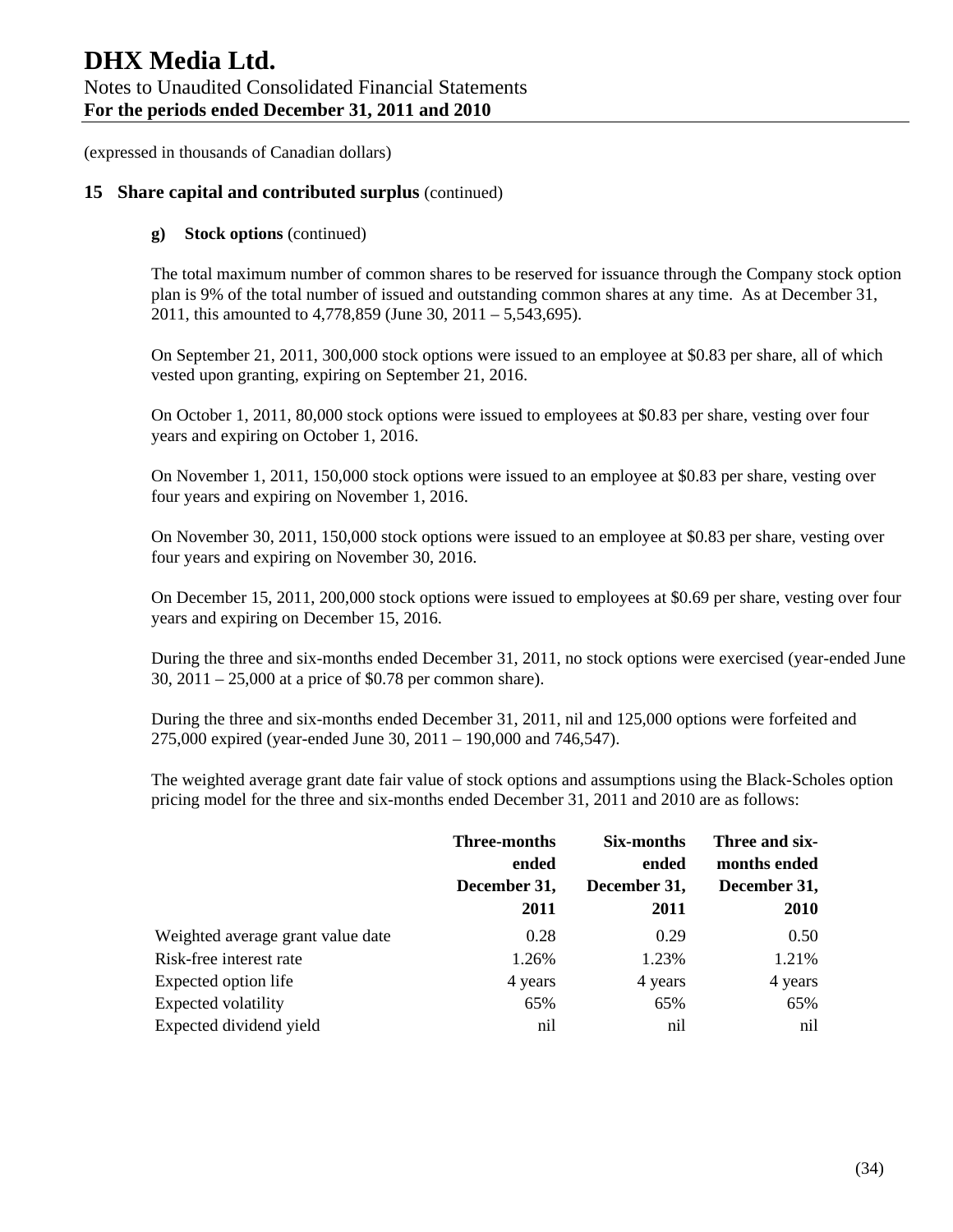## **15 Share capital and contributed surplus** (continued)

#### **g) Stock options** (continued)

Changes in the assumptions can materially affect the fair value estimate and therefore, the existing models do not necessarily provide a reliable measure of the fair value of the stock options.

During the three and six-months ended December 31, 2011, a total of \$80 and \$310 (three and six-months ended December 31, 2010 - \$77 and \$219) was recognized as compensation expense. Included in the compensation expense for the three and six-months ended December 31, 2011 was \$nil and \$46 related to employee share purchase loans (three and six-months ended December 31, 2010 - \$nil and \$47).

#### **16 Government financing and assistance**

During the three and six-months ended December 31, 2011, investment in film and television programs was reduced by \$242 and \$350 (year ended June 30, 2011 - \$2,737) related to production financing from government agencies. This financing is related to equity participation by government agencies and is repayable from distribution revenue of the specific productions for which the financing was made. In addition, during the three and six-months ended December 31, 2011, investment in film also has been reduced by \$1,313 and \$1,804 (year ended June 30, 2011 - \$2,376) related to non-repayable contributions from the Canadian Television Fund license fee program. During the three and six-months ended December 31, 2011, investment in film and television programs has been reduced by \$3,318 and \$4,495 (year ended June 30, 2011 - \$11,754) for tax credits relating to production activities. Lastly, during the three and six-months ended December 31, 2011, the Company received \$3,792 and \$8,515, respectively, in government financing and assistance (year ended June 30, 2011 - \$19,358).

#### **17 Income taxes**

Significant components of the Company's deferred income tax asset (liability) as at December 31, 2011, June 30, 2011 and July 1, 2010 are as follows:

|                                            | December 31,<br>2011<br>\$ | <b>June 30,</b><br>2011<br>\$ | July 1,<br>2010 |
|--------------------------------------------|----------------------------|-------------------------------|-----------------|
| Cultural donations                         | 71                         | 4                             | 432             |
| Leasehold inducements                      | 124                        | 124                           |                 |
| Foreign tax credits                        | 296                        | 296                           | 245             |
| Deferred production revenue                | 426                        | 426                           |                 |
| Participation payables, capital lease      |                            |                               |                 |
| obligations and other liabilities          | 738                        | 714                           | 249             |
| Property, plant and equipment              | (307)                      | (263)                         | (77)            |
| Share issuance costs and deferred          |                            |                               |                 |
| financing fees                             | 369                        | 452                           | 656             |
| Investment in film and television programs | (3,238)                    | (3, 448)                      | (2,239)         |
| Intangible assets                          | (2,257)                    | (1, 848)                      | (2,153)         |
| Non-capital losses and other               | 4,068                      | 3,885                         | 2,373           |
| Deferred income tax asset (liability)      | 290                        | 342                           | (514)           |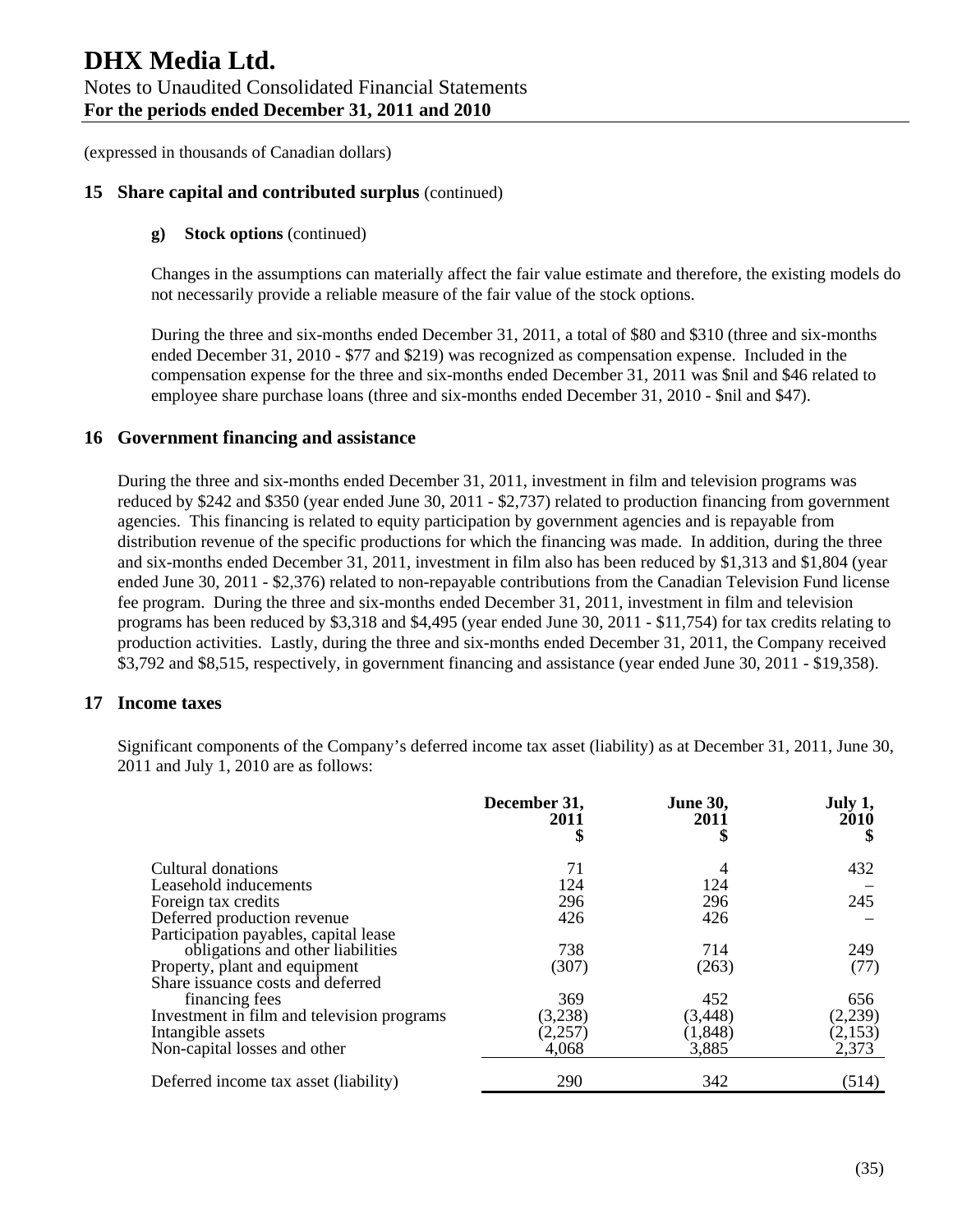# **DHX Media Ltd.**  Notes to Unaudited Consolidated Financial Statements **For the periods ended December 31, 2011 and 2010**

(expressed in thousands of Canadian dollars)

## **18 Finance income and finance expense**

Finance income and finance expense are comprised of the following:

|                                        | <b>Three-months ended</b> |              | <b>Six-months ended</b> |              |
|----------------------------------------|---------------------------|--------------|-------------------------|--------------|
|                                        | December 31,              | December 31, | December 31,            | December 31, |
|                                        | 2011                      | 2010         | 2011                    | 2010         |
|                                        | \$                        | \$           | \$                      | \$           |
| <b>Finance income</b>                  |                           |              |                         |              |
| Interest income                        | 60                        | 45           | 123                     | 104          |
| Net foreign exchange gain (loss)       | (110)                     | (170)        | 99                      | (24)         |
|                                        | (50)                      | (125)        | 222                     | 80           |
| <b>Finance costs</b>                   |                           |              |                         |              |
| Interest expense on bank indebtedness  | 28                        | 11           | 48                      | 18           |
| Interest expense on long-term debt and |                           |              |                         |              |
| capital leases                         | 27                        |              | 63                      | 52           |
|                                        | 55                        | 18           | 111                     | 70           |
| Net finance income (expense)           | (105)                     | (143)        | 111                     | 10           |

## **19 Expenses by nature and employee benefit expense**

The following sets out the expenses by nature:

|                                              | <b>Three-months ended</b> |              | <b>Six-months ended</b> |              |
|----------------------------------------------|---------------------------|--------------|-------------------------|--------------|
|                                              | December 31,              | December 31, | December 31,            | December 31. |
|                                              | 2011                      | 2010         | 2011                    | <b>2010</b>  |
|                                              | \$                        | \$           | \$                      | \$           |
| Direct production and new media costs        | 13,340                    | 7,940        | 21,287                  | 11,204       |
| Amortization of film and television programs | 3,650                     | 4,338        | 7,547                   | 8,384        |
| Impairment in value of investment in film    |                           |              |                         |              |
| and television programs                      | -                         | 350          | 135                     | 450          |
| Amortization of acquired library             | 104                       | 79           | 478                     | 339          |
| Development expenses and other               | 75                        | 368          | 210                     | 436          |
| Office and administrative                    | 672                       | 671          | 1,511                   | 1,311        |
| Investor relations and marketing             | 243                       | 219          | 393                     | 318          |
| Professional and regulatory                  | 380                       | 395          | 645                     | 667          |
| Amortization of property, plant and          |                           |              |                         |              |
| equipment and intangibles                    | 717                       | 512          | 1,221                   | 1,018        |
|                                              | 19,181                    | 14,872       | 33,427                  | 24,127       |

The following sets out the components of employee benefits expense:

| Salaries and employee benefits | 2,730  | 2,899  | 4.912  | 5,148  |
|--------------------------------|--------|--------|--------|--------|
| Share-based compensation       | 80     |        | 310    | 219    |
| <b>Termination beenfits</b>    | 20     |        | 22     | າາ     |
|                                | 2.830  | 2.977  | 5.244  | 5,389  |
|                                | 22.011 | 17.849 | 38,671 | 29,516 |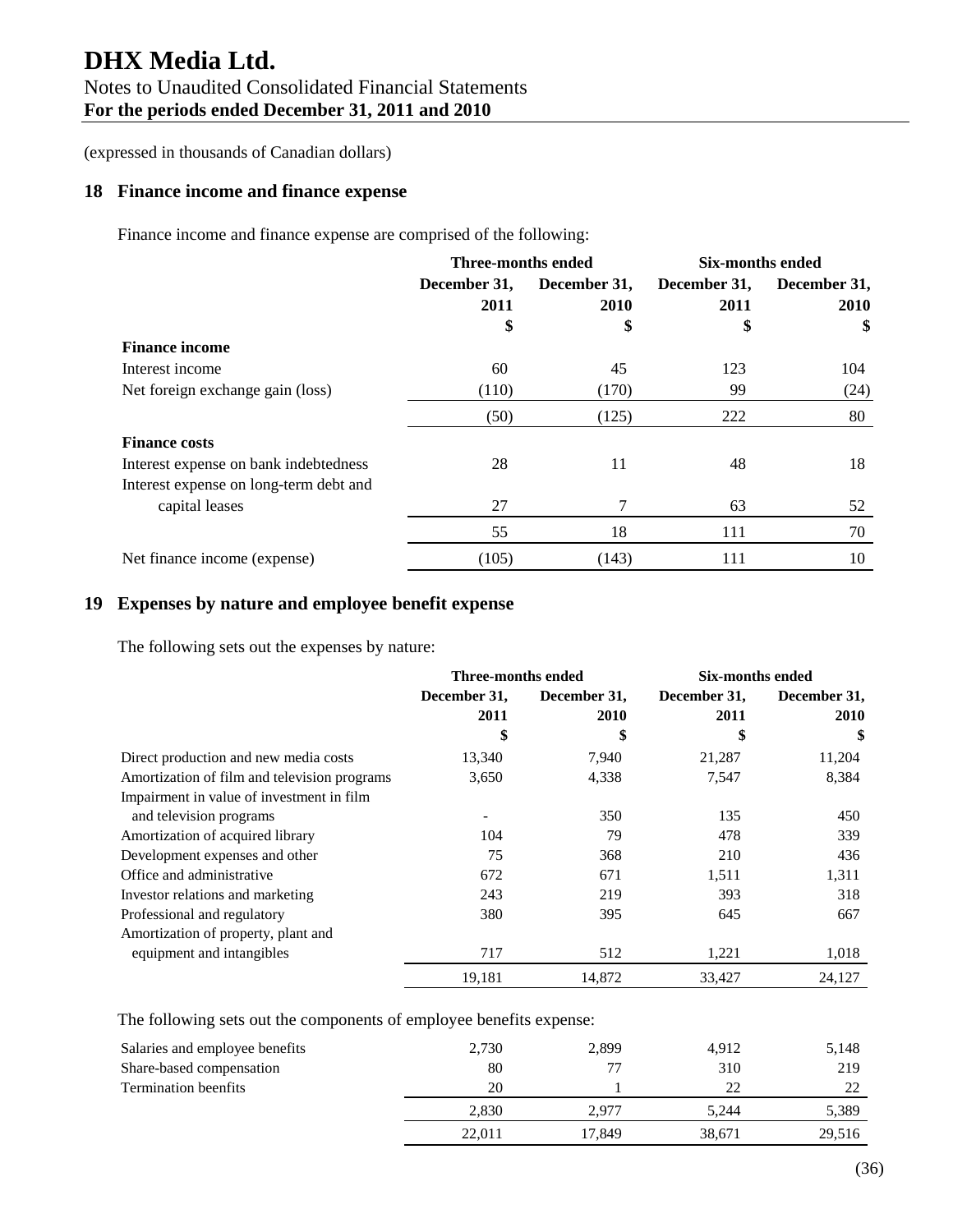## **20 Commitments and contingencies**

#### **Commitments**

The Company has entered into various operating leases for operating premises and equipment. The future aggregate minimum payments under these operating leases are as follows:

|                           | \$    |
|---------------------------|-------|
| Year ending June 30, 2012 | 961   |
| 2013                      | 1,529 |
| 2014                      | 1,126 |
| 2015                      | 538   |
| 2016                      | 555   |

#### **Contingencies**

The Company is, from time to time, involved in various claims, legal proceedings and complaints arising in the normal course of business and as such, provisions have been recorded where appropriate. Management does not believe that the final determination of these claims will have a material adverse effect on the financial position or results of operations of the Company. The maximum exposure at December 31, 2011 and June 30, 2011 related to the above matters is estimated at \$400.

#### **21 Capital disclosures**

The Company's objectives when managing capital are to provide an adequate return to shareholders, safeguard its assets, maintain a competitive cost structure and continue as a going concern in order to pursue the development, production, distribution and licensing of its film and television properties. To maximize ongoing development and growth effort, the Company did not pay out dividends during the year ended June 30, 2011. The Company is not anticipating paying out dividends during the year ended June 30, 2012.

The Company's capital is summarized in the table below:

|                                             | December 31,<br>2011<br>\$ | <b>June 30,</b><br>2011<br>\$ | July 1,<br><b>2010</b><br>\$ |
|---------------------------------------------|----------------------------|-------------------------------|------------------------------|
| Total bank indebtedness, long-term debt and |                            |                               |                              |
| obligations under capital leases            | 10,326                     | 9,110                         | 3,414                        |
| Less: Cash                                  | (17,294)                   | (19,525)                      | (17,276)                     |
| Net debt                                    | (6,968)                    | (10, 415)                     | (13,862)                     |
| <b>Total Shareholders' Equity</b>           | 78,182                     | 81,256                        | 80,179                       |
|                                             | 71,214                     | 70,841                        | 66,317                       |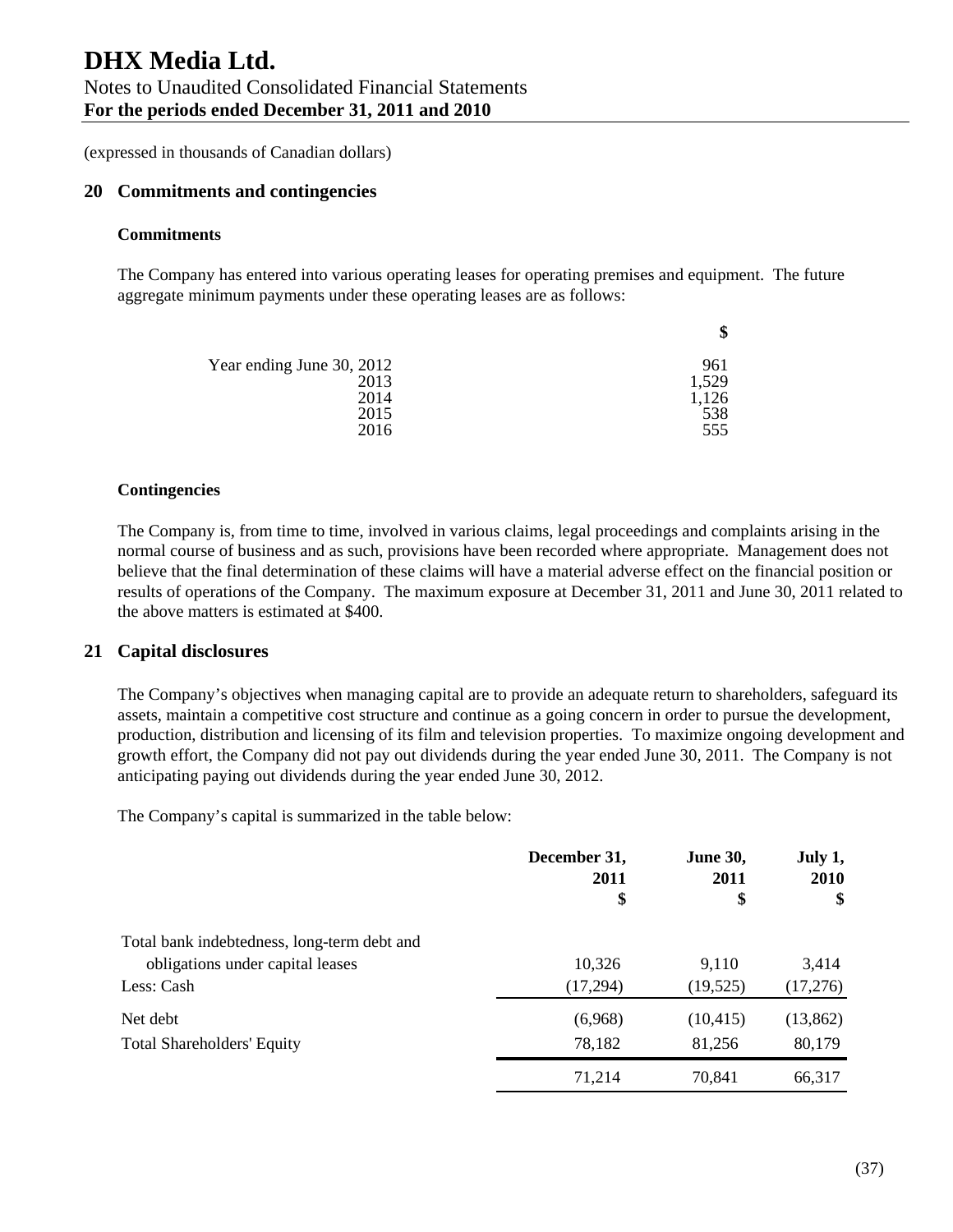#### **21 Capital disclosures** (continued)

To facilitate the management of its capital structure, the Company prepares annual expenditure operating budgets that are updated as necessary depending on various factors including industry conditions and operating cash flow. The annual and updated budgets are reviewed by the board of directors.

The Company monitors capital using a number of financial ratios, specifically for the RBC Revolving Operating and Production Credit Facilities (note 14), including but not limited to:

- Funded Debt Ratio, defined as funded debt (the total of all obligations for borrowed money which bear interest or imputed interest (not including interim production financing), all capital lease obligations, and any contingent liabilities) ("Funded Debt") to consolidated EBITDA; and
- The Fixed Charge Ratio, defined as adjusted consolidated EBITDA (consolidated EBITDA less cash, income taxes and unfunded capital expenditures) to fixed charges (consolidated interest expense, scheduled principal payments on Funded Debt, and Company distributions).

The following table illustrates the financial ratios calculated on a rolling twelve-month basis as at:

|                           | <b>Measure</b><br>targets | December 31.<br>2011 | <b>June 30.</b><br>2011 |
|---------------------------|---------------------------|----------------------|-------------------------|
| Funded Debt Ratio         | < 3.0x                    | 1.3x                 | 1.3x                    |
| <b>Fixed Charge Ratio</b> | >1.25x                    | 2.04x                | 6.22x                   |

The Company has been in compliance with these and all previous ratios since the inception of the RBC Master Credit Facility.

#### **22 Earnings per common share**

a) Basic

Basic earnings per share is calculated by dividing the net income by the weighted average number of common shares in issue during the period.

|                                             |                      | <b>Three-months ended</b>   |                      | Six-months ended            |
|---------------------------------------------|----------------------|-----------------------------|----------------------|-----------------------------|
|                                             | December 31,<br>2011 | December 31,<br><b>2010</b> | December 31,<br>2011 | December 31,<br><b>2010</b> |
|                                             | \$                   | \$                          | \$                   | \$                          |
| Net income                                  | \$1,835              | \$854                       | \$2,153              | \$1,283                     |
| Weighted average number of<br>common shares | 60,647,918           | 61,618,035                  | 61,056,646           | 61,622,435                  |
| Basic earnings per share                    | \$0.03               | \$ 0.01                     | \$ 0.04              | \$0.02                      |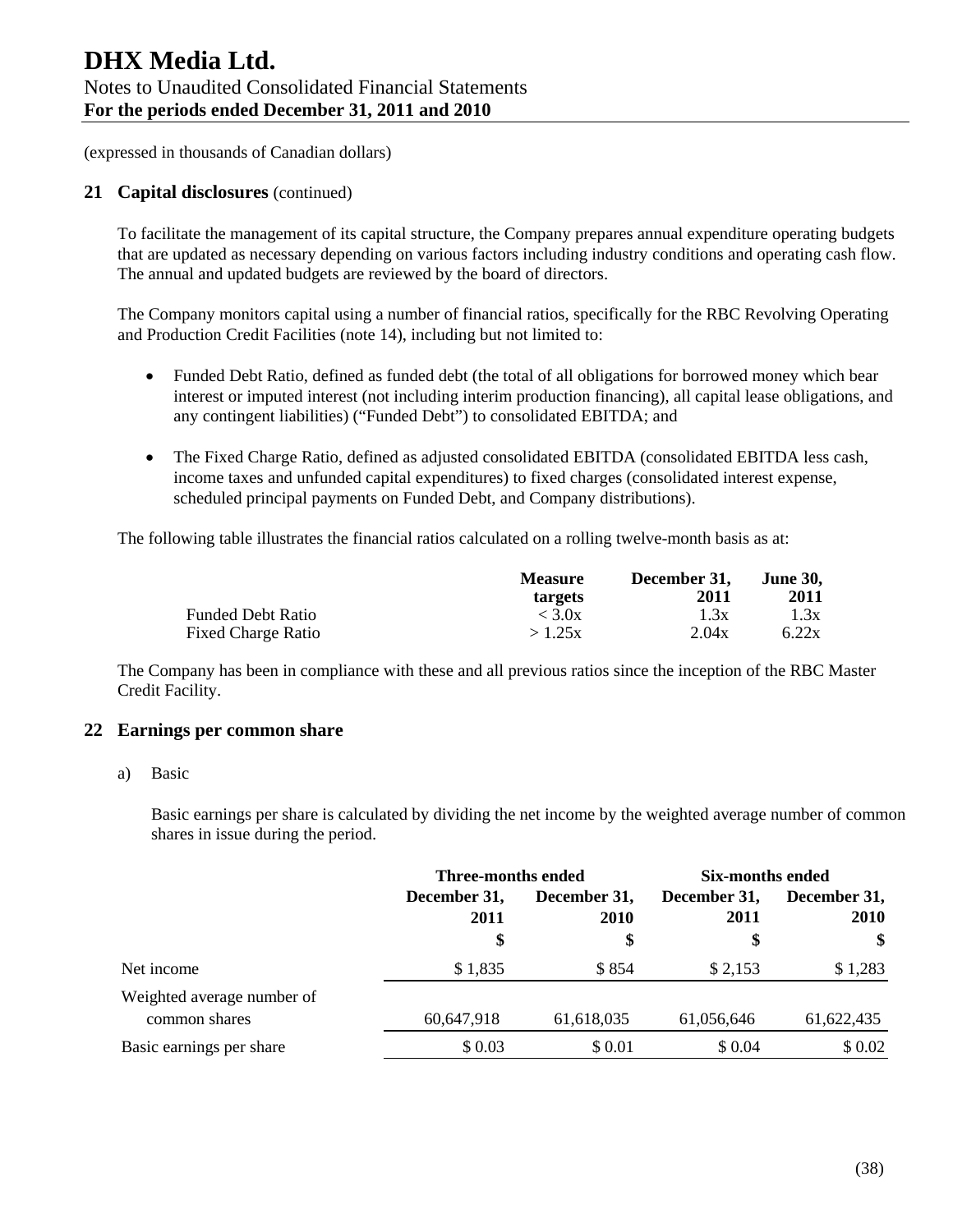## **22 Earnings per common share** (continued)

b) Diluted

Diluted earnings per common share is calculated by adjusting the weighted average number of shares common shares outstanding to assume conversion of all potentially dilutive instruments which are convertible into common shares. The Company has two categories of potentially dilutive instruments which are convertible into common shares: stock options and warrants. For both the stock options and the warrants, a calculation is completed to determine the number of common shares that could have been acquired at fair value (determined as the average market price of the Company's outstanding common shares for the period), based on the monetary value of the subscription rights attached to the stock options and warrants. The number of shares calculated above as compared with the number of shares that would have been issued assuming exercises of the warrants and stock options.

For the three and six-months ended December 31, 2011, the weighted average number of potentially dilutive instruments, comprised of shares issuable in respect of warrants and stock options, was 75,998 and 74,985 respectively (three and six-months ended December 31, 2010 – 531,029 and 526,666).

|                                               | Three-months ended         |                            | Six-months ended           |                                   |
|-----------------------------------------------|----------------------------|----------------------------|----------------------------|-----------------------------------|
|                                               | December 31,<br>2011<br>\$ | December 31,<br>2010<br>\$ | December 31,<br>2011<br>\$ | December 31,<br><b>2010</b><br>\$ |
| Net income                                    | \$1,835                    | \$854                      | \$2,153                    | \$1,283                           |
| Weighted average number of<br>common shares   | 60,723,916                 | 62,149,064                 | 61, 131, 631               | 62,149,101                        |
| Adjustment for:<br>Warrants and stock options | 75,998                     | 531,029                    | 74,985                     | 526,666                           |
| Diluted earnings per share                    | \$0.03                     | \$ 0.01                    | \$ 0.04                    | \$ 0.02                           |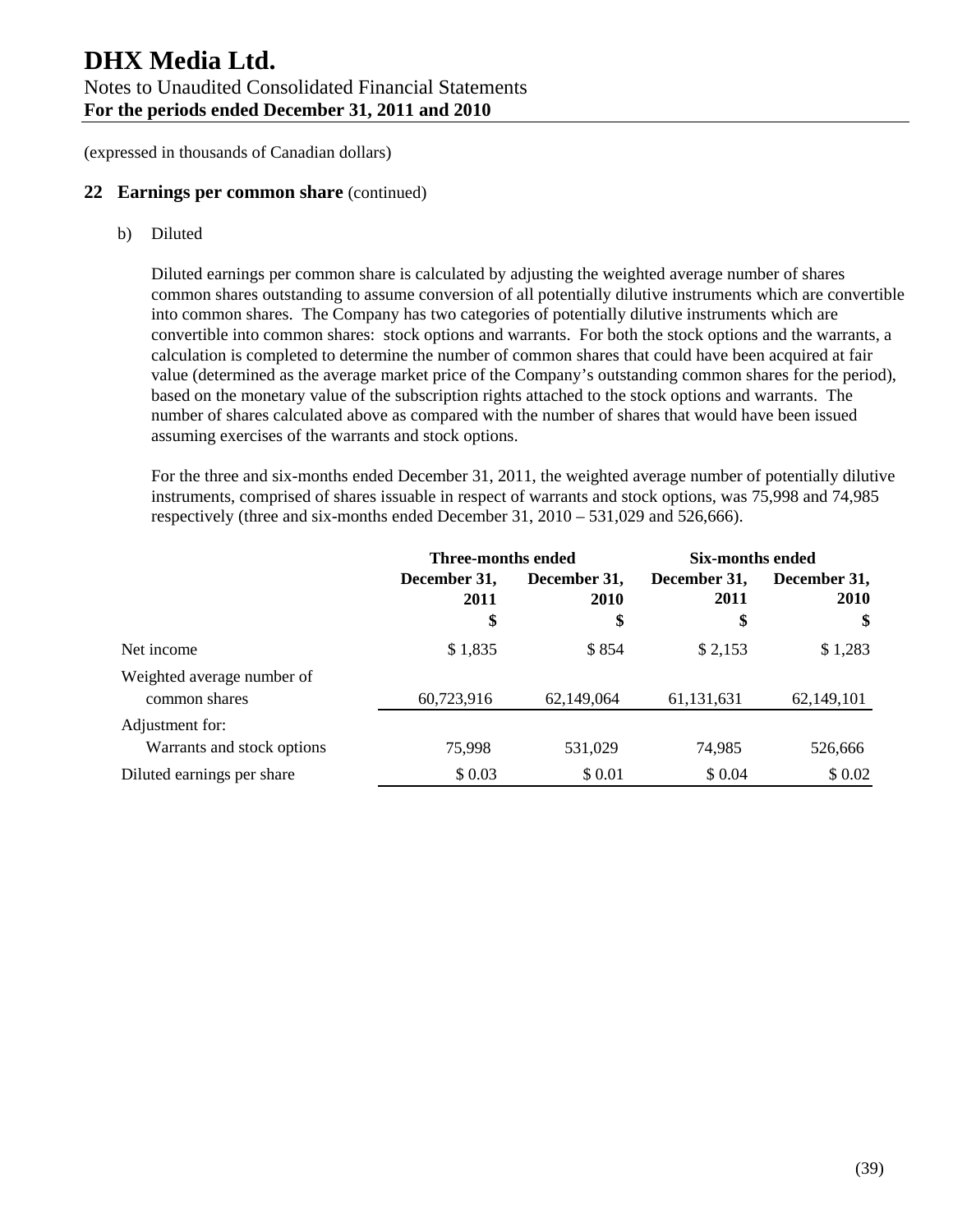# **DHX Media Ltd.**  Notes to Unaudited Consolidated Financial Statements **For the periods ended December 31, 2011 and 2010**

(expressed in thousands of Canadian dollars)

## **23 Net change in non-cash working capital balances related to operations**

|                                                                                                               | Three-months ended         |                             | Six-months ended           |                           |
|---------------------------------------------------------------------------------------------------------------|----------------------------|-----------------------------|----------------------------|---------------------------|
|                                                                                                               | December 31,<br>2011<br>\$ | December 31,<br><b>2010</b> | December 31,<br>2011<br>\$ | December 31,<br>2010<br>S |
| Decrease (increase) in amounts receivable<br>Decrease (increase) in prepaid expenses and                      | (3,430)                    | (2,097)                     | (1,753)                    | (3,858)                   |
| deposits                                                                                                      | 14                         | 152                         | (561)                      | (327)                     |
| Increase (decrease) in accounts payable<br>and accrued liabilities<br>Increase (decrease) in deferred revenue | 3.247<br>2,347             | 2.907<br>(691)              | 3.374<br>5,117             | 4,530<br>3,181            |
|                                                                                                               | 2,178                      | 271                         | 6,177                      | 3,526                     |
| During the period, the Company paid and<br>received the following:                                            |                            |                             |                            |                           |
| Interest paid                                                                                                 | 345                        | 559                         | 784                        | 915                       |
| Interest received                                                                                             | 56                         | 67                          | 148                        | 220                       |
| Taxes paid                                                                                                    | 224                        | 5                           | 310                        | 16                        |

## **24 Revenues and segmented information**

The Company operates production entities and offices throughout Canada and in Los Angeles, USA. In measuring performance, the Company does not distinguish or group its operations on a geographical or any other basis and, accordingly, has a single reportable segment for disclosure purposes and has the following sources of revenue:

|                                       | Three-months ended   |                                   | Six-months ended           |                                              |
|---------------------------------------|----------------------|-----------------------------------|----------------------------|----------------------------------------------|
|                                       | December 31,<br>2011 | December 31,<br><b>2010</b><br>\$ | December 31,<br>2011<br>\$ | December 31,<br><b>2010</b><br><sup>\$</sup> |
|                                       |                      |                                   |                            |                                              |
| Production revenue                    | 4.911                | 6,305                             | 9.117                      | 10,677                                       |
| Distribution revenue                  | 1.805                | 1,603                             | 3,169                      | 4,552                                        |
| Producer and service fee revenues     | 9.847                | 4,851                             | 16,248                     | 7,274                                        |
| Merchandising and licensing and other | 8,112                | 6,622                             | 13,085                     | 9,105                                        |
|                                       | 24,675               | 19,381                            | 41,619                     | 31,608                                       |

Of the Company's \$24,675 and \$41,619 in revenues for the three and six-months ended December 31, 2011 (\$19,381 and \$31,608 for the three and six-months ended December 31, 2010), \$11,488 and \$20,025 was attributable to the Company's entities based in Canada (\$10,388 and \$19,429 for the three and six-months ended December 31, 2010) and \$13,187 and \$21,594 (\$8,993 and \$12,179 for the three and six-months ended December 31, 2010) was attributable to the Company's entities based in the USA.